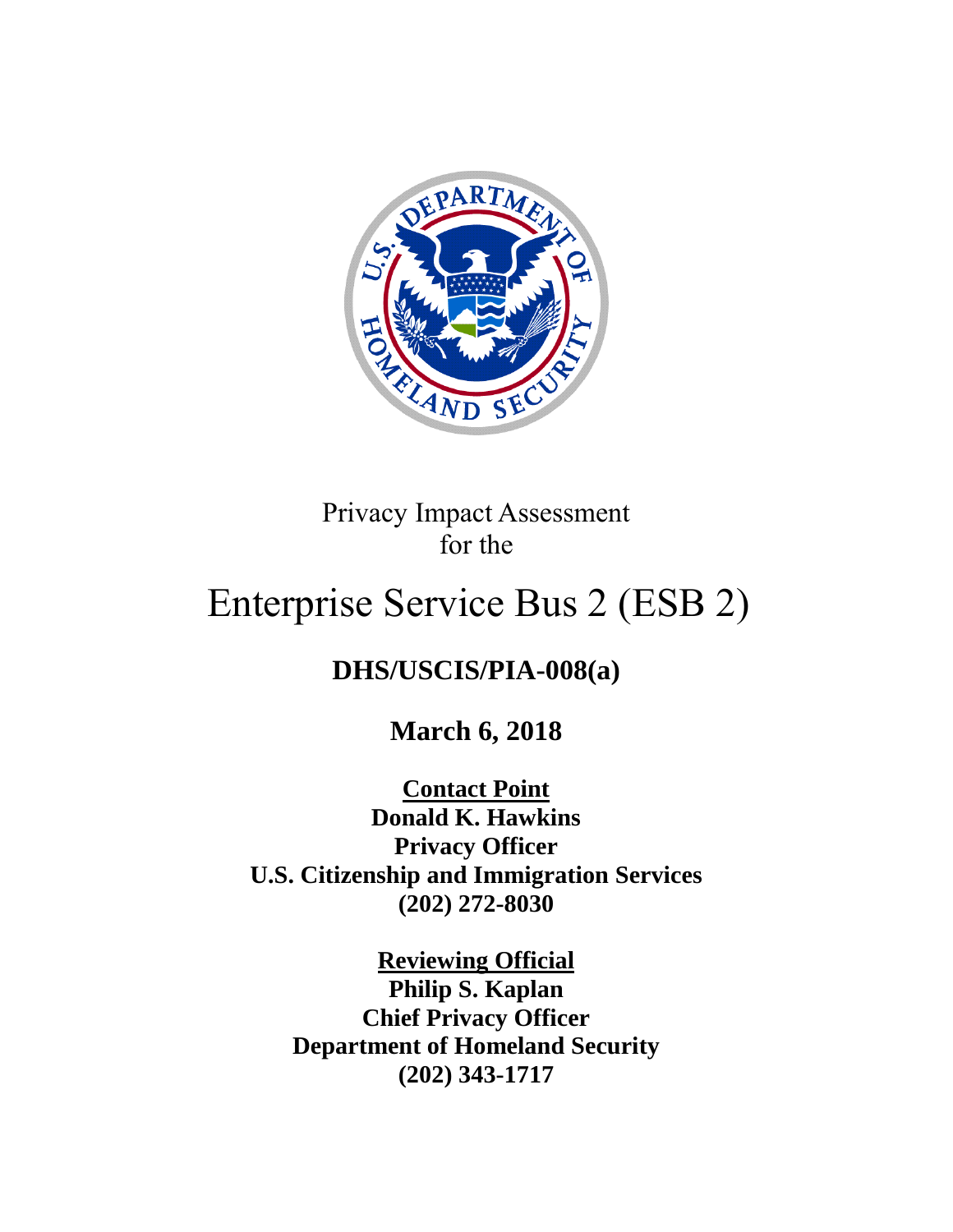

# **Abstract**

U.S. Citizenship and Immigration Services (USCIS) operates the Enterprise Service Bus (ESB 2) to facilitate real-time information sharing between enterprise applications internally within USCIS, other Department of Homeland Security (DHS) components, and externally with other agencies and partners. ESB 2 implements a communication system between software applications, which interact in a service-oriented architecture. ESB 2 allows USCIS to integrate modern systems with legacy systems in order to exchange information in a readable format. USCIS is updating this Privacy Impact Assessment (PIA) to evaluate the privacy risks and mitigations associated with the collection, use, and dissemination of personally identifiable information (PII) by the integrated subsystem services hosted by ESB 2.

# **Overview**

The Department of Homeland Security (DHS) U.S. Citizenship and Immigration Services (USCIS) oversees lawful immigration to the United States. USCIS is responsible for processing petitions, applications, and other requests for immigration-related benefits. To fulfill its mission, USCIS may share information with or receive information from other USCIS, DHS, and non-DHS systems. USCIS uses systems which were implemented at different points in time for different purposes using a variety of underlying technology infrastructures (including legacy mainframe database systems, Oracle-based server systems, and newer service-oriented systems), but are required to communicate with each other.

USCIS operates the Enterprise Service Bus (ESB 2) in an effort to connect and share data from different operating systems. Serving as a conduit, ESB 2 replaces all direct contact with applications and operates between the applications, so that all data exchanges take place through the ESB 2. ESB 2 assists with the seamless and accurate exchange of information from disparate systems by facilitating the transfer of data. The transfer of information is invoked by the end source systems. When exchanging data from one system to another, the ESB 2 translates the message from one system format to another format to enable effective and secure synchronization and integration of data. To achieve system interoperability, both systems must refer to a common information exchange reference model. As a backend system, the ESB 2 reconciles different operating systems and standards in order to address interoperability complexities and challenges. USCIS personnel access ESB 2 in a developer or administer role. End users do not have access to ESB 2.

The ESB 2 is the foundation infrastructure that hosts and supports USCIS business services and provides the service-oriented architecture platform for USCIS. The ESB 2 enables real-time information sharing between enterprise applications within USCIS, DHS, external government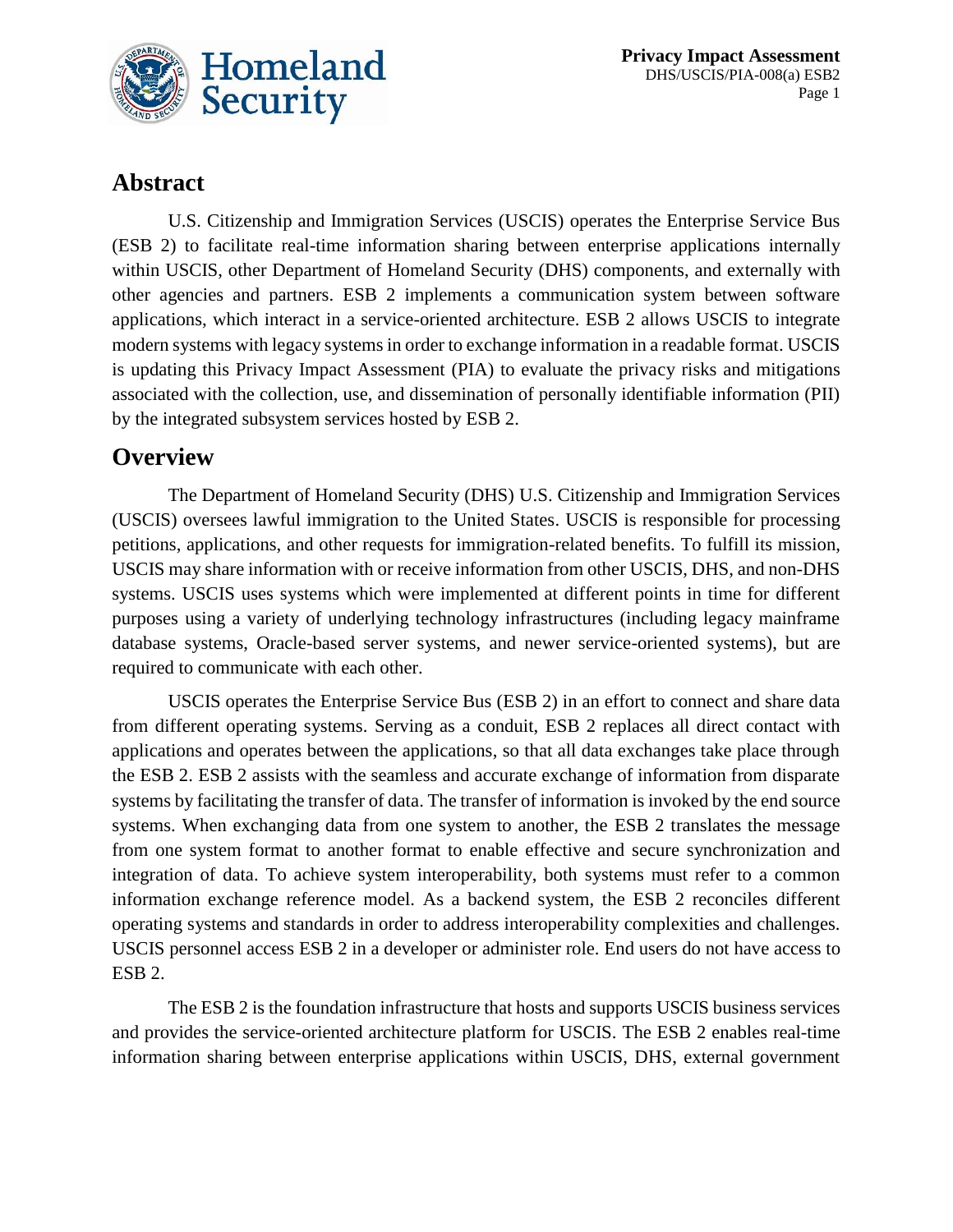

agencies, and other authorized partners with little or no modifications needed to the systems being integrated. USCIS ESB 2 facilitates data synchronization and integration of the following services:

- **American Association of Motor Vehicle Administrators (AAMVA) Hub Service (AHS)** facilitates communication between the USCIS Verification Information System (VIS), which supports the E-Verify<sup>1</sup> and  $SAVE<sup>2</sup>$  programs, and  $AAMVANet$ .
- **Customer Profile Management System Support Service (CPMS-SS)** facilitates communication between Application Support Center (ASC) Biometric Capture stations, USCIS Benefits Biometric Support System  $(BBSS)$ ,<sup>3</sup> the Office of Biometric Identity Management (OBIM) Identification System (IDENT),<sup>4</sup> the Federal Bureau of Investigation (FBI) National Name Check Program, 5 and the Department of Defense (DoD) Automated Biometric Identification System  $(ABIS)^6$  with the CPMS.<sup>7</sup> CPMS-SS also facilitates the exchange of document information required by all case management systems in USCIS to produce benefit documents as well as notices sent to applicants.
- **Enterprise Document Management System Support Service (ESS)** facilitates communication between USCIS Central Index System  $(CIS)$ , U.S. Immigration and Customs Enforcement (ICE) Office of the Principal Legal Advisor (OPLA) Case Management System (OCMS),<sup>9</sup> and USCIS Freedom of Information Act/Privacy Act Information Processing System  $(FIPS)^{10}$  with the Enterprise Document Management System (EDMS).<sup>11</sup>
- Lockbox Intake Service (LIS)<sup>12</sup> facilitates communication between the Lockbox to the respective USCIS case management systems (e.g., Computer Linked Application

 $\overline{a}$ 

<sup>1</sup> *See* DHS/USCIS/PIA-030(c) E-Verify Ride, *available at* [www.dhs.gov/privacy.](http://www.dhs.gov/privacy)

<sup>2</sup> *See* DHS/USCIS/PIA-006 Systematic Alien Verification for Entitlements (SAVE) Program, *available at* [www.dhs.gov/privacy.](http://www.dhs.gov/privacy)

<sup>&</sup>lt;sup>3</sup> BBSS is an enterprise system designed to transmit demographic and fingerprint/biometric data that is collected at the USCIS ASCs for subsequent submission to the FBI.

<sup>4</sup> *See* DHS/NPPD/PIA-002 Automated Biometric Identification System (IDENT), *available at*  [www.dhs.gov/privacy.](http://www.dhs.gov/privacy)

<sup>&</sup>lt;sup>5</sup> The FBI Name Check is a name-based search of the FBI's Central Records System (CRS) and Universal Index (UNI). *See* DOJ/FBI-002 Central Records System (CRS), 66 FR 29994 (June 4, 2001).

<sup>6</sup> Department of Defense Detainee Biometric Information System, 72 FR 14534 (Mar. 28, 2007).

<sup>7</sup> *See* DHS/USCIS/PIA-060 Customer Profile Management System, *available at* [www.dhs.gov/privacy.](http://www.dhs.gov/privacy)

<sup>8</sup> *See* DHS/USCIS/PIA-009 Central Index System (CIS), *available at* [www.dhs.gov/privacy.](http://www.dhs.gov/privacy)

<sup>9</sup> *See* DHS/ICE/PIA-036 OPLA Case Management System, *available at* [www.dhs.gov/privacy.](http://www.dhs.gov/privacy)

<sup>10</sup> *See* DHS/USCIS/PIA-038 FOIA/PA Information Processing System (FIPS), *available at* [www.dhs.gov/privacy.](http://www.dhs.gov/privacy)

<sup>11</sup> *See* DHS/USCIS/PIA-003 Integrated Digitization Document Management Program (IDDMP), *available at*  [www.dhs.gov/privacy.](http://www.dhs.gov/privacy)

 $12$  Lockbox is a facility, operated by the Department of Treasury, which allows USCIS to receive benefit request forms more quickly and process fee payments more efficiently and securely.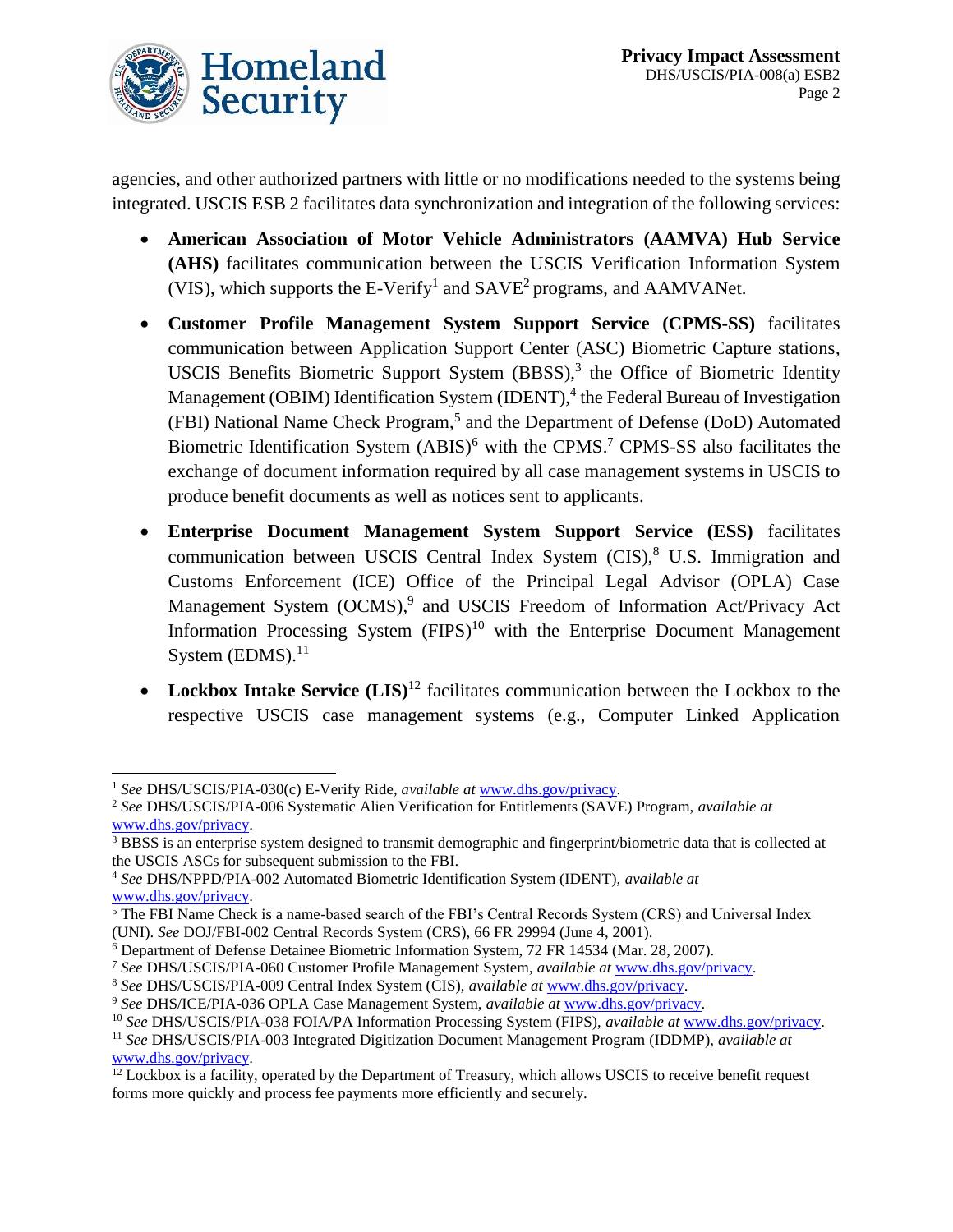

Information Management System (CLAIMS 3) and CLAIMS 4) for initial benefit forms.<sup>13</sup>

- **Person Centric Query Service (PCQS)** allows users to submit a single query and view all permissible transactions involving an immigrant or nonimmigrant across multiple DHS and external systems.<sup>14</sup>
- **Verification Service** allows authorized USCIS personnel the ability to search for verification information against multiple sources via one operation. The Verification Service extracts verification information from USCIS CLAIMS 4, ICE Student and Exchange Visitor Information System (SEVIS),<sup>15</sup> and U.S. Customs and Border Protection (CBP) TECS.<sup>16</sup>
- **Adoption Orchestration Services (AOS)** facilitates communication between the USCIS Adoption Case Management System<sup>17</sup> and to the Department of State (DOS) Consular Consolidated Database (CCD).<sup>18</sup>
- **Transformation Support Services (TSS)** provides an interface between USCIS legacy systems and external partner agencies' (e.g., ICE, CBP, FBI, and OBIM) systems.<sup>19</sup>
- **Visa Support Services Project (VSSP)** is a service that collects biometrics and limited biographic information from participating USCIS Application Support Centers on behalf of several countries that require biometric and biographic data as part of their visa issuance process for visitors to their respective countries.<sup>20</sup>
- **Validation Instrument for Business Enterprises (VIBE)** assists with validating the business operations of companies and organizations looking to employ foreign workers for non-immigrant visa in the United States.<sup>21</sup> VIBE communicates with ESB 2 Common Service, Enterprise Citizenship and Immigrations Services Centralized Operational

 $\overline{a}$ 

<sup>13</sup> *See* DHS/USCIS/PIA-061Benefit Request Intake Process, *available at* [www.dhs.gov/privacy.](http://www.dhs.gov/privacy)

<sup>14</sup> *See* DHS/USCIS/PIA-010 Person Centric Query Service, *available at* [www.dhs.gov/privacy.](http://www.dhs.gov/privacy)

<sup>15</sup> *See* DHS/ICE/PIA-001 Student Exchange Visitor Information System (SEVIS), *available at*  [www.dhs.gov/privacy.](http://www.dhs.gov/privacy)

<sup>16</sup> *See* DHS/CBP/PIA-009 TECS System: CBP Primary and Secondary Processing (TECS) National SAR Initiative, *available at* [www.dhs.gov/privacy.](http://www.dhs.gov/privacy)

<sup>17</sup> *See* DHS/USCIS/PIA-007(b) Domestically Filed Inter-country Adoptions Applications and Petitions, *available at*  [www.dhs.gov/privacy.](http://www.dhs.gov/privacy)

<sup>18</sup> *See* DOS Consular Consolidated Database (CCD) PIA, *available at*  [https://www.state.gov/documents/organization/242316.pdf.](https://www.state.gov/documents/organization/242316.pdf)

<sup>19</sup> *See* DHS/USCIS/PIA-056 USCIS Electronic Immigration System (USCIS ELIS), *available at*  [www.dhs.gov/privacy.](http://www.dhs.gov/privacy)

<sup>20</sup> *See* DHS/USCIS/PIA-048(a) USCIS International Biometric Processing Services, *available at*  [www.dhs.gov/privacy.](http://www.dhs.gov/privacy)

<sup>21</sup> *See* DHS/USCIS/PIA-044 VIBE and subsequent updates, *available at* [www.dhs.gov/privacy.](http://www.dhs.gov/privacy)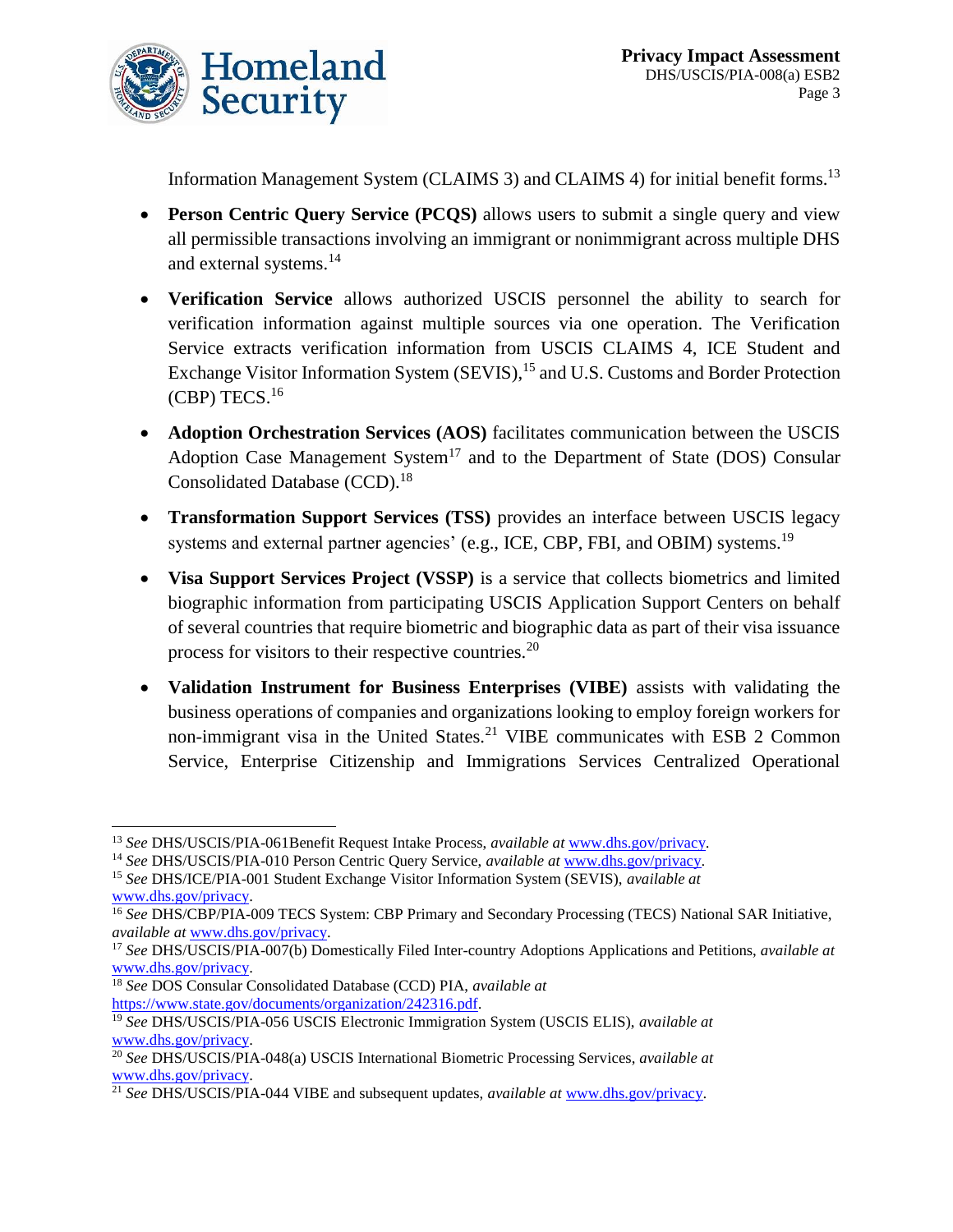

 $\overline{a}$ 

Repository (eCISCOR),<sup>22</sup> CLAIMS 3,<sup>23</sup> VIS,<sup>24</sup> and Dun and Bradstreet (D&B) systems.<sup>25</sup>

- **Refugee Asylum Support Service (RASS)** facilitates the refugee vetting through the automated sharing of information between the DOS, CBP, USCIS, and other vetting agencies.<sup>26</sup> RASS interfaces with DOS Worldwide Refugee Admissions Processing System  $(WRAPS)^{27}$  for ingestion into the Case and Activity Management for International Operations (CAMINO).<sup>28</sup> USCIS RASS also passes the refugee information derived from WRAP to U.S. Customs and Border Protection (CBP) Automated Targeting System (ATS).<sup>29</sup> ATS in turn transmits data to partner agencies in the law enforcement and intelligence community, such as National Counter Terrorism Center (NCTC).
- **Central Index System Support System (CIN-SS)** is an ESB middleware service that facilitates data transactions between CIS and National File Tracking System  $(NFTS)^{30}$ , as well as between Refugees, Asylum, and Parole System (RAPS) and NFTS.<sup>31</sup> ESB2 CIN-SS performs a number of service mediation and protocol intermediation operations to allow the CIS Mainframe to communicate with NFTS.

As ESB 2 matures, the ESB 2 may host additional services, as well as reuse existing services already deployed on the ESB 2. Please see the Appendices to this PIA for more information regarding the collection, use, storage, and dissemination of information between disparate systems.

The ESB 2 contains a set of common services, which include auditing, handling error, and security. The ESB 2 enables USCIS to implement greater security and privacy measures into the data usage and transfer process by providing a centralized mechanism for authenticating and authorizing service access and interface access. ESB 2 employs auditing measures to prevent inappropriate dissemination of data. DHS security specifications require auditing capabilities that

<sup>27</sup> WRAPS is the DOS case management database used for all refugee applicants processed for resettlement consideration to the United States. For more information, *see* the WRAPS PIA and SORN, *available at* [https://2001-](https://2001-2009.state.gov/documents/organization/101146.pdf) [2009.state.gov/documents/organization/101146.pdf.](https://2001-2009.state.gov/documents/organization/101146.pdf) Refugee Processing Center (RPC), operated by DOS contractors, is the central data repository for all overseas and domestic resettlement operations. The RPC manages the WRAPS database.

<sup>22</sup> *See* DHS/USCIS/PIA-023(a) Enterprise Citizenship and Immigrations Services Centralized Operational Repository (eCISCOR), *available at* [www.dhs.gov/privacy.](http://www.dhs.gov/privacy)

<sup>23</sup> *See* DHS/USCIS/PIA-016(a) CLAIMS 3 and Associated Systems, *available at* [www.dhs.gov/privacy.](http://www.dhs.gov/privacy)

<sup>&</sup>lt;sup>24</sup> VIS is the information technology system that enables USCIS to operate SAVE and E-Verify.

<sup>25</sup> Dun & Bradstreet, Inc. is a company that provides commercial data, analytics, and insights for businesses.

<sup>26</sup> *See* DHS/USCIS/PIA-068 Refugee Case Processing and Security Vetting, *available at* [www.dhs.gov/privacy.](http://www.dhs.gov/privacy)

<sup>28</sup> *See* DHS/USCIS/PIA-051 Case and Activity Management for International Operations (CAMINO), *available at* [www.dhs.gov/privacy.](http://www.dhs.gov/privacy)

<sup>29</sup> *See* DHS/CBP/PIA-006(e) Automated Targeting System, *available at* [www.dhs.gov/privacy.](http://www.dhs.gov/privacy)

<sup>30</sup> *See* DHS/USCIS/PIA-032 National File Tracking System (NFTS), *available at* [www.dhs.gov/privacy.](http://www.dhs.gov/privacy)

<sup>31</sup> RAPS is the case management system for applications for asylum pursuant to Section 208. *See* DHS/USCIS/PIA-027 USCIS Asylum Division, *available at* [www.dhs.gov/privacy.](http://www.dhs.gov/privacy)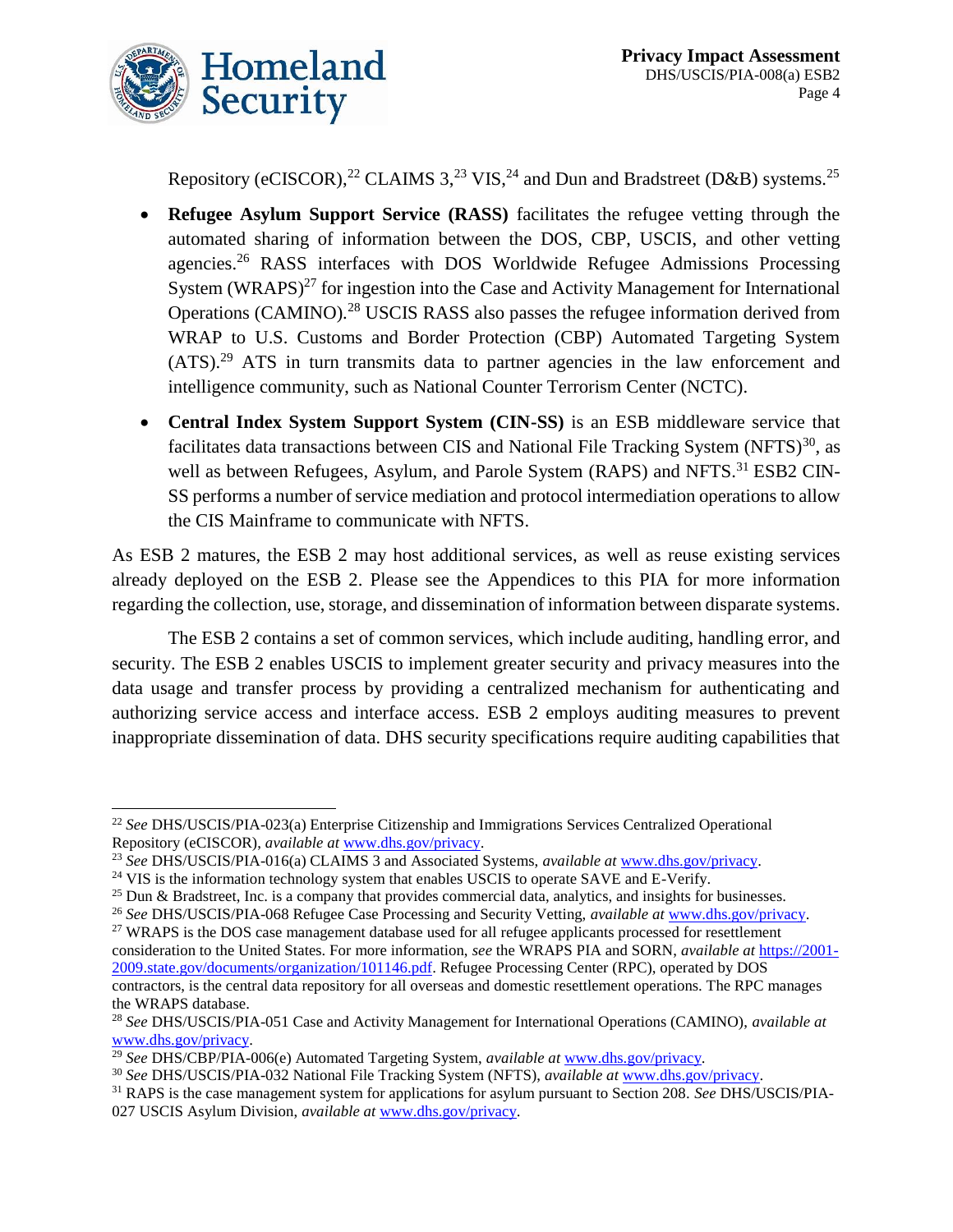

log the activity of each transaction in order to reduce the possibility of inappropriate dissemination of information.

# **Section 1.0 Authorities and Other Requirements**

# **1.1 What specific legal authorities and/or agreements permit and define the collection of information by the project in question?**

USCIS collects and uses information under the authority of the Immigration and Nationality Act (INA). Specifically, 8 U.S.C. sec. 1103 charges the Secretary of Homeland Security with the duty of administering and enforcing all laws relating to the immigration and naturalization of aliens.

# **1.2 What Privacy Act System of Records Notice(s) (SORN(s)) apply to the information?**

The USCIS ESB 2 is the foundation infrastructure that enables real-time information sharing between enterprise applications within USCIS, DHS, external government agencies, and partners. The source-system SORNs described in the attached Appendices cover the collection, use, maintenance, and dissemination of information by the subsystem services.

# **1.3 Has a system security plan been completed for the information system(s) supporting the project?**

Yes. ESB 2 is a major application and includes integrated subsystems as within its accreditation boundary. The security plan for ESB 2 was completed in August 2013, and was accepted into the Ongoing Authorization program. Ongoing Authorization requires ESB 2 to be reviewed on a monthly basis and maintain its security posture to maintain its Authority to Operate (ATO).

# **1.4 Does a records retention schedule approved by the National Archives and Records Administration (NARA) exist?**

No. ESB 2 does not retain any operational information from a query. ESB 2 transmits data and immediately deletes all information after the information is sent to the receiving system. Thus, ESB 2 does not require a NARA-approved records retention schedule. However, the systems from which ESB 2 transmits information may have NARA-approved retention schedules. Please see the appendices for source system retention schedules.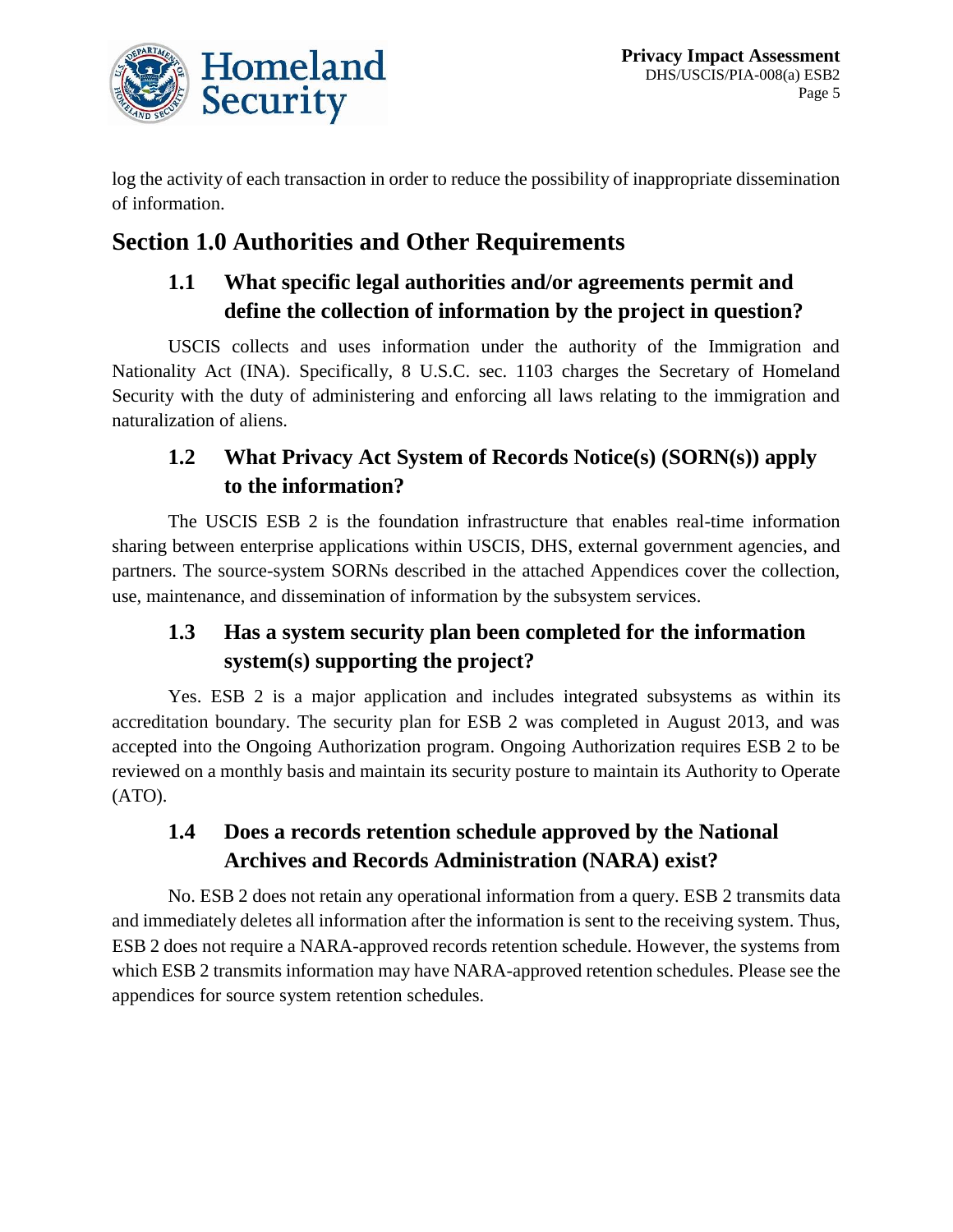

# **1.5 If the information is covered by the Paperwork Reduction Act (PRA), provide the OMB Control number and the agency number for the collection. If there are multiple forms, include a list in an appendix.**

No. The provisions of the PRA do not apply to ESB 2.

# **Section 2.0 Characterization of the Information**

The following questions are intended to define the scope of the information requested and/or collected, as well as reasons for its collection.

# **2.1 Identify the information the project collects, uses, disseminates, or maintains.**

USCIS ESB 2 is an intermediary system meaning that it connects different source systems together to enable communication among them. The ESB 2 hosts services that individually serve as a messenger and transforms the message into a format that the receiving operating system can interpret and ingest. ESB 2 does not maintain or store any operational data once the information is transmitted. Usually data is in queue until it is processed. Please see the Appendices of this PIA for a complete list of data elements transmitted and exchanged by each ESB 2 service.

# **2.2 What are the sources of the information and how is the information collected for the project?**

USCIS ESB 2 is an intermediary system meaning that it connects different source systems together to enable communication between them. The appendices detail each source system.

# **2.3 Does the project use information from commercial sources or publicly available data? If so, explain why and how this information is used.**

No. Information from commercial sources or publicly available data is not used by ESB 2. However, EBS 2 may facilitate the transmission of information from commercial sources or publicly available data to the source systems that collects and uses the information. For example, VIBE collects commercially available data from Dun & Bradstreet (D&B).<sup>32</sup> D&B maintains a global database of companies and professional contacts. D&B shares this information with VIBE through the ESB interface. VIBE compares the information provided on petitions against the D&B data.

 $\overline{a}$ <sup>32</sup> *See* DHS/USCIS/PIA-044 VIBE, *available at* [www.dhs.gov/privacy.](http://www.dhs.gov/privacy)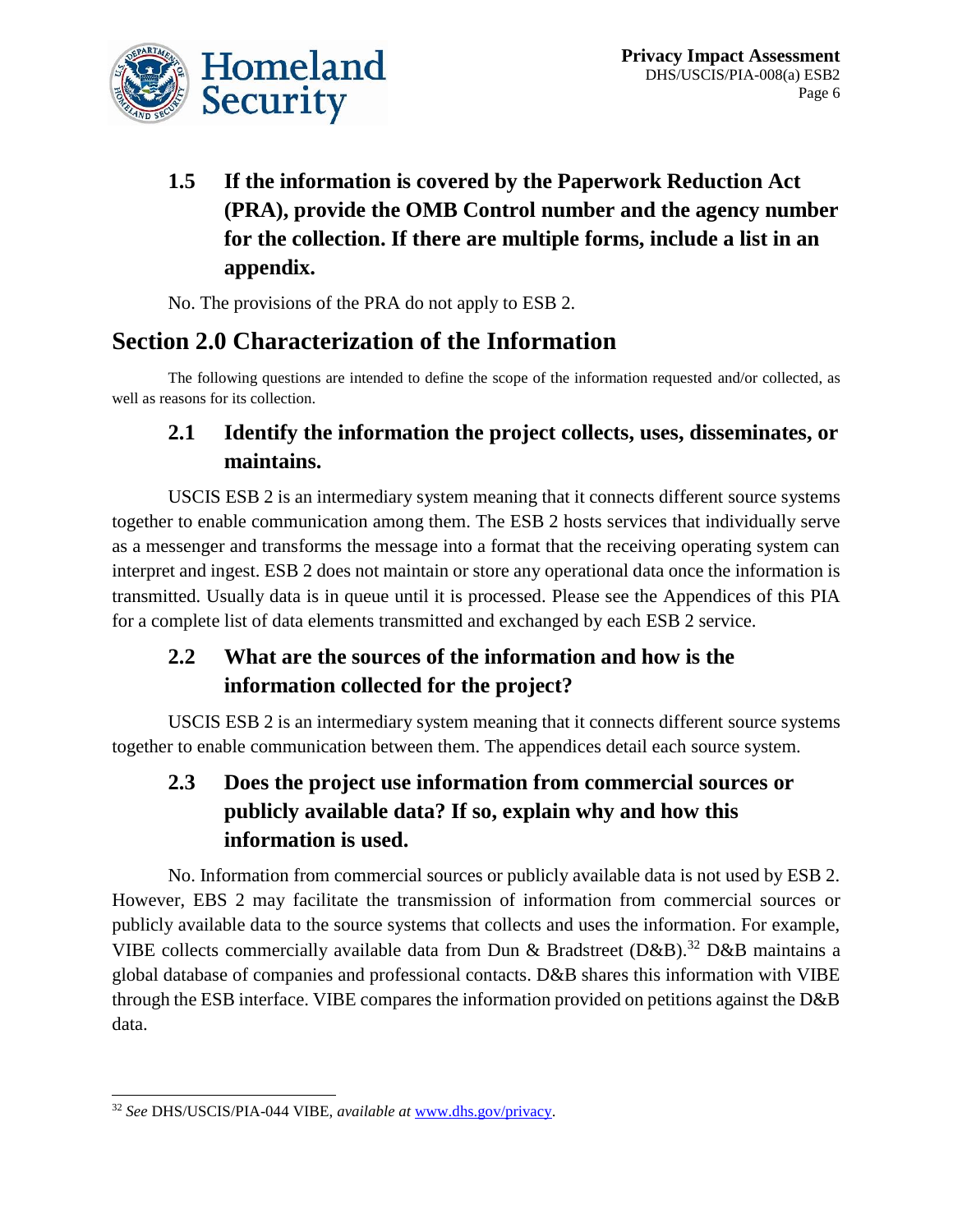

# **2.4 Discuss how accuracy of the data is ensured.**

ESB 2 depends on the accuracy and quality of information from each source system. ESB 2 ensures the accuracy of the data by collecting the information directly from the source systems. For data that may be transferred through the ESB 2, the data is queried from the underlying systems and is delivered "as is" with the exception of reformatting to standardize the representation of the data. Any checks for accuracy of the data are accomplished at the originating site, and are out of scope of the ESB 2 or the services the ESB 2 controls. The ESB 2 cannot and does not provide any assurance that the data it delivers is accurate. ESB 2 transforms data from one format to another using open standard tools like XSLT and Tibco adapters.<sup>33</sup>

# **2.5 Privacy Impact Analysis: Related to Characterization of the Information**

**Privacy Risk:** There is a risk of exposing personal information in audit data.

**Mitigation:** ESB 2 mitigates this risk by not retaining operational data in the audit log files. Auditing is a fundamental security principle that provides the ability to track the activities of a user or system that may access information maintained within a system. Audit trails track the identity of each subject attempting to access a system, the time and date of access, and the time of log off. Data in the audit log files contain general transactional information that is helpful in identifying the transaction and user.

**Privacy Risk:** There is a risk that inaccurate information is transferred to the end systems from the ESB 2 services.

**Mitigation:** This risk is not mitigated. ESB 2 depends on the accuracy and quality of information from each source system. ESB 2 does not change data "in route" to the receiving system other than to provide standardized formatting of the data, such as date and time formatting.

# **Section 3.0 Uses of the Information**

The following questions require a clear description of the project's use of information.

# **3.1 Describe how and why the project uses the information.**

The purpose of the ESB 2 is to support the integration of legacy and different operating systems. The ESB 2 services enable the seamless integration, communication, and exchange of data between systems. Please see the Appendices of this PIA which describes how and why the ESB 2 services may transfer information. Additionally, the associated source system and project

 $\overline{a}$ <sup>33</sup> These tools are used to transform information from one format to other format. XSLT stands for Extensible Stylesheet Language Transformations and is utilized to convert different XML documents, or HTML script into other formats such as PDF. Tibco is a private corporation that develops data transfer applications that allows for transfer between incompatible software.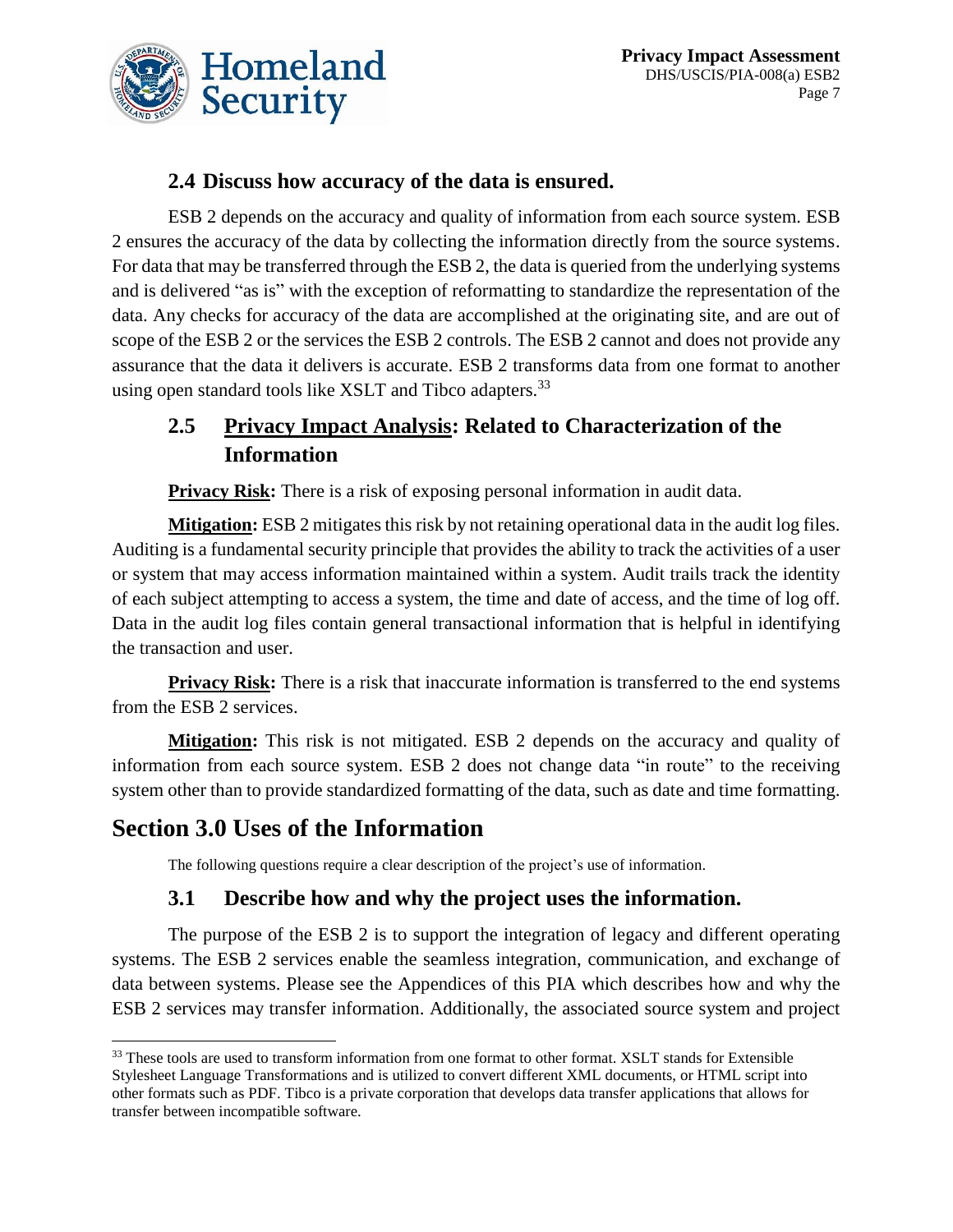

PIAs also describe the data transport, system connection, or information access for a particular ESB 2 hosted service.

# **3.2 Does the project use technology to conduct electronic searches, queries, or analyses in an electronic database to discover or locate a predictive pattern or an anomaly? If so, state how DHS plans to use such results.**

No. The USCIS ESB 2 does not perform any queries, or analyses in an electronic database to discover or locate a predictive pattern or an anomaly or any data analysis.

# **3.3 Are there other components with assigned roles and responsibilities within the system?**

No. There are no day-to-day users of ESB 2.

# **3.4 Privacy Impact Analysis: Related to the Uses of Information**

**Privacy Risk:** There is a risk that improper identity and access controls may expose information to malicious or un-authorized users.

**Mitigation:** ESB 2 mitigates this risk by protecting the data for role-based access control of services controlled and managed by the ESB 2 with encryption and access control. Only ESB 2 administrators will have access to this data and the most critical portion of this data, the password, is stored using irreversible encryption.

The data delivered by the ESB 2 is protected by numerous security controls. ESB 2's security controls ensure that the data from the underlying connected systems remains intact from when it is first queried from the original underlying source system until it is delivered to the consuming application or end user. The primary method of this control is the use of secure socket layer (SSL) processing between all components that do not reside on the same physical machine. SSL processing ensures that data may not be altered during communications. The SSL mechanisms involved are all Federal Information Processing Standard 140-2 compliant per DHS policy.<sup>34</sup>

ESB 2 audit logs will only be reviewed if there is suspicious activity that leads to a need to review. The ESB 2 audit review is performed by IT Security if they determine that there is suspicious activity or that there may have been a security breach. Any reconstruction of events is a manual process performed by IT Security. The audit logs are only accessible to IT Security upon request, and ESB 2 administrators only for archival and storage management purposes.

 $\overline{a}$ <sup>34</sup> [https://csrc.nist.gov/projects/cryptographic-module-validation-program/standards.](https://csrc.nist.gov/projects/cryptographic-module-validation-program/standards)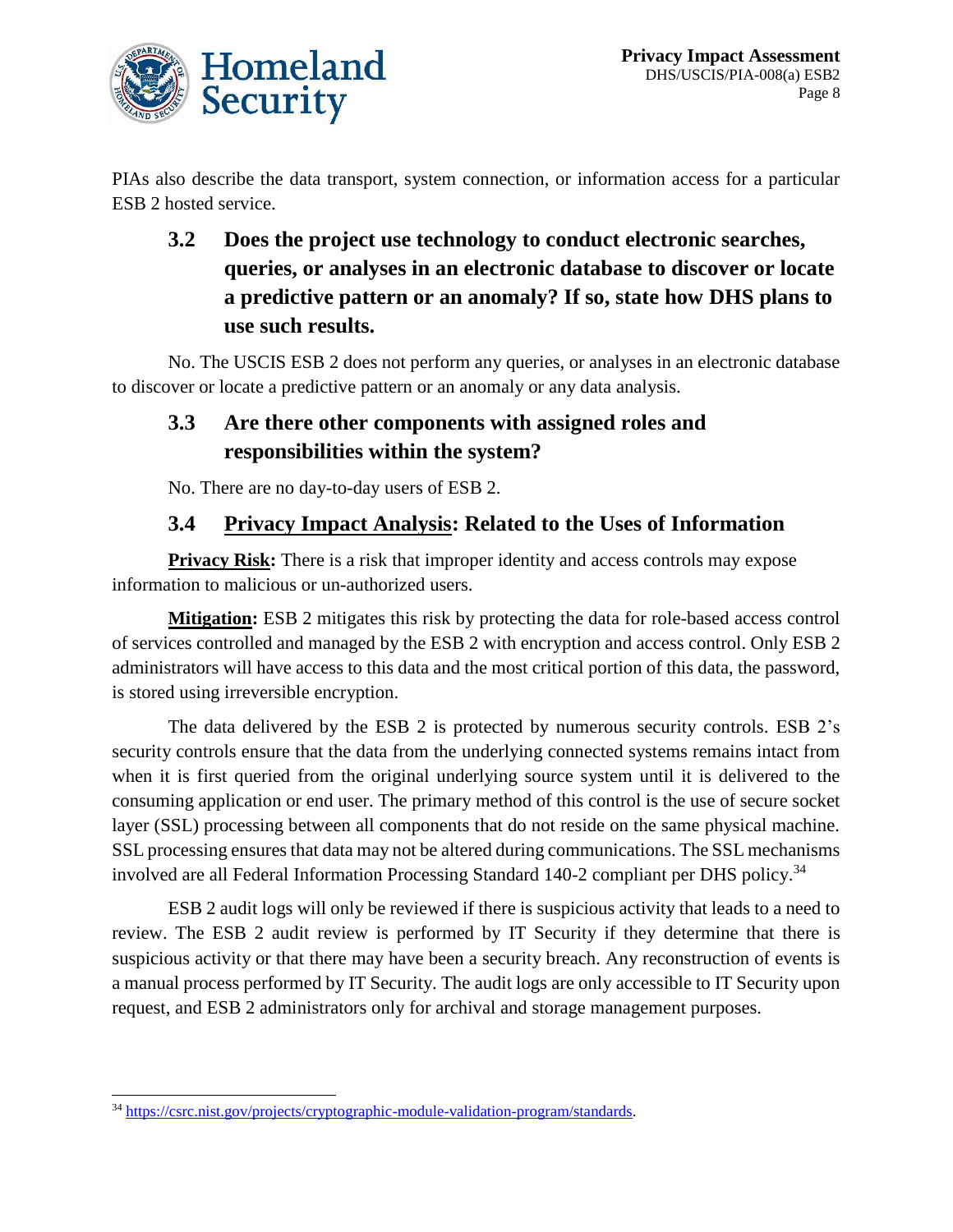

# **Section 4.0 Notice**

The following questions seek information about the project's notice to the individual about the information collected, the right to consent to uses of said information, and the right to decline to provide information.

# **4.1 How does the project provide individuals notice prior to the collection of information? If notice is not provided, explain why not.**

ESB 2 does not collect information directly from individuals. Each USCIS source system provides notice through a PIA and SORN, which are available on the DHS Privacy Office website and/or published in the federal register. USCIS is providing notice of ESB's use of information through this PIA. The Appendices of this PIA describe the specific notice provided by each system.

# **4.2 What opportunities are available for individuals to consent to uses, decline to provide information, or opt out of the project?**

ESB 2 does not collect information directly from the individual. The agency or program that collected the information may provide the individual with the opportunity to consent, decline to provide information, or opt out of the source system.

# **4.3 Privacy Impact Analysis: Related to Notice**

**Privacy Risk:** There is a risk that an individual may not be aware that information stored in different operating systems may be integrated and exchanged using ESB 2.

**Mitigation:** This risk is mitigated by publishing this PIA. USCIS also published separate PIAs for each source system that describe how the ESB 2 is used to share information with other systems. The collecting agency provides notice at the point of collection that the information may be shared with other federal, state, local, and foreign government agencies and authorized organizations in accordance with routine uses described in the associated published SORNs. External agencies may also provide notice through published Privacy Notices, SORNs, or PIAs.

# **Section 5.0 Data Retention by the project**

The following questions are intended to outline how long the project retains the information after the initial collection.

# **5.1 Explain how long and for what reason the information is retained.**

USCIS ESB 2 does not save data from any of the systems that are connecting through ESB 2. USCIS ESB 2 service does not maintain/retain any data once the data is exchanged. Usually the data is retained in memory (queue) only for a few seconds for processing.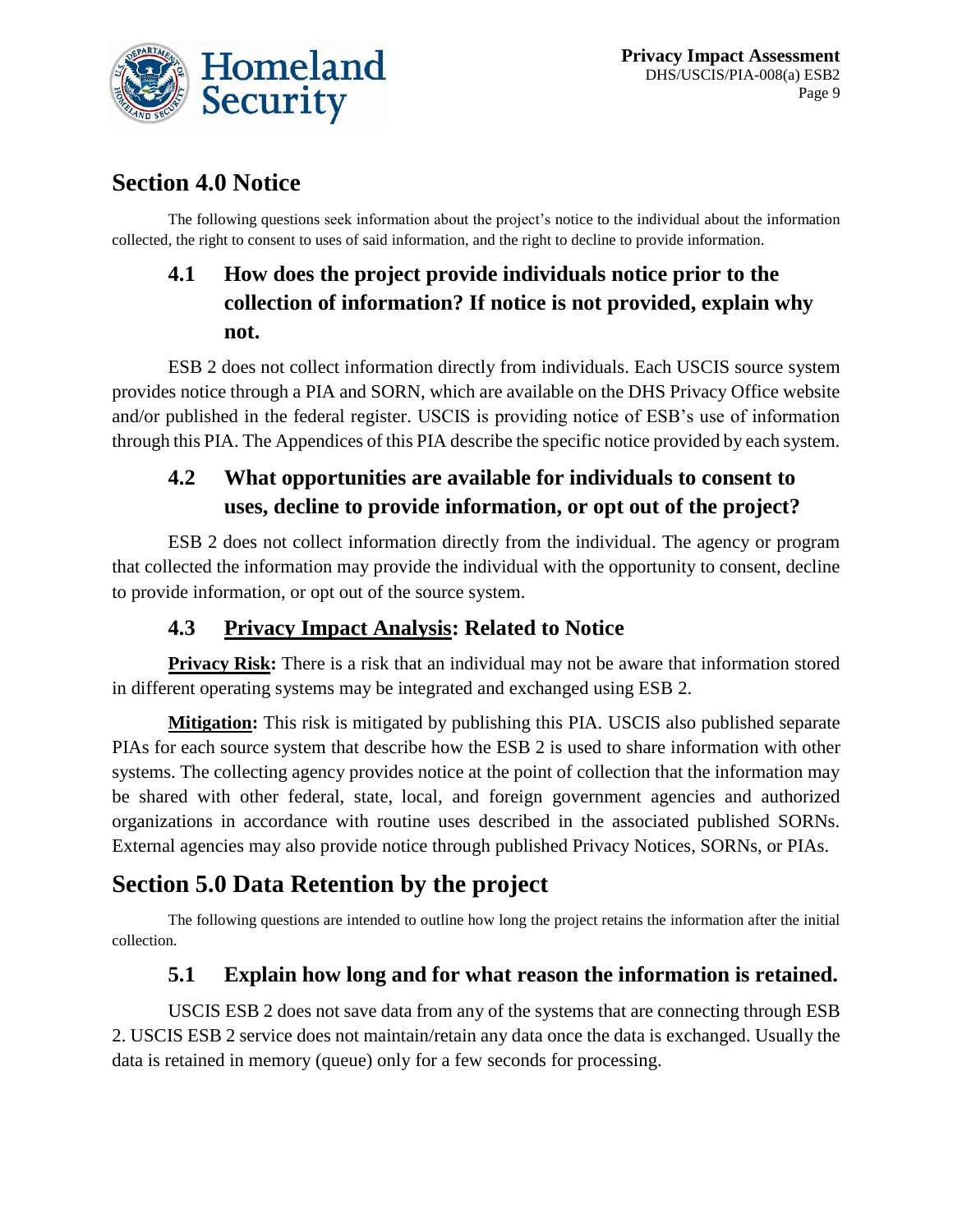

# **5.2 Privacy Impact Analysis: Related to Retention**

There is no risk related to retention of data because ESB 2 does not save data.

# **Section 6.0 Information Sharing**

The following questions are intended to describe the scope of the project information sharing external to the Department. External sharing encompasses sharing with other federal, state and local government and private sector entities.

# **6.1 Is information shared outside of DHS as part of the normal agency operations? If so, identify the organization(s) and how the information is accessed and how it is to be used.**

USCIS ESB 2 shares information from USCIS with other federal agencies for the purpose of processing applications, requests, or petitions under the INA. USCIS ESB 2 may also share information with federal, state, local, and foreign government agencies and authorized organizations in accordance with approved routine uses, as described in the source system's associated published SORNs. The ESB 2 services may share USCIS information and records with outside entities, either pursuant to regulation or through specific agreements.

### *Department of Defense*

 $\overline{a}$ 

Through the CPMS-SS, USCIS sends benefit requestor biographic and biometric information to the DoD to conduct fingerprint checks on specific refugee and asylum filing types. All DoD Fingerprint Check requests, responses, and queries flow through CPMS-SS which connects DoD ABIS <sup>35</sup> and CPMS.<sup>36</sup>

### *Department of Justice, Federal Bureau of Investigation*

Through the CPMS-SS, USCIS sends benefit requestor information to the FBI to conduct name checks. All FBI Name Check requests, responses, and queries flow through the ESB 2; there is no direct connection between the FBI National Name Check system<sup>37</sup> and CPMS.

<sup>35</sup> Department of Defense Detainee Biometric Information System, 72 FR 14534 (Mar. 28, 2007).

<sup>36</sup> *See* DHS/USCIS/PIA-060 Customer Profile Management Service (CPMS), *available at* [www.dhs.gov/privacy.](http://www.dhs.gov/privacy)

<sup>37</sup> DOJ/FBI-002 Central Records System (CRS), 66 FR 29994 (June 4, 2001).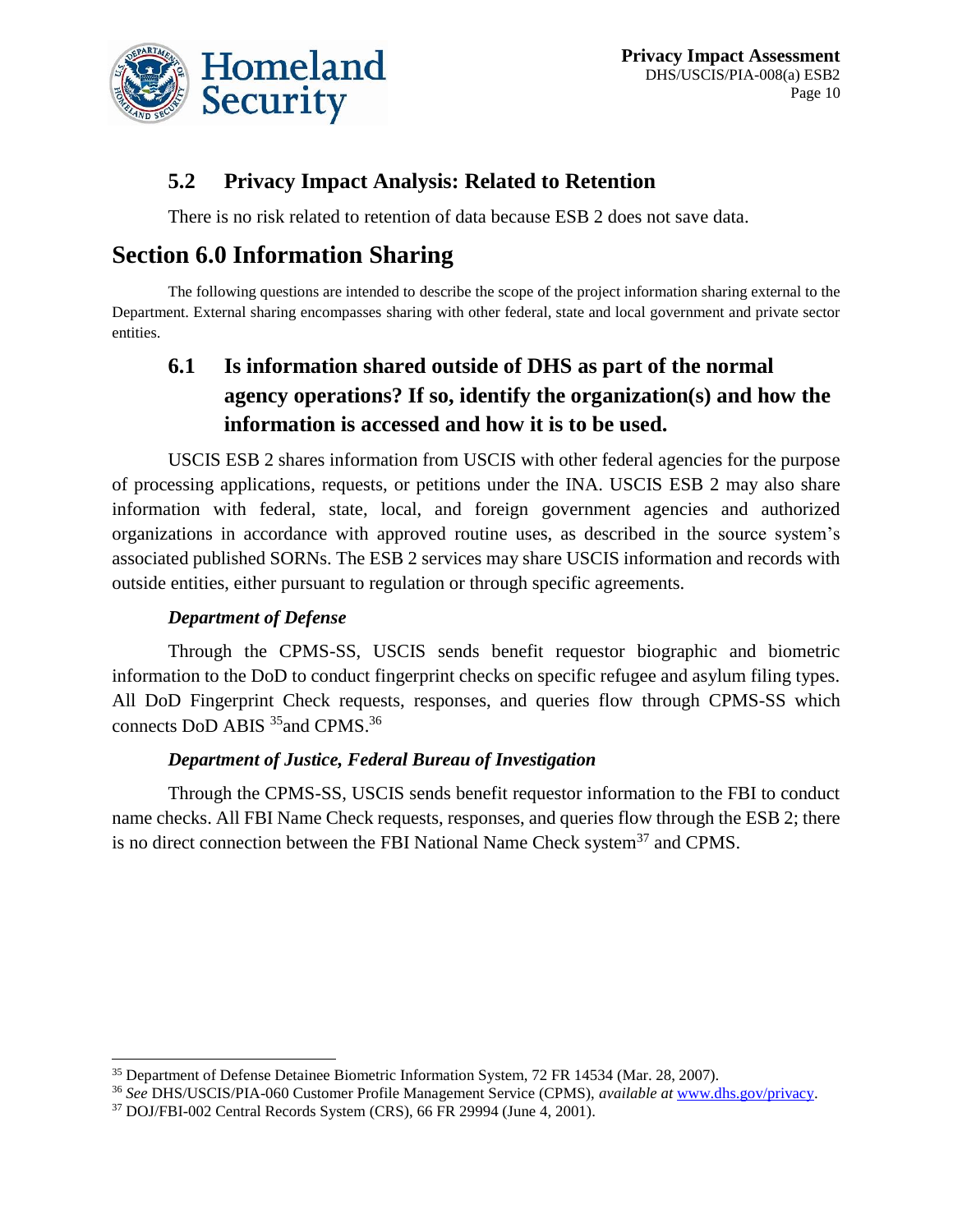

### *Department of Justice, Executive Office for Immigration Review (EOIR)*

Attorneys and other EOIR practitioners are required to register to practice before EOIR's immigration courts in the Case Access System (CASE).<sup>38</sup> USCIS TSS sends updates to the attorney and legal accredited representation list to CASE.<sup>39</sup>

### *Department of State (DoS)*

PCQS, AOS, RASS, and TSS facilitate the sharing of benefit requestor information with DOS. PCQS provides DOS users direct access to USCIS systems. AOS transmits intercountry adoption data to DOS CCD.<sup>40</sup> RASS retrieves refugee case information from DOS WRAPS.<sup>41</sup>

### *Department of the Treasury (TRE)*

USCIS ELIS receives payment confirmation after the customer is redirected to pay.gov. Through TSS, the Collection Information Repository (CIR) provides settlement data related to the payment collection for USCIS ELIS cases.<sup>42</sup>

### *U.S. Postal Service (USPS)*

USCIS ELIS sends the address provided by the benefit seeker and receives USPS standardized address.

### *American Association of Motor Vehicle Administrators (AAMVA)*

AAMVA Hub Service (AHS) facilitates the secure connection between USCIS Verification Information System and AAMVA in support of the Systematic Alien Verification for Entitlements  $(SAVE)^{43}$  and Records and Information from Department of Motor Vehicles for E-Verify (RIDE) initiative.<sup>44</sup>

 $\overline{a}$ 

<sup>&</sup>lt;sup>38</sup> The Case Access System (CASE) is the Information Resource Management System that provides the Executive Office for Immigration Review (EOIR) with case tracking and management information, office automation, Internet/Intranet, and automated legal research services. More information is available at [https://www.justice.gov/eoir/major-information-systems.](https://www.justice.gov/eoir/major-information-systems)

<sup>39</sup> *See* DHS/USCIS/PIA-056 USCIS Electronic Immigration System (USCIS ELIS), *available at*  [www.dhs.gov/privacy.](http://www.dhs.gov/privacy)

<sup>40</sup> *See* DOS CCD PIA (July 17, 2015), *available at*

[https://foia.state.gov/\\_docs/pia/consularconsolidateddatabase\\_ccd.pdf.](https://foia.state.gov/_docs/pia/consularconsolidateddatabase_ccd.pdf)

<sup>&</sup>lt;sup>41</sup> [https://2001-2009.state.gov/documents/organization/101146.pdf.](https://2001-2009.state.gov/documents/organization/101146.pdf)

<sup>&</sup>lt;sup>42</sup> See The Bureau of the Fiscal Service Collections Information Repository (CIR) Privacy Impact Assessment (February 13, 2017), *available at* [https://www.fiscal.treasury.gov/fsreports/rpt/fspia/cirpia.pdf.](https://www.fiscal.treasury.gov/fsreports/rpt/fspia/cirpia.pdf)

<sup>43</sup> *See* DHS/USCIS/PIA-006(b) Systematic Alien Verification for Entitlements Program, *available at* [www.dhs.gov/privacy.](http://www.dhs.gov/privacy)

<sup>44</sup> *See* DHS/USCIS/PIA-030(c) E-Verify RIDE, *available at* [www.dhs.gov/privacy.](http://www.dhs.gov/privacy)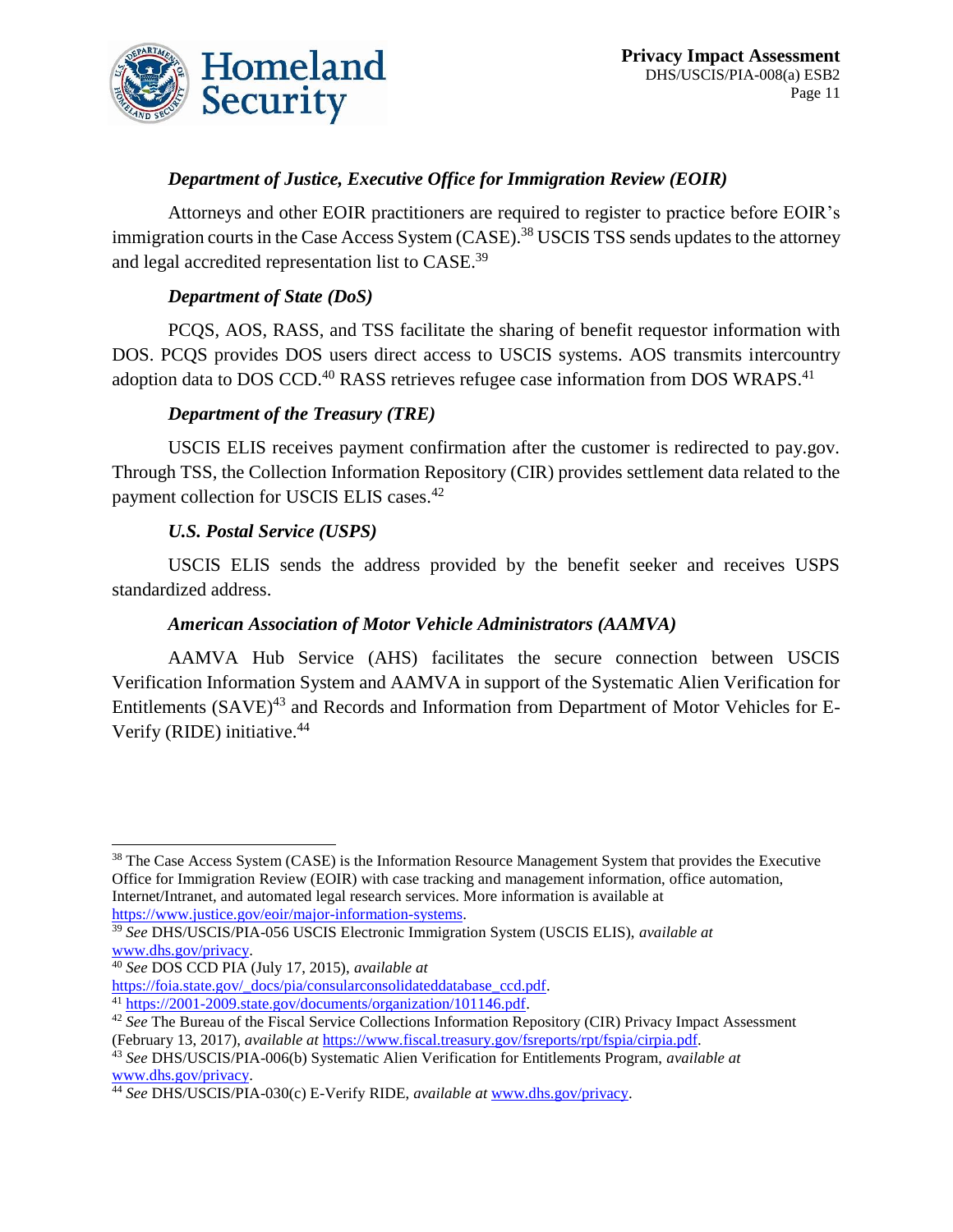

### *International Partner Agencies*

USCIS ASCs collect applicant biometric and biographic information on behalf of international partner governmental agencies. VSSP transmits the individual's information to the partner agencies.<sup>45</sup>

Please see the Appendices of this PIA to learn more about the External Sharing practices of each ESB 2 service.

# **6.2 Describe how the external sharing noted in 6.1 is compatible with the SORN noted in 1.2.**

Before transferring information, USCIS verifies that the sharing is for a purpose compatible with the original purpose for which USCIS collected the information.

### *Department of Defense*

Sharing USCIS data with DoD is compatible with the purpose of CPMS because USCIS is required to conduct background and security checks to identify threats to national security and public safety posed by those seeking immigration benefits. The external sharing of biographic information with DoD is covered under routine use Q of the forthcoming DHS/USCIS-002 Immigration Biometric and Background Check, which allows USCIS to share information with DoD to verify the applicant's eligibility for the benefit being sought.<sup>46</sup>

### *Department of Justice Federal Bureau of Investigation*

Sharing USCIS data with the FBI is compatible with the purpose of the system because USCIS is required to conduct background and security checks to identify threats to national security and public safety posed by those seeking immigration benefits. The external sharing of biographic and biometric information with the FBI is covered under Routine Use O of the forthcoming DHS/USCIS-002 Immigration Biometric and Background Check, which allows USCIS to share information in CPMS with the FBI to verify the applicant's eligibility for the benefit being sought. 47

 $\overline{a}$ <sup>45</sup> *See* DHS/USCIS/PIA-048 USCIS International Biometric Processing Services, *available at* [www.dhs.gov/privacy.](http://www.dhs.gov/privacy)

<sup>&</sup>lt;sup>46</sup> The USCIS Office of Privacy is consolidating DHS/USCIS-002 Background Check Service and DHS/USCIS-003 Biometric Storage System SORNs into the Immigration Biometric and Background Check SORN to holistically cover biometric and biographic screening and background checks for USCIS customers and international partners. The new consolidated SORN will be available a[t www.dhs.gov/privacy.](http://www.dhs.gov/privacy)

<sup>&</sup>lt;sup>47</sup> The USCIS Office of Privacy is consolidating DHS/USCIS-002 Background Check Service and DHS/USCIS-003 Biometric Storage System SORNs into the Immigration Biometric and Background Check SORN to holistically cover biometric and biographic screening and background checks for USCIS customers and international partners. The new consolidated SORN will be available a[t www.dhs.gov/privacy.](http://www.dhs.gov/privacy)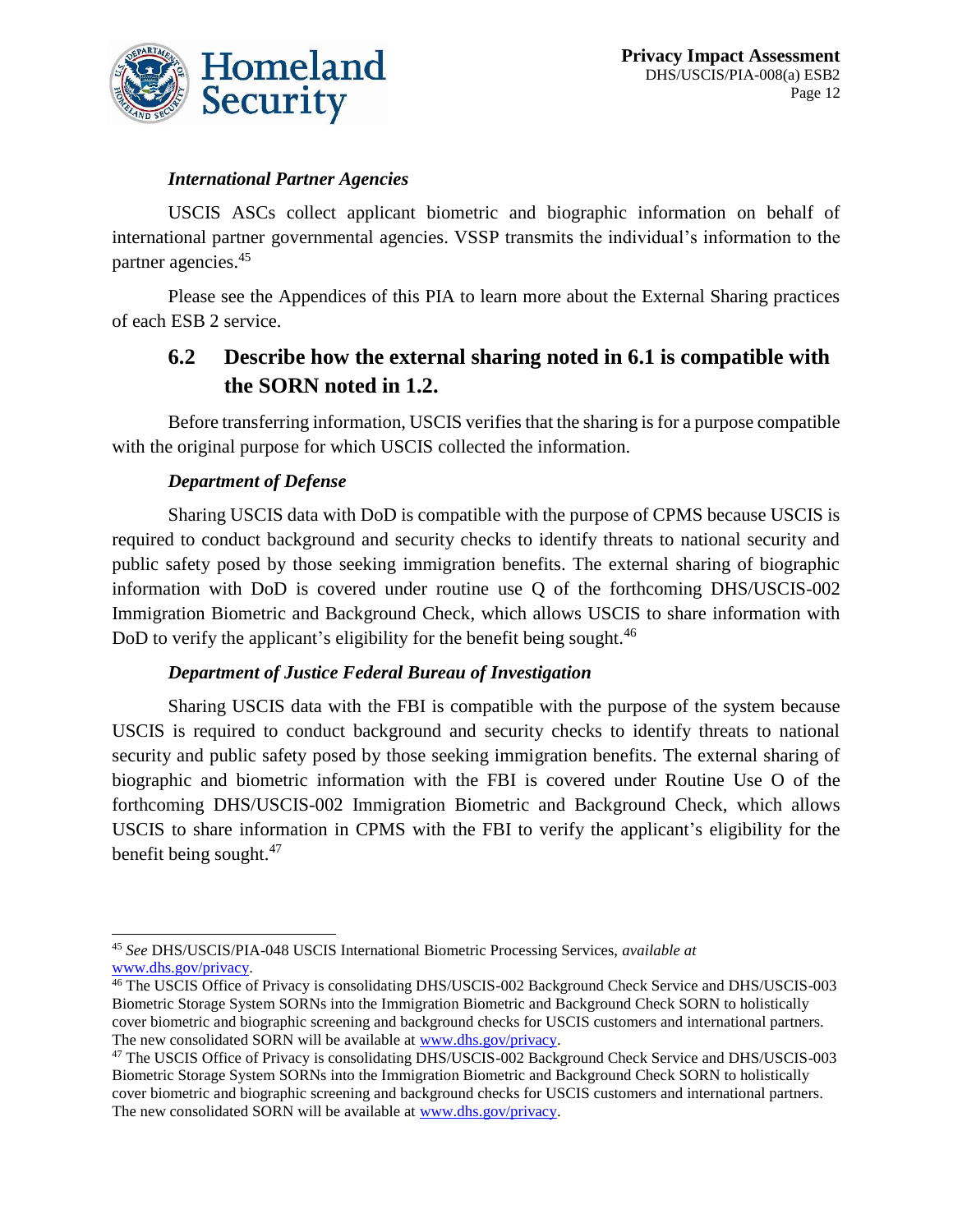

### *Department of State*

Sharing USCIS data with DOS is compatible with the purpose of the system because the DOS mission, like USCIS, includes ensuring visits and immigration to the United States are lawful as dictated by the INA. USCIS shares information with DOS as permitted under the following routine uses:

- Routine Use O of DHS/USCIS/ICE/CBP-001 Alien File, Index, and National File Tracking permits the sharing of information with the Department of State in the processing of petitions or applications for benefits under the Immigration and Nationality Act, and all other immigration and nationality laws including treaties and reciprocal agreements; or when the Department of State requires information to consider and/or provide an informed response to a request for information from a foreign, international, or intergovernmental agency, authority, or organization about an alien or an enforcement operation with transnational implications.<sup>48</sup>
- Routine Use P of the DHS/USCIS-002 Immigration Biometric and Background Check permits the sharing of information with the Department of State in the processing of petitions or applications for benefits under the Immigration and Nationality Act, and all other immigration and nationality laws including treaties and reciprocal agreements.<sup>49</sup>
- Routine Use I in DHS/USCIS-005 Intercountry Adoptions permits information sharing with the Department of State in the processing of petitions or applications for benefits under the Immigration and Nationality Act, and all other immigration and nationality laws including treaties and reciprocal agreements.<sup>50</sup>
- Routine Use I of the DHS/USCIS-007 Benefits Information System permits the sharing of information with the Department of State for the purpose of assisting in the processing of petitions or applications for benefits under the Immigration and Nationality Act, and all other immigration and nationality laws including treaties and reciprocal agreements.<sup>51</sup>
- Routine Use K of DHS/USCIS-010 Asylum Information and Pre-Screening permits the

 $\overline{a}$ <sup>48</sup> DHS/USCIS/ICE/CBP-001 Alien File, Index, and National File Tracking System of Records, 82 FR 43556 (Sept. 18, 2017).

<sup>49</sup> The USCIS Office of Privacy is consolidating DHS/USCIS-002 Background Check Service and DHS/USCIS-003 Biometric Storage System SORNs into the Immigration Biometric and Background Check SORN to holistically cover biometric and biographic screening and background checks for USCIS customers and international partners. The new consolidated SORN will be available a[t www.dhs.gov/privacy.](http://www.dhs.gov/privacy)

<sup>50</sup> DHS/USCIS-005 Intercountry Adoptions, 81 FR 78614 (Nov. 8, 2016).

<sup>51</sup> DHS/USCIS-007 Benefits Information System, 81 FR 72069 (Oct. 19, 2016).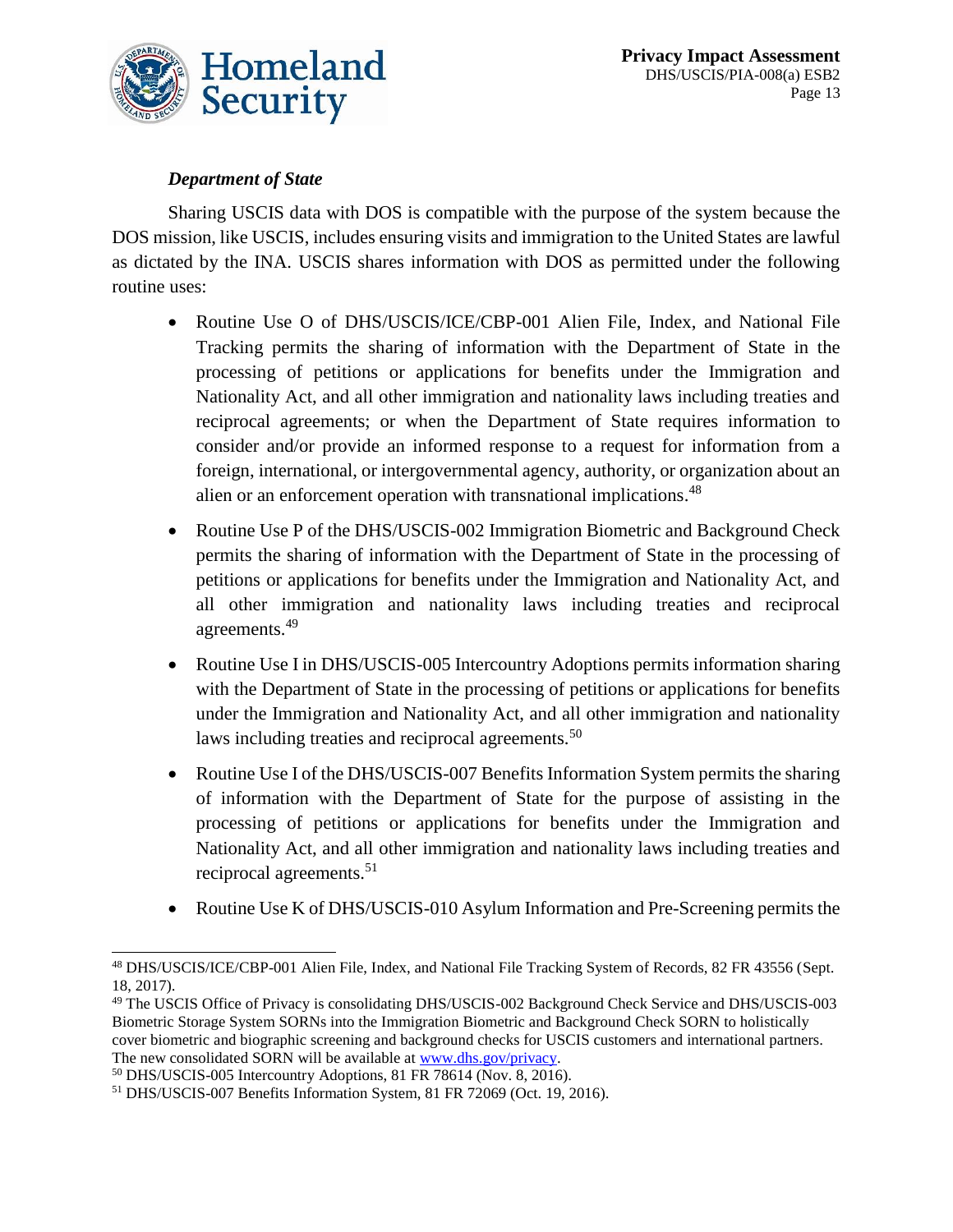

sharing of information with the Department of State for the purpose of assisting in the processing of petitions or applications for benefits under the Immigration and Nationality Act, and all other immigration and nationality laws including treaties and reciprocal agreements.<sup>52</sup>

• Routine Use H of DHS/USCIS–017 - Refugee Case Processing and Security Screening Information System of Records permits the sharing of information with to the Department of State when necessary to accomplish refugee case processing.<sup>53</sup>

### *Department of the Treasury*

Sharing USCIS data with the Department of Treasury is compatible with the purpose of the system because the Treasury, and its contractors, collects fee payments from individuals on behalf of USCIS. Routine Use Z of the DHS/USCIS-007 Benefits Information System permits sharing information with Treasury to perform initial processing of benefit requests and to accept and resolve payment and any related issues.<sup>54</sup>

### *U.S. Postal Service*

No SORN is required for this external sharing because the data is not maintained in a system of records under the Privacy Act.

### *American Association of Motor Vehicle Administrators (AAMVA)*

Sharing USCIS data with AAMVA is compatible with the purpose of the system because the law permits employers to verify the information from a driver's license, permit, or state-issued ID card if the state has established a memorandum of agreement (MOA) with DHS USCIS to allow verification of this information. AAMVAnet is a conduit that provides access to biographical information collected by state Motor Vehicle Agencies (MVA). The American Association of Motor Vehicle Administrators (AAMVA) operates AAMVAnet. However, the data in the system is owned by the organization that had the original authority to collect the data.<sup>55</sup>

### *International Partner Agencies*

USCIS temporarily retains information collected on behalf of a partner country for only as long as it takes to successfully transmit the information to the partner country. While temporarily retained, USCIS does not retrieve the records using a unique personal identifier. USCIS transfers the biographic information and biometric capture to the partner country immediately after collection. USCIS deletes the information from ESB 2 after the partner country provides

 $\overline{a}$ <sup>52</sup> DHS/USCIS-010 Asylum Information and Pre-Screening System of Records, 80 FR 7478, (Nov. 30, 2015).

<sup>53</sup> DHS/USCIS–017 Refugee Case Processing and Security Screening Information System of Records, 81 FR 72075 (Oct. 19, 2016).

<sup>54</sup> DHS/USCIS-007 Benefits Information System, 81 FR 72069 (Oct. 19, 2016).

<sup>55</sup> DHS/USCIS-011 E-Verify Program System of Records, 79 FR 46852 (Aug. 11, 2014) and DHS/USCIS-004 Systematic Alien Verification for Entitlements Program System of Records, 81 FR 78619, (Nov. 8, 2016).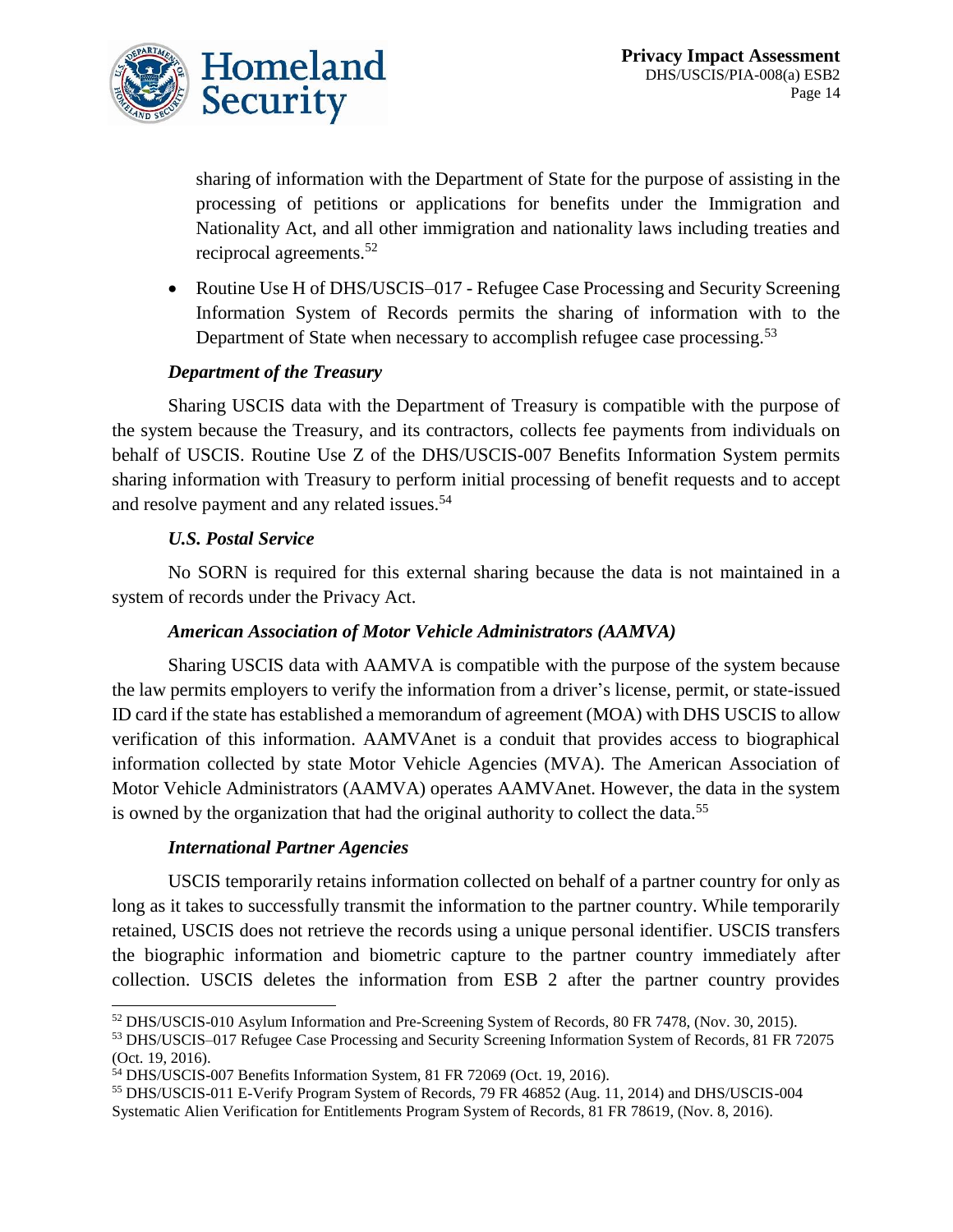

confirmation of the successful transfer of the information. Therefore, no SORN is required to cover this collection.

## **6.3 Does the project place limitations on re-dissemination?**

Yes. A Memorandum of Understanding/Agreement (MOU/A) exists between DHS and all recipient external organizations that places limitations on re-dissemination of information. External organizations may only share information under the MOU when the recipient has an official need, in accordance with the terms of the MOU/A, and allowed by applicable privacy and confidentiality statutes. Additionally, the MOU/A clarifies the authority for External Organizations and DHS to share immigration and naturalization records and the basic mechanisms established to protect this data.

# **6.4 Describe how the project maintains a record of any disclosures outside of the Department.**

ESB 2 services shares information with external systems and maintains audit and transactional logs of all data sent through the ESB 2.

# **6.5 Privacy Impact Analysis: Related to Information Sharing**

**Privacy Risk:** There is a risk that USCIS may potentially disclose data for a purpose that is not compatible with the original purpose for collection.

**Mitigation:** USCIS mitigates this risk by ensuring the information sharing is compatible with the purpose for collection prior to disclosing any information. USCIS reviews the routine uses in the applicable SORNs to verify the compatibility of an information exchange prior to disclosing data. DHS has MOUs in place with external agencies to ensure that there are formal procedures in place to secure and protect biographic and biometric information. The agreements between DHS and external entities fully outline responsibilities of the parties, security standards, and limits of use of the information, including re-dissemination, prior to information sharing. As discussed above, ESB 2 maintains a record of disclosure of information in accordance with the associated routine use or information sharing agreement. Records are kept as system audit trail logs, which are maintained to identify transactions performed by users. In addition, USCIS ensures through the MOU process that the external agencies have policies, procedures, and training in place to ensure that information is not inappropriately disseminated.

**Privacy Risk:** There is a risk that data shared externally from a source system via ESB 2 may be inaccurate.

**Mitigation:** ESB 2 depends on the accuracy and quality of information from each source system. ESB 2 ensures the accuracy of the data by collecting the information directly from the source systems. For data that may be transferred through the ESB 2, the data is queried from the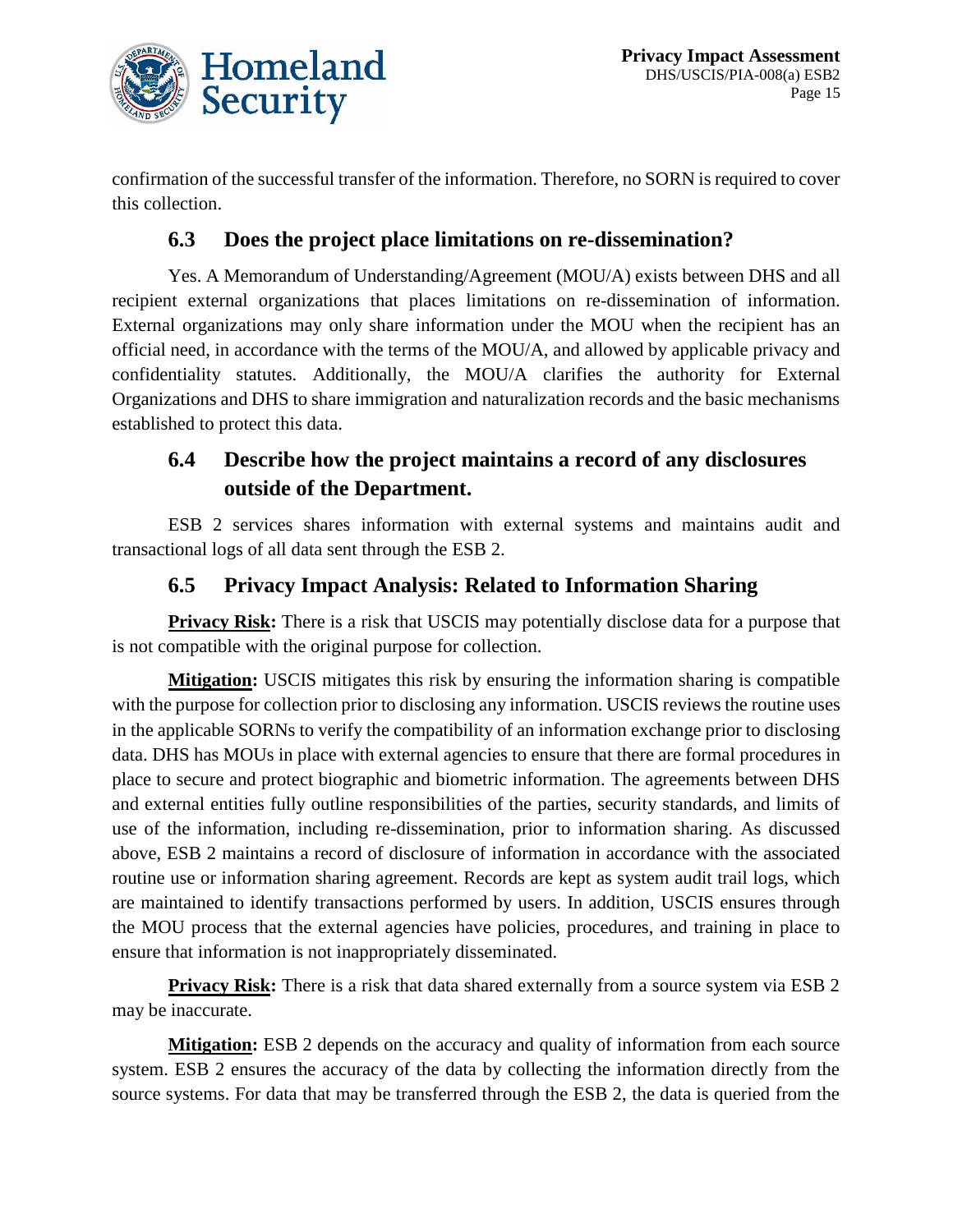

underlying systems and is delivered "as is" with the exception of reformatting to standardize the representation of the data.

# **Section 7.0 Redress**

The following questions seek information about processes in place for individuals to seek redress which may include access to records about themselves, ensuring the accuracy of the information collected about them, and/or filing complaints.

# **7.1 What are the procedures that allow individuals to access their information?**

An individual may seek access to his or her USCIS records by filing a Privacy Act or Freedom of Information Act (FOIA) request. Only U.S. citizens and lawful permanent residents may file a Privacy Act request. Account holders not covered by the Privacy Act or Judicial Redress Act (JRA) still may obtain access to records consistent with FOIA unless disclosure is prohibited by law or if the agency reasonably foresees that disclosure would harm an interest protected by an exemption. If an individual would like to file a Privacy Act or FOIA request to view his or her USCIS record, he or she may mail the request to the following address:

National Records Center Freedom of Information Act (FOIA)/Privacy Act Program P. O. Box 648010 Lee's Summit, MO 64064-8010

Some information requested may be exempt from disclosure under the Privacy Act or FOIA because information may contain law enforcement sensitive information, the release of which could possibly compromise ongoing criminal investigations. Further information about Privacy Act and FOIA requests for USCIS records is available at [http://www.uscis.gov.](http://www.uscis.gov/)

# **7.2 What procedures are in place to allow the subject individual to correct inaccurate or erroneous information?**

U.S. citizens and lawful permanent residents, as well as other persons with records covered by JRA, are afforded the ability to correct information by filing a Privacy Act Amendment request under the Privacy Act. U.S. citizens, lawful permanent residents, and persons covered by the JRA should submit requests to contest or amend information contained in USCIS systems. Individuals may direct all requests to contest or amend information to the USCIS FOIA/PA Office. Individuals must state clearly and concisely in the redress request the information being contested, the reason for contesting it, the proposed amendment, and clearly mark the envelope "Privacy Act Amendment." This would only apply to amendment of USCIS-held information. Persons not covered by the Privacy Act are not able to amend their records through FOIA. Should a non-U.S.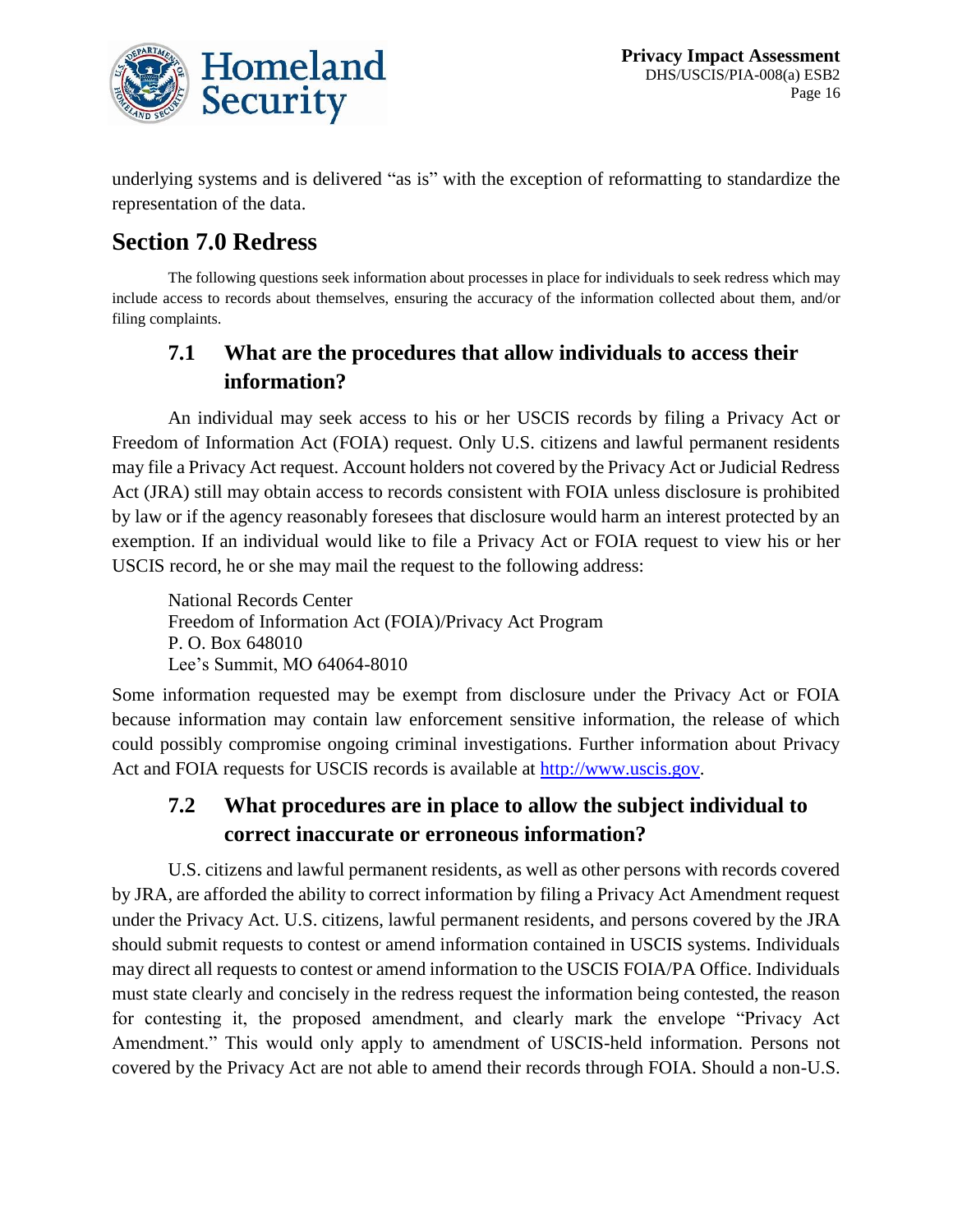

person find inaccurate information in his or her record received through FOIA, he or she may visit a local USCIS Field Office to identify and amend inaccurate records with evidence.

# **7.3 How does the project notify individuals about the procedures for correcting their information?**

USCIS notifies individuals of the procedures for correcting their information in this PIA, source system PIAs, Privacy Notices, and through the USCIS website. Specifically, the SORNs listed in the Appendices provide individuals with guidance regarding the procedures for correcting information. Privacy Notices, including notice of an individual's right to correct information, are also contained on the instructions to immigration forms published by USCIS.

# **7.4 Privacy Impact Analysis: Related to Redress**

There is no risk associated with redress. USCIS provides individuals with access to their records that are not subject to exemptions when requested through a FOIA or Privacy Act request. Individuals who are United States citizens or lawful permanent residents may submit a Privacy Act request to contest or amend information. Any person, regardless of immigration status can come to a USCIS Field Office to update his or her records.

# **Section 8.0 Auditing and Accountability**

The following questions are intended to describe technical and policy based safeguards and security measures.

# **8.1 How does the project ensure that the information is used in accordance with stated practices in this PIA?**

USCIS ensures that practices stated in this PIA comply with internal USCIS policies, including the USCIS privacy policies, standard operating procedures (SOP), orientation and training, rules of behavior, and auditing and accountability. The data stored in ESB 2 for auditing and logging purposes includes three (3) types of logs. These logs enhance privacy and information sharing by enabling senior leadership to be able to see whether information is being accessed and used appropriately and in accordance with all applicable information law and policy. The first is a generic log, which contains the ESB 2 process that consists of processing the event, the time of the event, and a generic description of the event. The second is a login log, which contains audit information of when a person has initiated a login session for a set of services on the ESB 2. It contains the ESB 2 process including processing the event, the time of the event, and the login ID of the user signing onto the system. The third is a query/access log, which contains information specific to those systems that may have been accessed via a service. The audit contains the time of the access, the login ID under which the access occurred, the systems which were accessed, and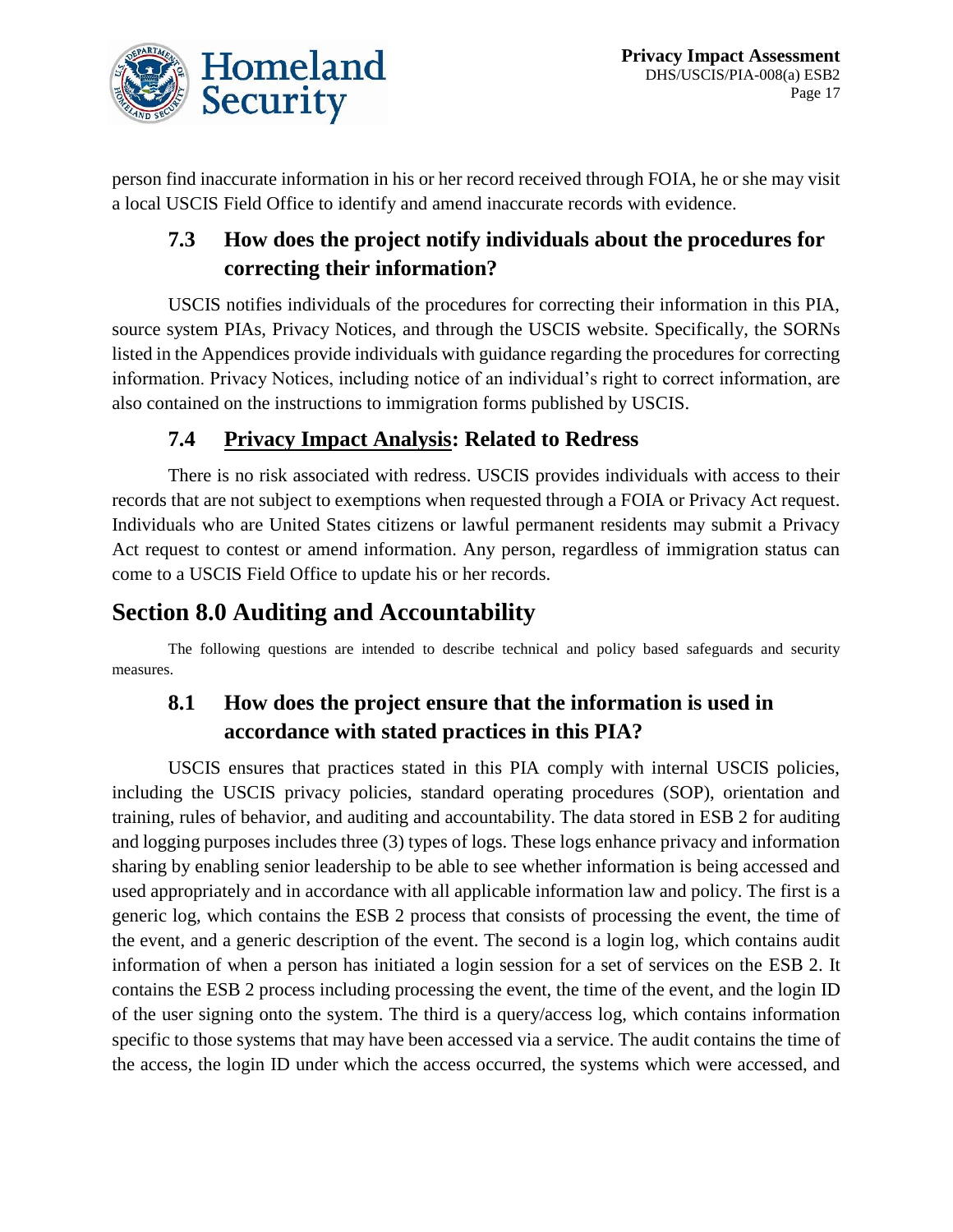

the systems that responded to the access request. This data is only accessible to IT Security and can be queried by login ID and time.

# **8.2 Describe what privacy training is provided to users either generally or specifically relevant to the project.**

All USCIS employees and contractors are required to complete annual privacy and computer security awareness training to ensure their understanding of proper handling and securing of PII. Privacy training addresses appropriate privacy concerns, including Privacy Act obligations (e.g., SORNs, Privacy Act Statements/Notices). The computer security awareness training examines appropriate technical, physical, and administrative control measures to safeguard information.

# **8.3 What procedures are in place to determine which users may access the information and how does the project determine who has access?**

Both contractors and government personnel may have access to the ESB 2. Security procedures are in place in accordance with the system security plan and the USCIS systems lifecycle methodology (SLM). This plan is the primary reference that documents system security responsibilities, policies, controls, and procedures. Access to the ESB 2 is controlled via the Active Directory to authenticate users. The ESB 2 uses a personal identity verification (PIV) card to authenticate the user. Once authenticated, the ESB 2 retrieves the roles for the connection to enforce appropriate service access. System Administrators assign roles pre-approved by their supervisors so that users have appropriate access to perform their particular job functions. Assignment of roles is provided on an official use only basis. The system may only grant roles that have been predetermined by the implementation of the ESB system. There exists one role for each of the underlying legacy systems and services. Auditing for user management tasks (e.g., add user, delete user, grant role, revoke role) is performed by the ESB system when any user information (including the addition or deletion of roles) is updated. This auditing is implemented in accordance with DHS policies and procedures as documented in the DHS Sensitive Systems Policy Directive 4300A and the DHS 4300A Sensitive Systems Handbook.

# **8.4 How does the project review and approve information sharing agreements, MOUs, new uses of the information, new access to the system by organizations within DHS and outside?**

USCIS has a formal review and approval process in place for new sharing agreements. Any new use of information and/or new access requests for the system must go through the USCIS change control process and must be approved by the proper authorities of this process, such as the DHS Headquarters (including Office of General Counsel, Civil Rights and Civil Liberties, Office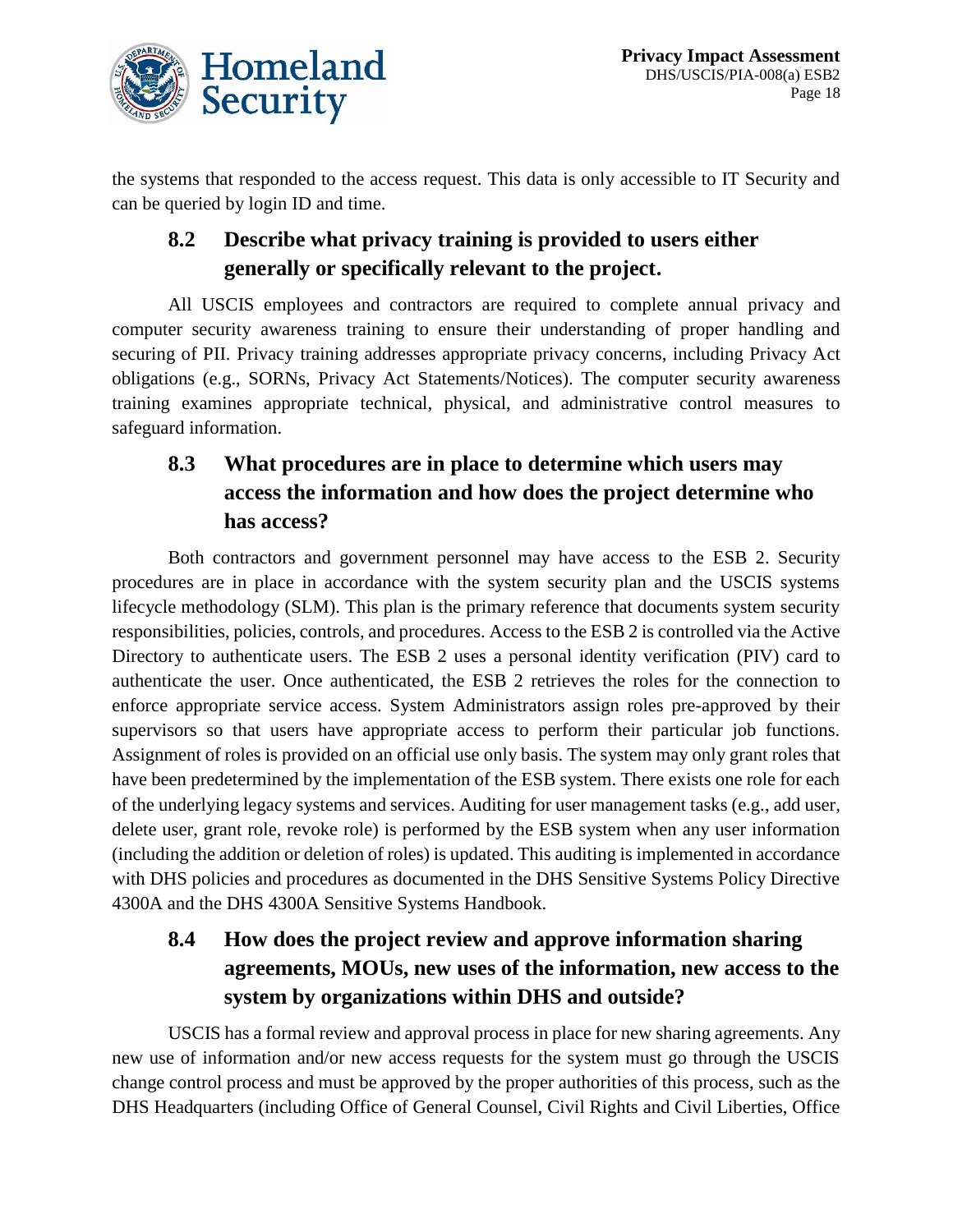

**Privacy Impact Assessment** DHS/USCIS/PIA-008(a) ESB2 Page 19

of Intelligence and Analysis, and the Privacy Office), USCIS Privacy Officer, Chief of Information Security Officer, Office of the Chief Counsel, and the respective Program Office.

# **Responsible Officials**

Donald K. Hawkins Privacy Officer U.S. Citizenship and Immigration Services Department of Homeland Security

# **Approval Signature**

Original, signed copy on file with the DHS Privacy Office

Philip S. Kaplan Chief Privacy Officer Department of Homeland Security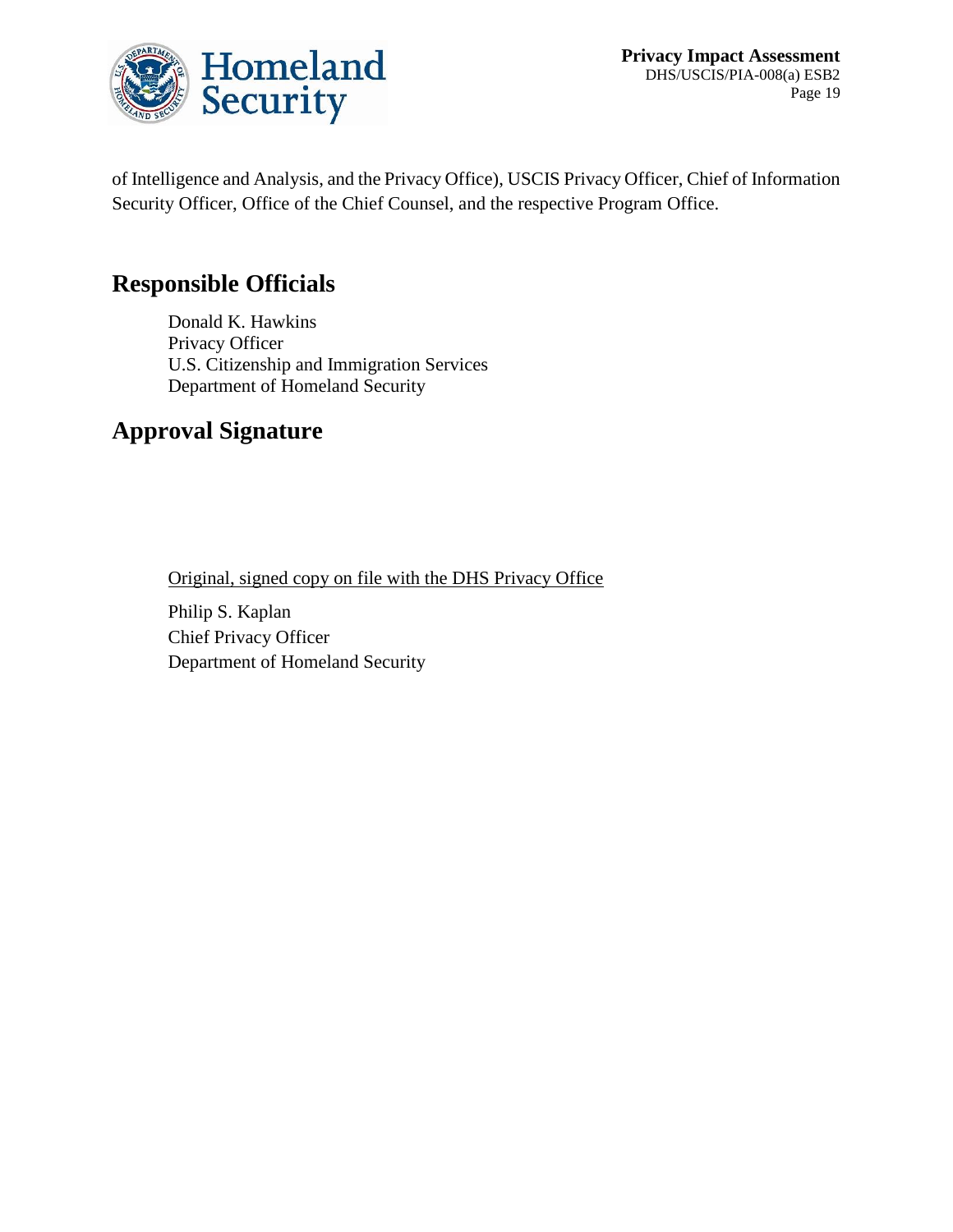

### **APPENDIX A**

### **AAMVA Hub Service (AHS) Subsystem**

### **Background:**

 $\overline{a}$ 

The AAMVA Hub Service (AHS) Subsystem facilitates the secure connection between USCIS Verification Information System (VIS) and American Association on Motor Vehicle Administrators (AAMVA) in support of the Systematic Alien Verification for Entitlements (SAVE)<sup>56</sup> and Records and Information from Department of Motor Vehicles for E-Verify (RIDE) initiative. 57

The SAVE Photo Matching Tool is available for a participating Motor Vehicle Association (MVA) to access the SAVE system through the American Association of Motor Vehicle Administrators Network (AAMVAnet). The Photo Matching Tool is a process whereby an MVA employee submits a query to SAVE for verification of an individual's status using the USCISissued Permanent Resident Card or Employment Authorization Card that an applicant presents to MVA personnel.

RIDE seeks to increase the effectiveness of E-Verify by automating motor vehicle document (e.g., driver's license, driver's permit, or state-issued ID card) verification between state MVA and E-Verify employers. The secure connection provided by the AAMVAnet allows for the verification of the motor vehicle document.<sup>58</sup>

### **Information Collected, Retained, and Disseminated and Source(s) of any PII and SPII:**

An MVA employee is able to submit a query to SAVE for verification of an applicant's status using the USCIS-issued identification card that an individual presents to MVA personnel. SAVE retrieves and displays the individual's information, including a photograph from CPMS to allow the MVA employee to determine if the information and photograph displayed in SAVE via CPMS matches the information the applicant presented to MVA personnel.<sup>59</sup>

E-Verify compares the information entered by the employer against information contained in the MVA database to authenticate the identification document. Information shared through the AHS may include first name, last name, date of birth, document type, state of issuance, expiration date, and document number.

<sup>56</sup> *See* DHS/USCIS/PIA-006(b) Systematic Alien Verification for Entitlements Program, *available at* [www.dhs.gov/privacy.](http://www.dhs.gov/privacy)

<sup>57</sup> *See* DHS/USCIS/PIA-030(c) E-Verify RIDE, *available at* [www.dhs.gov/privacy.](http://www.dhs.gov/privacy)

<sup>58</sup> The American Association of Motor Vehicle Administrators Network Service (AAMVAnet) is a conduit that provides access to biographical information collected by state Motor Vehicle Agencies (MVA). The American Association of Motor Vehicle Administrators (AAMVA) operates AAMVAnet. However, the data in the system is owned by the organization that had the original authority to collect the data.

<sup>59</sup> *See* DHS/USCIS/PIA-060 Customer Profile Management System, *available at* [www.dhs.gov/privacy.](http://www.dhs.gov/privacy)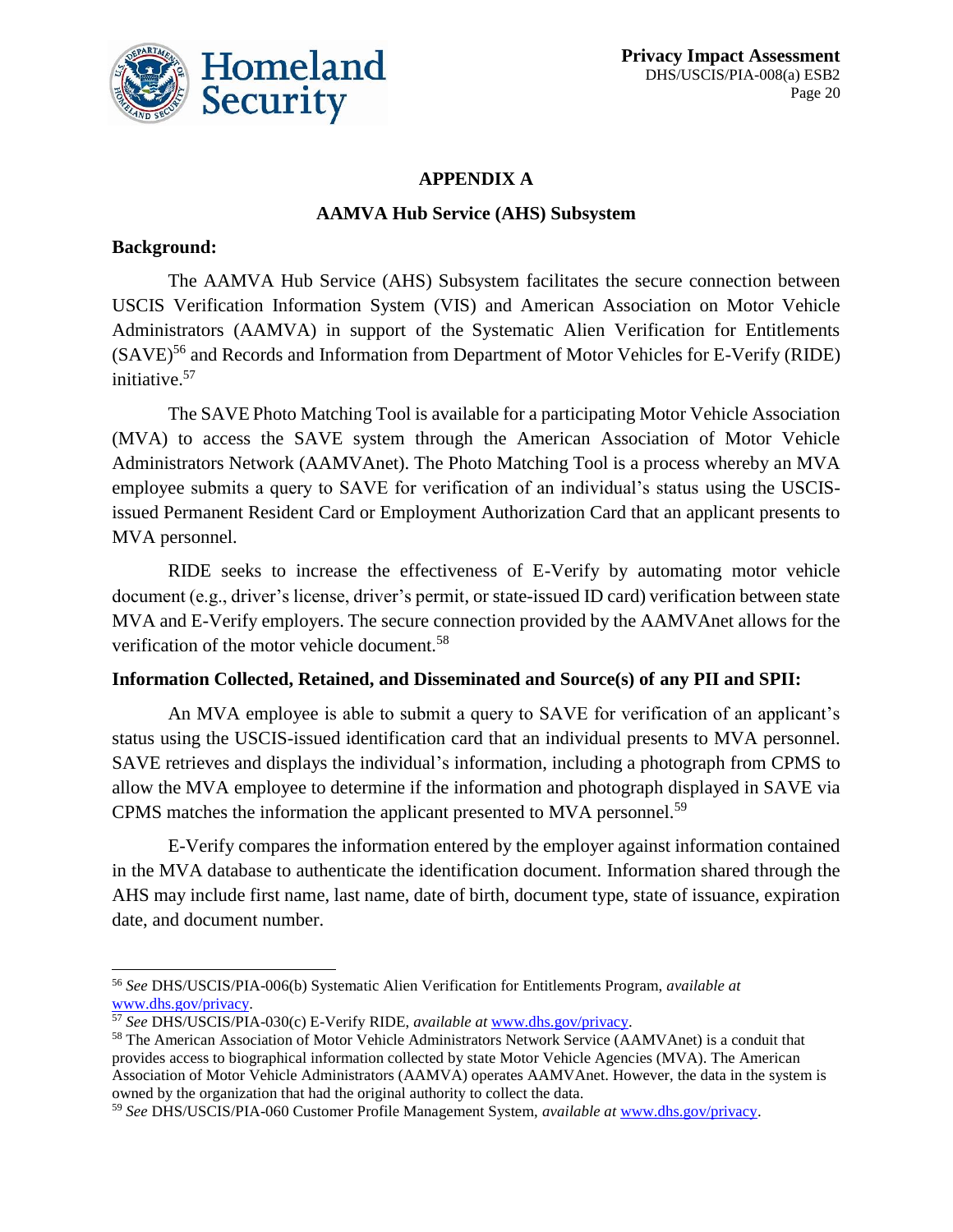

### **Category of Individuals Affected:**

The AHS supports SAVE and RIDE. Employers use E-Verify to verify the employment eligibility of new employees. The MVA uses SAVE to verify a USCIS-issued identification card.

#### **Information Sharing:**

AHS provide an electronic interface to VIS and AAMVA.

#### **Applicable System of Records Notice:**

 $E-Verify^{60}$  and  $SAVE^{61}$  System of Records Notices cover the collection and use of information to verify the information from a driver's license, permit, or state issued ID card if the State has established a MOA with DHS USCIS to allow verification of this information.

#### **Retention:**

 $\overline{a}$ 

AHS service does not maintain/retain any data. Usually the data is temporarily in queue (a few seconds) for processing. Once successfully or unsuccessfully processed, the data is no longer available in AHS.

<sup>60</sup> DHS-USCIS-011 E-Verify Program System of Records, 79 FR 46852 (Aug. 11, 2014).

<sup>61</sup> DHS/USCIS-004 Systematic Alien Verification for Entitlements Program System of Records, 81 FR 78619 (Nov. 8, 2016).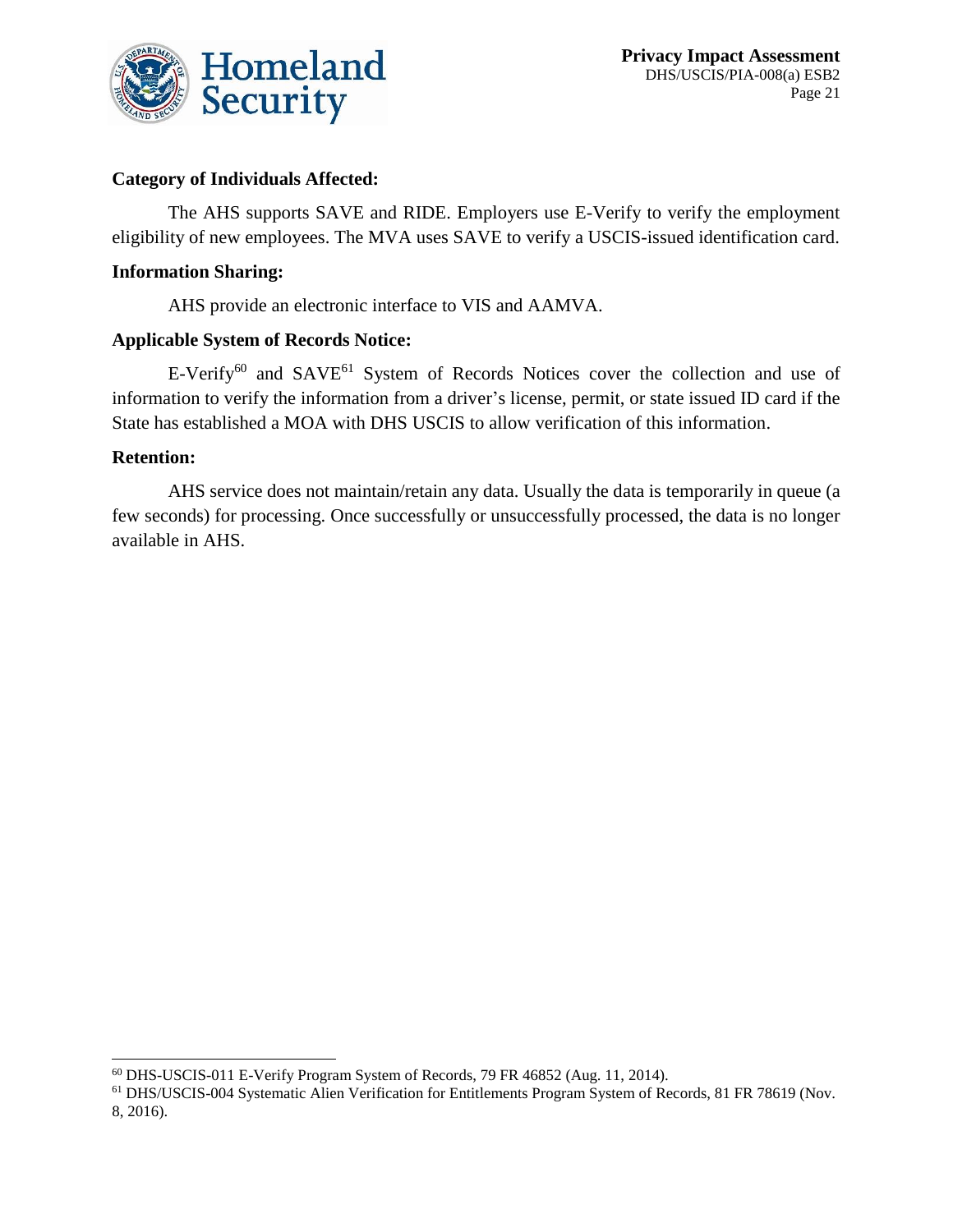

### **APPENDIX B**

#### **Enterprise Document Management System Support Service (ESS)**

#### **Background:**

The USCIS Enterprise Document Management System Support Service (ESS) facilitates the transmission of data between EDMS and multiple sub systems. ESS facilitates the data exchange between EDMS and Central Index System  $(CIS)$ ,  $62$  U.S. Immigration and Customs Enforcement (ICE) Office of the Principal Legal Advisor (OPLA) Case Management System (OCMS),<sup>63</sup> and USCIS Freedom of Information Act/Privacy Act Information Processing System  $(FIPS)$ .<sup>64</sup>

#### **Information Collected, Retained, and Disseminated and Source(s) of any PII and SPII:**

The EDMS Support Services includes the:

- **Digitization Notification Service** allows client applications to communicate one Alien Number for an operation and provides the client application with response codes that detail the success or failure of the Digitization Notification Request.
- **Metadata Update Service** transforms the data provided by CIS into the format required by EDMS and places that message on a queue on the ESB 2. The Metadata Update Service also removes any incomplete/invalid dates, (dates with a 00 month, day or year) received by CIS before sending to EDMS.
- **A-File Delivery Service** Data is transmitted securely between OPLA and FIPS and the ESB using Simple Object Access Protocol (SOAP) <sup>65</sup>/ Hypertext Transfer Protocol Secure (HTTPS) <sup>66</sup> and Web Services Security (WS-Security) Headers via this service. HTTPS encrypts the transport and provides server authentication, while usage of the WS-Security Headers will provide client authentication.

### **Category of Individuals Affected:**

 $\overline{a}$ 

Applicants and petitioners seeking immigrant and non-immigrant benefits to include: lawful permanent residents, naturalized citizens, United States border crossers, aliens who illegally entered the United States, aliens who have been issued employment authorization documents,

<sup>62</sup> *See* DHS/USCIS/PIA-009 Central Index System (CIS) and subsequent updates, *available at* [www.dhs.gov/privacy.](http://www.dhs.gov/privacy)

<sup>63</sup> *See* DHS/ICE/PIA-036 OPLA Case Management System, *available at* [www.dhs.gov/privacy.](http://www.dhs.gov/privacy)

<sup>64</sup> *See* DHS/USCIS/PIA-038 FOIA/PA Information Processing System (FIPS), *available at* [www.dhs.gov/privacy.](http://www.dhs.gov/privacy)

<sup>&</sup>lt;sup>65</sup> SAOP is a protocol specification for exchanging structured information in the implementation of web services in computer networks.

<sup>66</sup> HTTPS is an adaptation of the HTTP for secure communication over a computer network.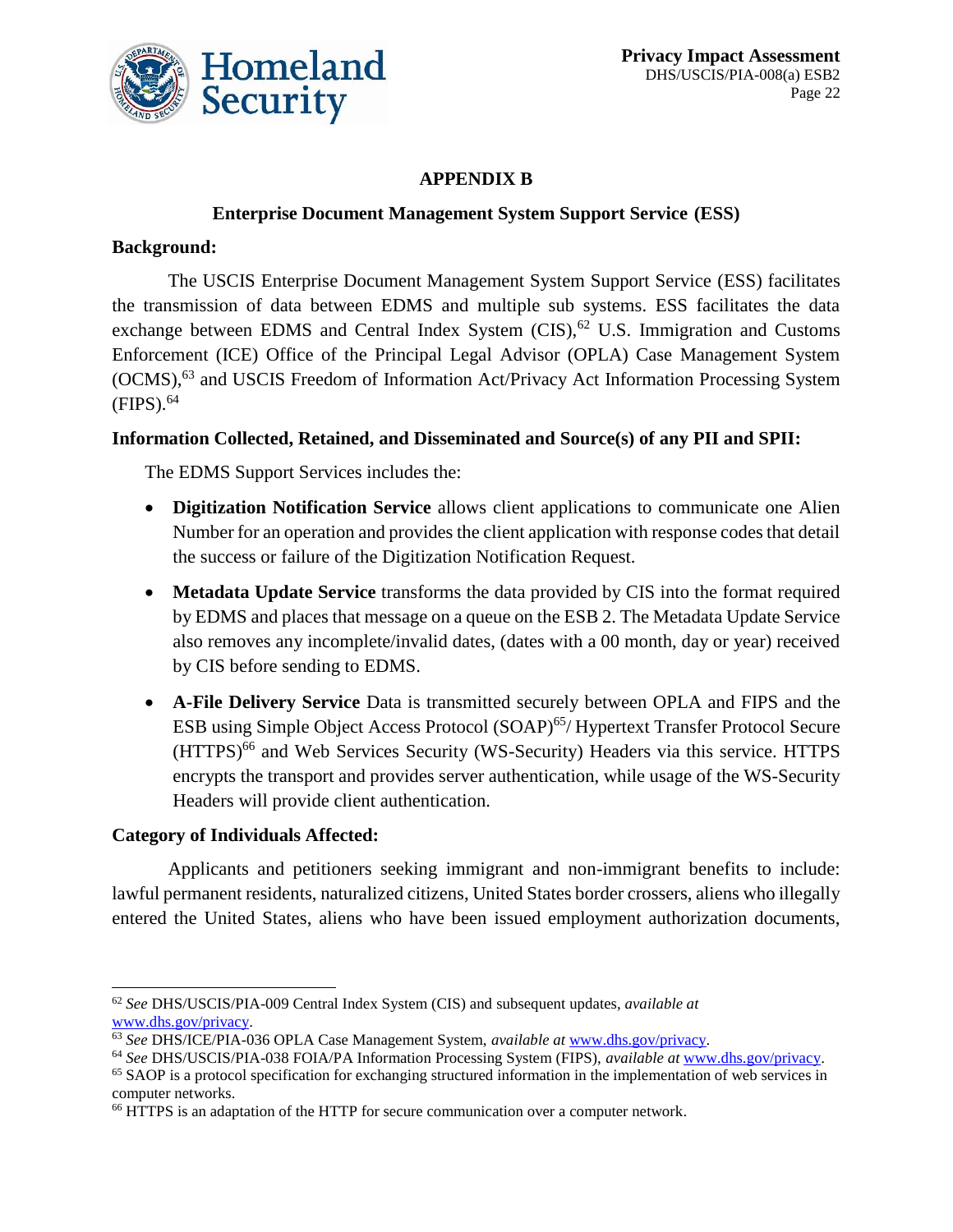

individuals who petitioned for benefits on behalf of family members, and other individuals subject to the provisions of the Immigration and Nationality Act (INA).

### **Information Sharing:**

ESS facilitates the data exchange between EDMS and USCIS CIS, ICE OPLA, and USCIS FIPS.

#### **Applicable System of Records Notice:**

- DHS/USCIS-001 Alien File, Index, and National File Tracking System, <sup>67</sup> which covers the collection, use, and maintenance of benefit requests forms and supplemental evidence, as well as data in CIS and EDMS; and
- DHS/ALL-001 Department of Homeland Security (DHS) Freedom of Information Act (FOIA) and Privacy Act (PA) Record System,<sup>68</sup> which covers the processing of record access requests and administrative appeals under the FOIA, as well as access, notification, and amendment requests and administrative appeals under the Privacy Act.

#### **Retention:**

 $\overline{a}$ 

EDMS System Support Service does not maintain/retain any data. Usually the data is temporarily in queue (a few seconds) for processing. Once successfully or unsuccessfully processed, the data is no longer available in EDMS System Support Service.

<sup>67</sup> DHS/USCIS/ICE/CBP-001 Alien File, Index, and National File Tracking System of Records, 82 FR 43556 (Sept. 18, 2017).

<sup>68</sup> DHS/ALL-001 Department of Homeland Security (DHS) Freedom of Information Act (FOIA) and Privacy Act (PA) Record System, 79 FR 6609 (Feb. 4, 2014).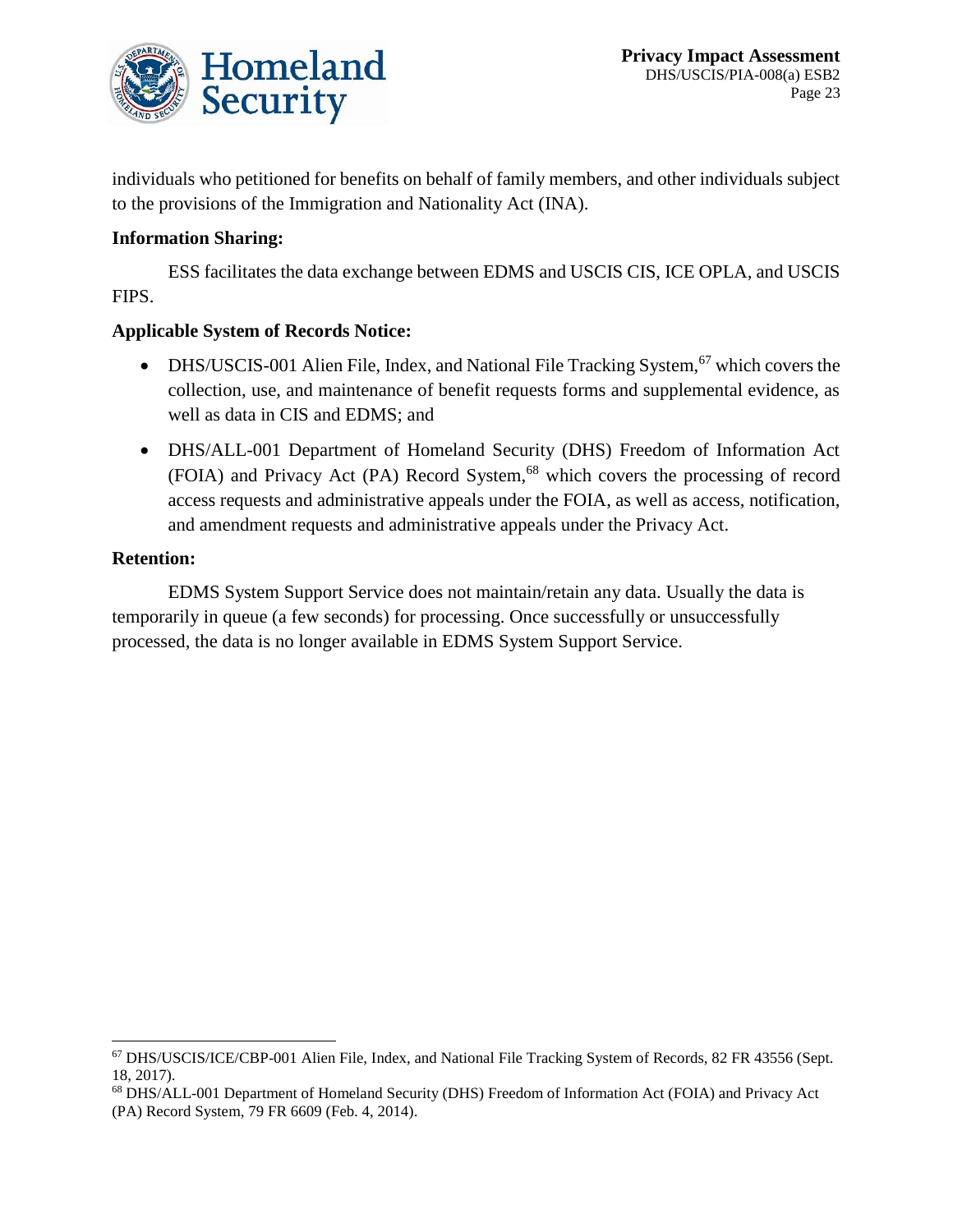

### **APPENDIX C**

### **CPMS Support Service (CPMS SS)**

### **Background:**

USCIS ESB 2 Customer Profile Management System (CPMS) supports the information sharing exchange of biometric data collected at the Application Support Centers for biometric processing of immigration applicants.<sup>69</sup> This also includes data from produced immigration benefit cards to USCIS government partners (e.g., Office of Biometric Identity Management (OBIM)).

### **Information Collected, Retained, and Disseminated and Source(s) of any PII and SPII:**

- **Application Support Center (ASC) Biometric Capture Stations**: The data will be a one way transfer of captured 10-print biometric and biographic data of immigration petitioners that will be sent to the ESB 2 for business processing across various DHS systems such as USCIS CPMS, OBIM IDENT, and USCIS ELIS.<sup>70</sup>
- **Office of Biometric Identity Management (OBIM) Automated Biometric Identification System (IDENT)**: Through CPMS SS, CPMS also sends fingerprints, photographs, and limited biographic information to the OBIM IDENT.<sup>71</sup>

### **Category of Individuals Affected:**

Most individuals who have filed benefit requests for themselves or on the behalf of others (i.e., benefit requestors and beneficiaries) are subject to background, identity, and security checks to ensure eligibility for the requested benefit and to ensure that they do not pose a threat to public safety or to the national security of the United States. Other individuals in connection with immigration benefit requests or other requests may also be subject to certain background, identity, and security checks.

### **Information Sharing:**

 $\overline{a}$ 

USCIS uses CPMS Support Service to share biometric data collected at the ASC for biometric processing of immigration applicants. This data is shared across various DHS systems such as USCIS CPMS, OBIM IDENT, and USCIS ELIS. In addition, CPMS SS facilitates communications with DOJ FBI Name Check<sup>72</sup> and DoD ABIS.<sup>73</sup>

<sup>69</sup> *See* DHS/USCIS/PIA-002 Customer Profile Management System, *available at* [www.dhs.gov/privacy.](http://www.dhs.gov/privacy)

<sup>70</sup> *See* DHS/USCIS/PIA-056 USCIS Electronic Immigration System (USCIS ELIS), *available at* [www.dhs.gov/privacy.](http://www.dhs.gov/privacy)

<sup>71</sup> *See* DHS/NPPD/PIA-002 Automated Biometric Identification System (IDENT), *available at* [www.dhs.gov/privacy.](http://www.dhs.gov/privacy)

<sup>72</sup> DOJ/FBI-002 Central Records System (CRS), 66 FR 29994 (June 4, 2001).

<sup>&</sup>lt;sup>73</sup> Department of Defense Detainee Biometric Information System, 72 FR 14534 (Mar. 28, 2007).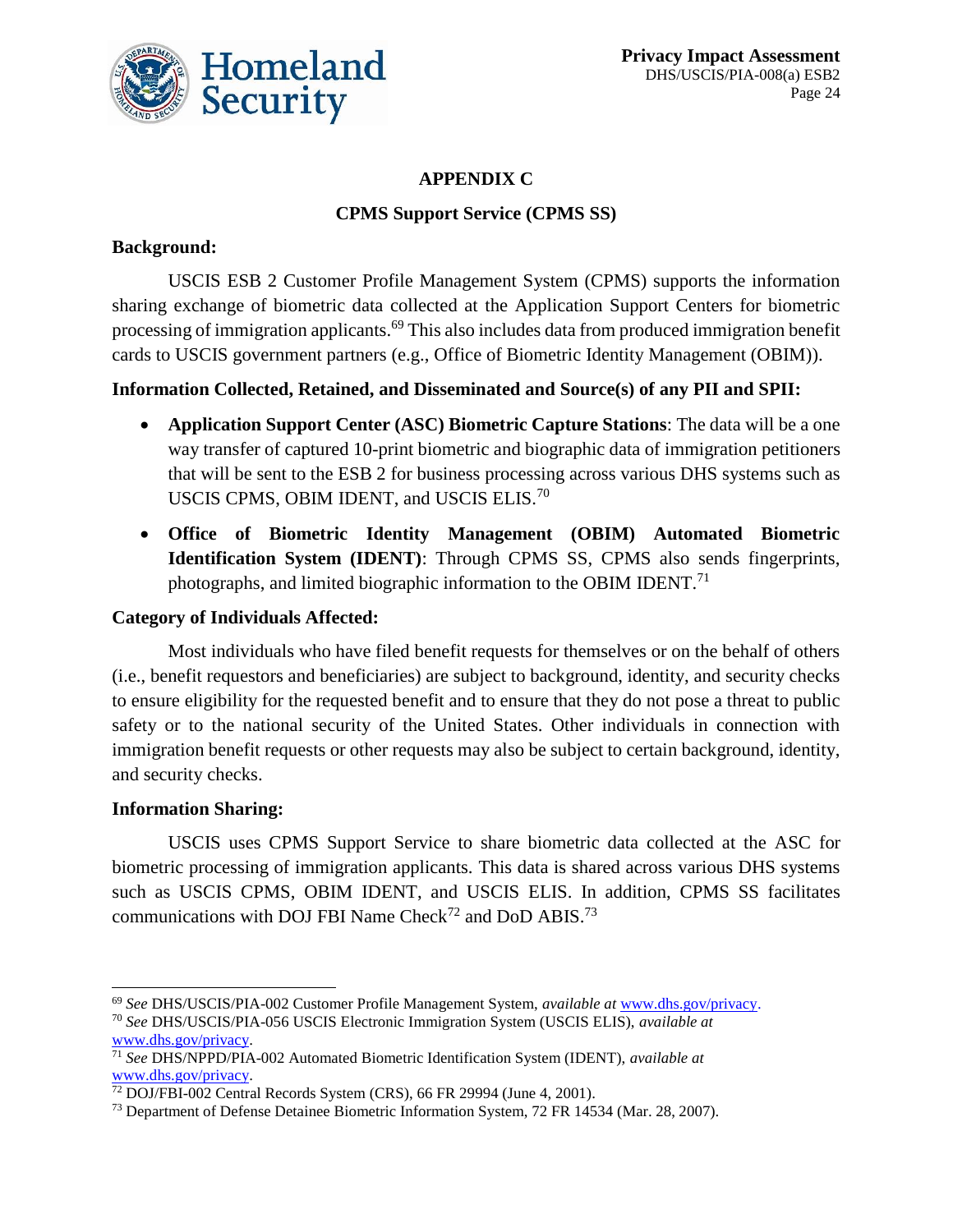

#### **Associated System of Records Notice:**

The collection, use, maintenance, and dissemination of information is covered under the forthcoming Immigration Biometric and Background Check System of Records, which covers the collection, use, and storage of biometric and biographic data for background checks and its results.The USCIS Office of Privacy is consolidating DHS/USCIS-002 Background Check Service and DHS/USCIS-003 Biometric Storage System SORNs into the Immigration Biometric and Background Check SORN to holistically cover biometric and biographic screening and background checks for USCIS customers and international partners. The new consolidated SORN will be available at [www.dhs.gov/privacy.](http://www.dhs.gov/privacy)

#### **Retention:**

CPMS service does not maintain/retain any data. Usually the data is in memory (queue) for few seconds for processing. Sometimes the data remain in the queue for 24-48 hours; this is in the case if data is not picked up by the processing system due to some issue experienced by the recipient. Once the data is picked up it is not retained on the ESB 2 side.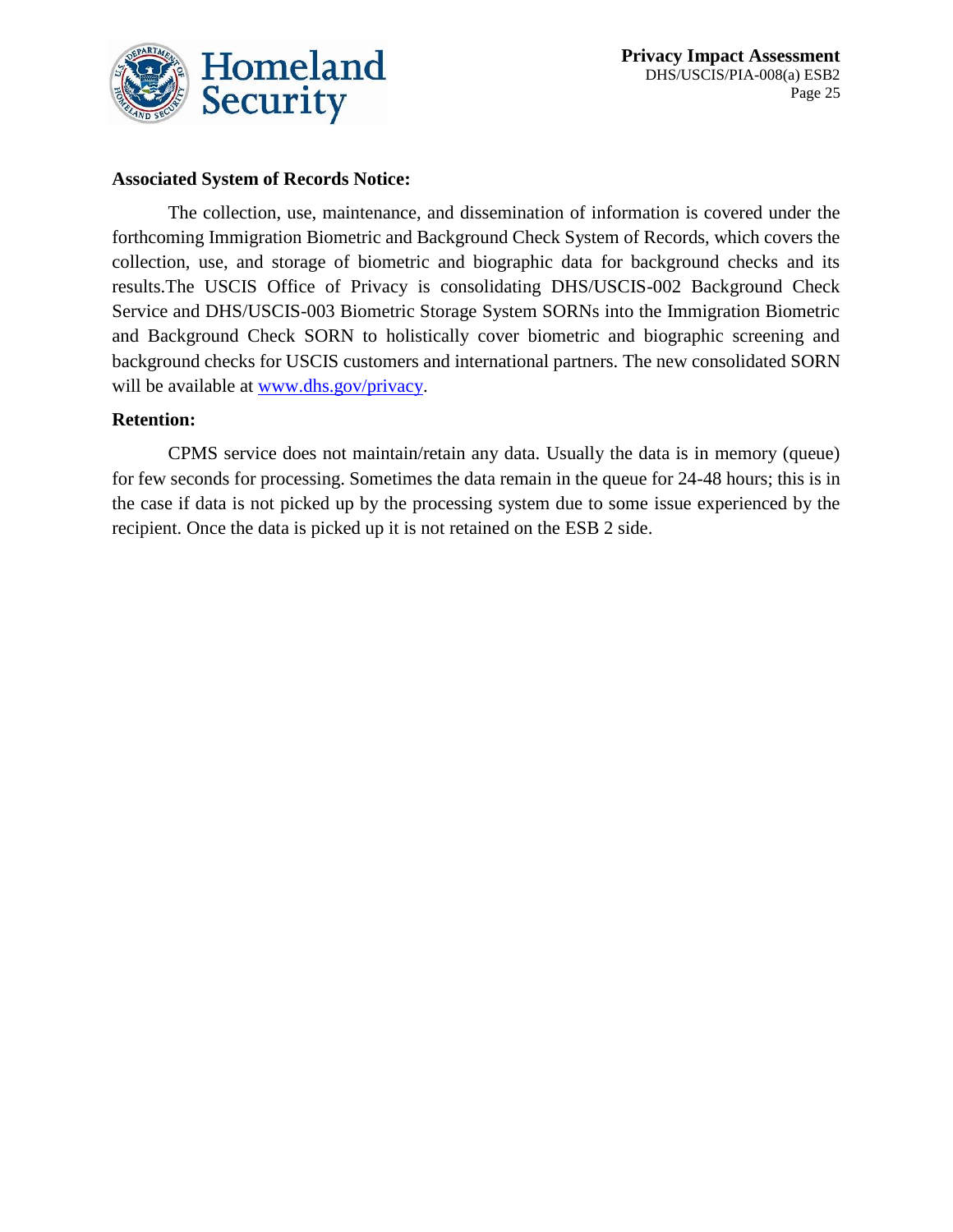

### **APPENDIX D**

### **USCIS ESB 2 Lockbox Intake Service (LIS)**

### **Background:**

Lockbox facilities are operated by a specialized contractor authorized by the Department of Treasury (Treasury). This contractor manages the intake of USCIS benefit applications and the collection of associated fees submitted directly by mail. It provides the mechanisms to capture information electronically from USCIS benefit request forms, deposit associated fees, move the information to USCIS systems via a system interface, and generate acceptance and rejection notices to applicants. The contractor is also responsible for preparing the application-related files in accordance with USCIS guidance and sending the files to the next processing site (i.e., Service Center). The contractor does not approve or deny benefit request forms received by the USCIS Lockbox.

The Lockbox is the primary data entry point for the intake of immigrant and non-immigrant filings. The forms are scanned and electronically parsed and then picked up by the ESB 2 LIS. The service accepts data representing the benefit request forms as well as the receipting and remittance data for the benefit request forms. LIS then distributes this data to the appropriate USCIS case management system.<sup>74</sup>

### **Information Collected, Retained, and Disseminated and Source(s) of any PII and SPII:**

The Lockbox scans an image of the benefit request form and supporting documentation into an electronic format. Lockbox personnel perform data entry on an as needed basis for forms that do not convert properly in electronic format. Lockbox personnel compare the physical benefit request form and payment against the data in electronic format and make corrections as needed. Once the physical form is converted into electronic format, it is sent to the appropriate case management system. Files are transmitted via the LIS and are also ingested into the EDMS Receipt File Repository.

### **Category of Individuals Affected:**

The information collected as part of the benefit request intake and receipt process is provided by the benefit requestor, accredited representative, form preparer, or interpreter on the completed benefit request form and from supplemental documentation

### **Information Sharing:**

 $\overline{a}$ 

USCIS LIS receives immigration applications and petitions along with supporting documents from the JP Morgan Chase (JPMC) Lockbox Service Provider via the USCIS ESB 2.

<sup>74</sup> *See* DHS/USCIS/PIA-061 Benefit Request Intake Process, *available at* [www.dhs.gov/privacy.](http://www.dhs.gov/privacy)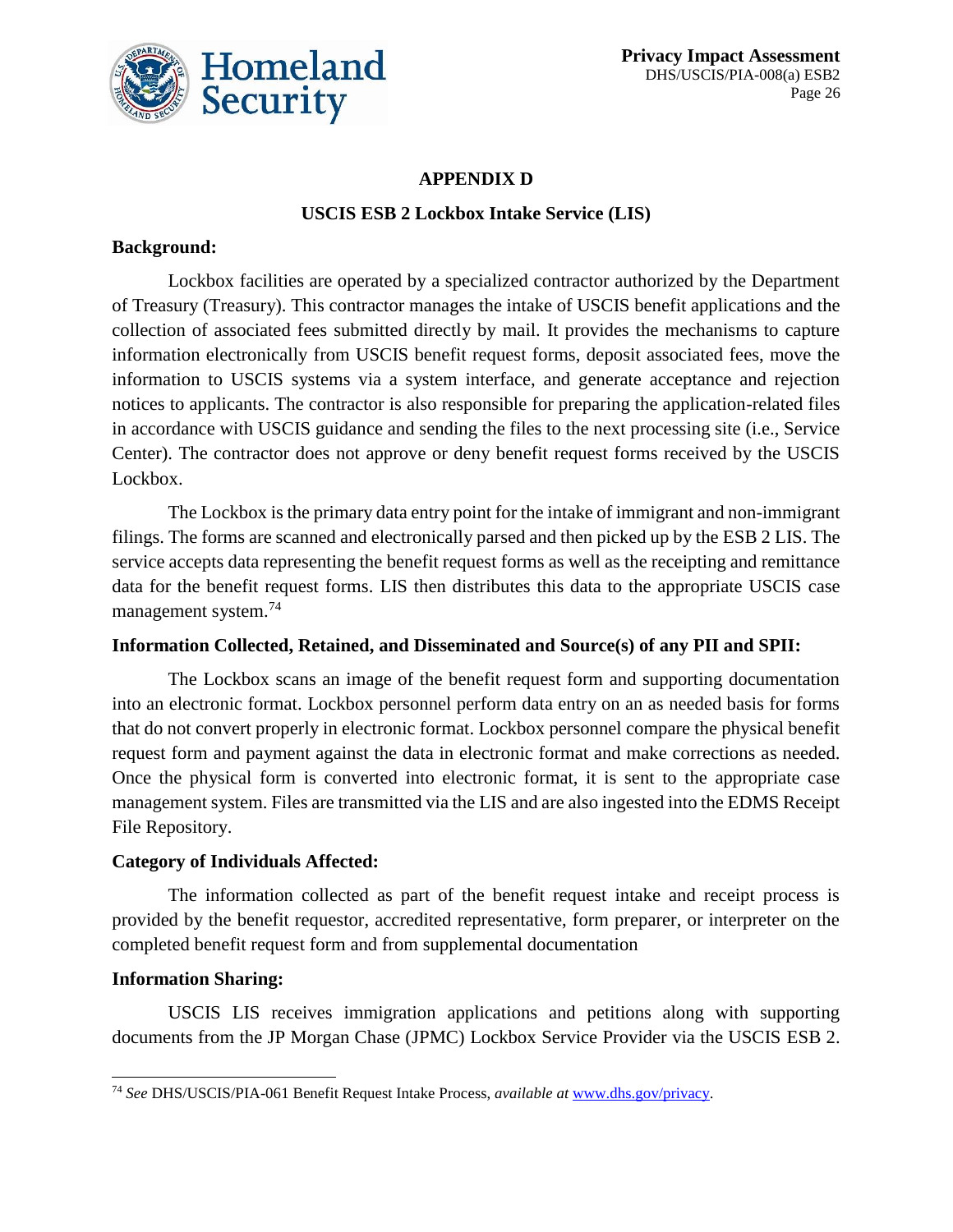

The application data is transmitted to USCIS backend systems (CLAIMS 3,<sup>75</sup> CLAIMS 4,<sup>76</sup> and  $ELIS<sup>77</sup>$ ).

#### **Applicable System of Records Notice:**

The following SORNs cover the collection, maintenance, and use of the information of the benefit request intake and receipt process:

- Alien File, Index, and National File Tracking System,<sup>78</sup> which covers the collection, use, and maintenance of benefit requests forms and supplemental evidence; and
- **Benefits Information System,**<sup>79</sup> which covers the collection and use of immigrant and nonimmigrant benefit request forms, decisional data, and associated fees for adjudication.

#### **Retention:**

 $\overline{a}$ 

LIS service does not maintain/retain any data. Usually the data is temporarily in queue (a few seconds) for processing. Once successfully or unsuccessfully processed, the data is no longer available in LIS.

<sup>75</sup> *See* DHS/USCIS/PIA-016(a) Computer Linked Application Information Management System (CLAIMS 3) and Associated Systems, *available at* [www.dhs.gov/privacy.](http://www.dhs.gov/privacy)

<sup>76</sup> *See* DHS/USCIS/PIA-015 Computer Linked Application Information Management System (CLAIMS 4), *available at* [www.dhs.gov/privacy.](http://www.dhs.gov/privacy)

<sup>77</sup> *See* DHS/USCIS/PIA-056 USCIS Electronic Immigration System (USCIS ELIS), *available at* [www.dhs.gov/privacy.](http://www.dhs.gov/privacy)

<sup>&</sup>lt;sup>78</sup> DHS/USCIS-001 Alien File, Index, and National File Tracking System of Records, 82 FR 43556 (Sept. 18, 2017).

<sup>79</sup> DHS-USCIS-007 Benefits Information System, 81 FR 72069 (Oct. 19, 2016).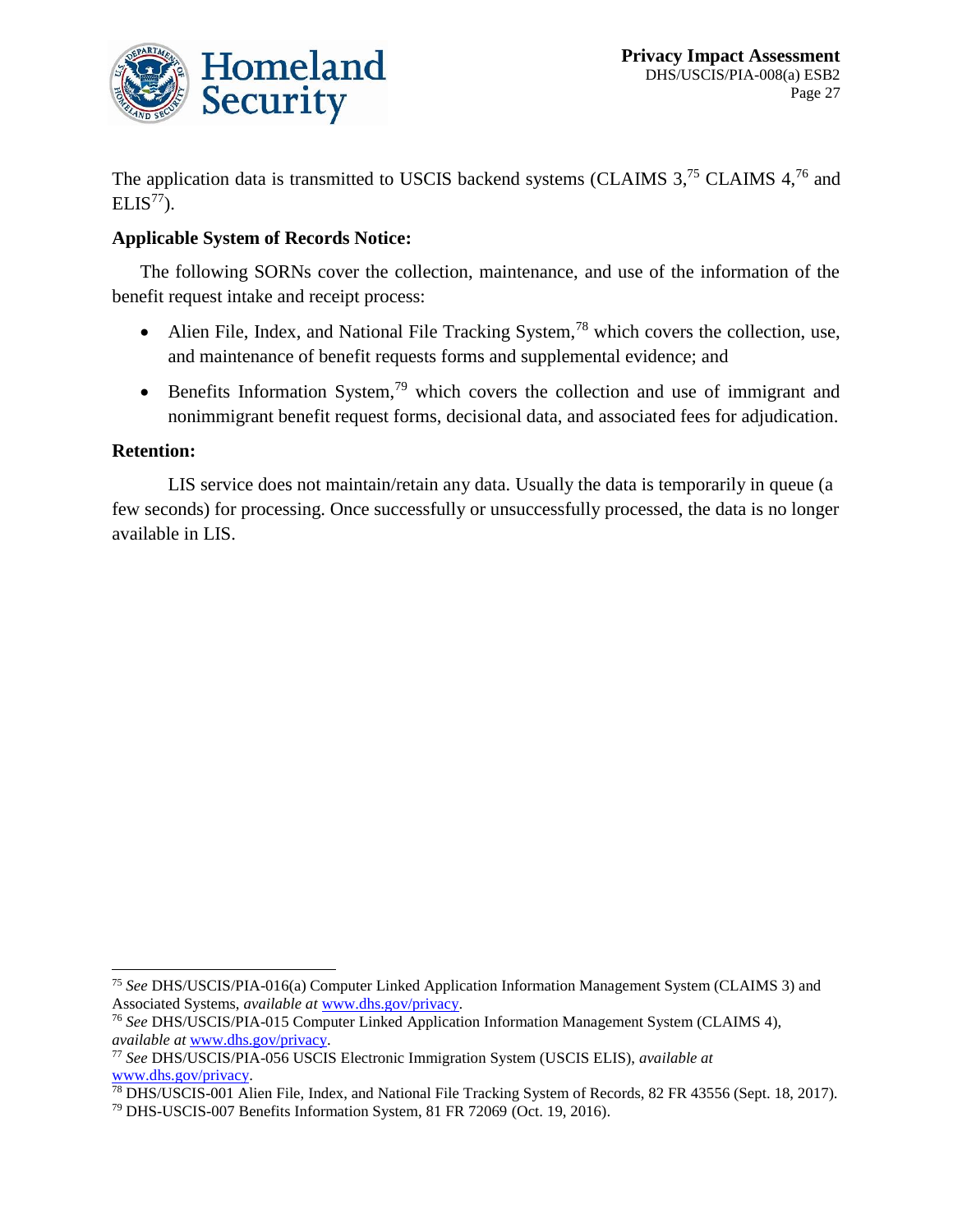

### **APPENDIX E**

### **Person Centric Query Service (PCQS)**

### **Background:**

Person Centric Query Service (PCQS) allows a user or system to submit a single query for all transactions involving an immigrant across USCIS systems, DHS systems, external agency systems, and private sector systems, and returns a consolidated and correlated view of the immigrant's past interactions with the agency. PCQS presents a single access point and eliminates the need to access individual systems separately. PCQS does not store data. PCQS retrieves and temporarily displays information from connected systems in a consolidated, read-only format for the user.<sup>80</sup>

### **Information Collected, Retained, and Disseminated and Source(s) of any PII and SPII:**

PCQS temporarily displays read-only information from underlying, connected IT systems. The information temporarily displayed from each system varies.

### **Category of Individuals Affected:**

PCQS is used to provide a consolidated real-time view of records from multiple systems. PCQS allows users to temporarily display real-time data related to an individual such as immigration status, biometric information, and associated biographic information for the purposes of national security, law enforcement, adjudication of applications or petitions for immigration benefits and border management.

### **Information Sharing:**

PCQS retrieves and temporarily displays information from connected systems, which include USCIS systems, DHS systems and external agency systems. These systems include:

### *USCIS Systems*

 $\overline{a}$ 

- Aliens Change of Address Card (AR-11) System;<sup>81</sup>
- **•** Benefits Biometrics Support System  $(BBSS)$ ;<sup>82</sup>
- Central Index System Agent (CIS);<sup>83</sup>

<sup>80</sup> *See* DHS/USCIS/PIA-010 Person Centric Query Service, *available at* [www.dhs.gov/privacy.](http://www.dhs.gov/privacy)

<sup>81</sup> *See* DHS/USCIS/PIA-018 Alien Change of Address Card (AR-11), *available at* [www.dhs.gov/privacy.](http://www.dhs.gov/privacy)

<sup>82</sup> *See* DHS/USCIS/PIA-033 Immigration Benefits Background Check Systems (IBBCS) *available at* [www.dhs.gov/privacy.](http://www.dhs.gov/privacy)

<sup>83</sup> *See* DHS/USCIS/PIA-009 Central Index System (CIS), *available at* [www.dhs.gov/privacy.](http://www.dhs.gov/privacy)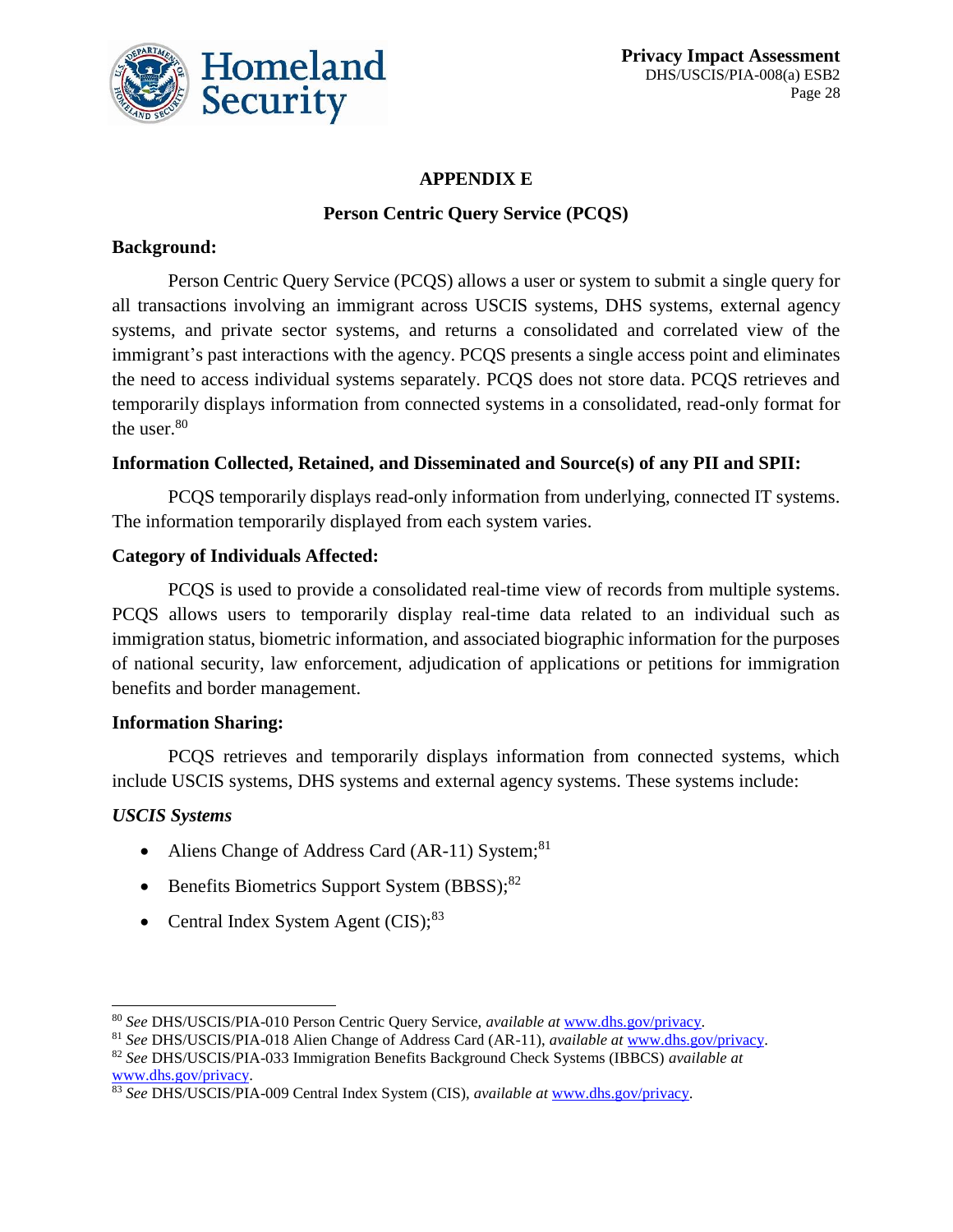

- Computer Linked Application Information Management System (CLAIMS 3);<sup>84</sup>
- Computer Linked Application Information Management System (CLAIMS 4);<sup>85</sup>
- Customer Profile Management System (CPMS);<sup>86</sup>
- Electronic Immigration System 2 (ELIS2); $87$
- Enterprise Citizenship and Information Services Centralized Operational Repository CLAIMS 3 (eCISCOR-C3LAN); 88
- Enterprise Citizenship and Information Services Centralized Operational Repository-Central Index System Agent (eCISCOR-CIS);
- Enterprise Citizenship and Information Services Centralized Operational Repository Checkers (eCISCOR-Checkers);
- Enterprise Citizenship and Information Services Centralized Operational Repository (eCISCOR-RNACS);
- FBI Fingerprint and Name Check System $(FD258)$ ;<sup>89</sup>
- National File Tracking System (NFTS);<sup>90</sup>
- USCIS Checkers;<sup>91</sup>

l

- Marriage Fraud Amendment System  $(MFAS)$ ;<sup>92</sup> and
- Validation Instrument Business Entity (VIBE).<sup>93</sup>

<sup>84</sup> *See* DHS/USCIS/PIA-016(a) Computer Linked Application Information Management System (CLAIMS 3) and Associated Systems, *available at* [www.dhs.gov/privacy.](http://www.dhs.gov/privacy)

<sup>85</sup> *See* DHS/USCIS/PIA-015 Computer Linked Application Information Management System (CLAIMS 4), *available at* [www.dhs.gov/privacy.](http://www.dhs.gov/privacy)

<sup>86</sup> *See* DHS/USCIS/PIA-060 Customer Profile Management System, *available at* [www.dhs.gov/privacy.](http://www.dhs.gov/privacy)

<sup>87</sup> *See* DHS/USCIS/PIA-056 USCIS Electronic Immigration System (USCIS ELIS), *available at* [www.dhs.gov/privacy.](http://www.dhs.gov/privacy)

<sup>88</sup> *See* DHS/USCIS/PIA-023(a) Enterprise Citizenship and Immigrations Services Centralized Operational Repository (eCISCOR), *available at* [www.dhs.gov/privacy.](http://www.dhs.gov/privacy)

<sup>89</sup> *See* DHS/USCIS/PIA-033 Immigration Benefits Background Check Systems (IBBCS), *available at* [www.dhs.gov/privacy.](http://www.dhs.gov/privacy)

<sup>90</sup> *See* DHS/USCIS/PIA-032 National File Tracking System (NFTS), *available at* [www.dhs.gov/privacy.](http://www.dhs.gov/privacy)

<sup>91</sup> *See* Forthcoming update to DHS/USCIS/PIA-027 USCIS Asylum Division, *available at* [www.dhs.gov/privacy.](http://www.dhs.gov/privacy)

<sup>92</sup> *See* DHS/USCIS/PIA-016(a) Computer Linked Application Information Management System (CLAIMS 3) and Associated Systems, *available at* [www.dhs.gov/privacy.](http://www.dhs.gov/privacy)

<sup>93</sup> *See* DHS/USCIS/PIA-044 Validation Instrument for Business Enterprises (VIBE), *available at* [www.dhs.gov/privacy.](http://www.dhs.gov/privacy)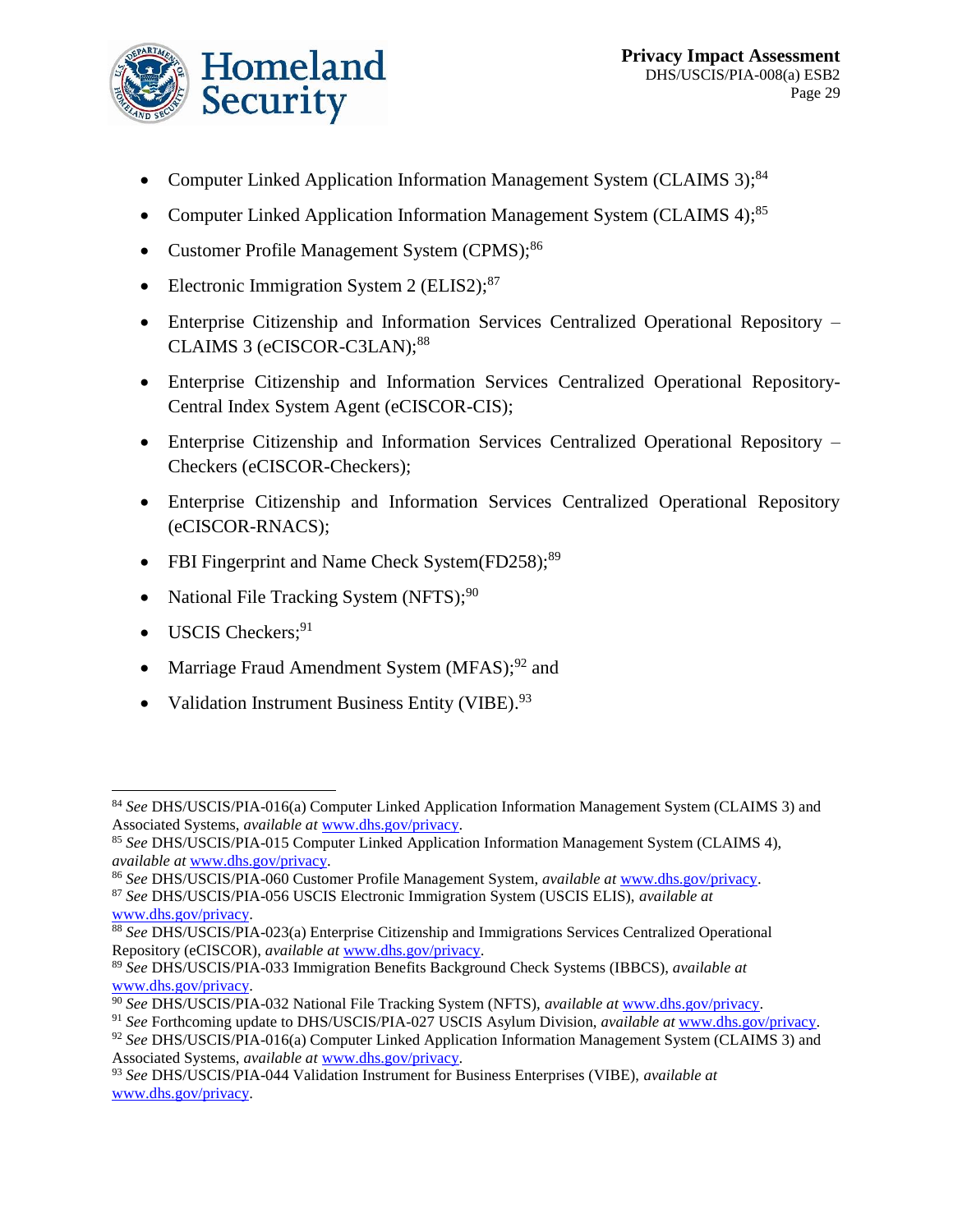

### *DHS Systems*

- DHS National Protection and Programs Directorate (NPPD), Office of Biometric Identity Management (OBIM) Automated Biometric Identification System (IDENT);<sup>94</sup>
- Customs and Border Patrol (CBP) TECS;<sup>95</sup>
- CBP Automated Targeting System Passenger  $(ATS-P)$ ;<sup>96</sup>
- CBP Arrival Departure Information System (ADIS);<sup>97</sup> and
- ICE Student and Exchange Visitor Information System (SEVIS).<sup>98</sup>

### *External Systems*

- Department of Justice (DOJ) Executive Office for Immigration Review (EOIR);<sup>99</sup>
- Department of State (DOS) Consular Consolidated Database (CCD);<sup>100</sup> and
- American Association of Motor Vehicle Administrators (AAMVA) Network Service (AAMVAnet). 101

### **Applicable System of Records Notice:**

PCQS retrieves and temporarily displays data from other Privacy Act Systems of Record. The source system SORNs (described in the PCQS PIA Appendices) cover the data within  $PCOS.<sup>102</sup>$ 

### **Retention:**

PCQS service does not maintain/retain any data. Usually the data is temporarily in queue (a few seconds) for processing. Once successfully or unsuccessfully processed, the data is no longer available in PCQS.

[https://www.state.gov/documents/organization/242316.pdf.](https://www.state.gov/documents/organization/242316.pdf)

 $\overline{a}$ <sup>94</sup> See DHS/NPPD/PIA-002 Automated Biometric Identification System (IDENT), *available at* [www.dhs.gov/privacy.](http://www.dhs.gov/privacy)

<sup>95</sup> *See* DHS/CBP/PIA-009 TECS System: CBP Primary and Secondary Processing (TECS) National SAR Initiative, *available at* [www.dhs.gov/privacy.](http://www.dhs.gov/privacy)

<sup>96</sup> *See* DHS/CBP/PIA-006(b) Automated Targeting System (ATS) Update, *available at* [www.dhs.gov/privacy.](http://www.dhs.gov/privacy)

<sup>97</sup> *See* DHS/CBP/PIA-024 Arrival and Departure Information System, *available at* [www.dhs.gov/privacy.](http://www.dhs.gov/privacy) <sup>98</sup> *See* DHS/ICE/PIA-001 Student Exchange Visitor Information System (SEVIS), *available at*  [www.dhs.gov/privacy.](http://www.dhs.gov/privacy)

 $\frac{99}{99}$  Justice/EOIR-001 Records and Management Information System, 66 FR 35458 (July 5, 2001). <sup>100</sup> *See* DOS Consular Consolidated Database (CCD) PIA, *available at* 

<sup>101</sup> *See* DHS/USCIS/PIA-006(b) Systematic Alien Verification for Entitlements Program and DHS/USCIS/PIA-030(c) E-Verify RIDE, *available at* [www.dhs.gov/privacy.](http://www.dhs.gov/privacy)

<sup>102</sup> *See* DHS/USCIS/PIA-010 Person Centric Query Service, *available at* [www.dhs.gov/privacy.](http://www.dhs.gov/privacy)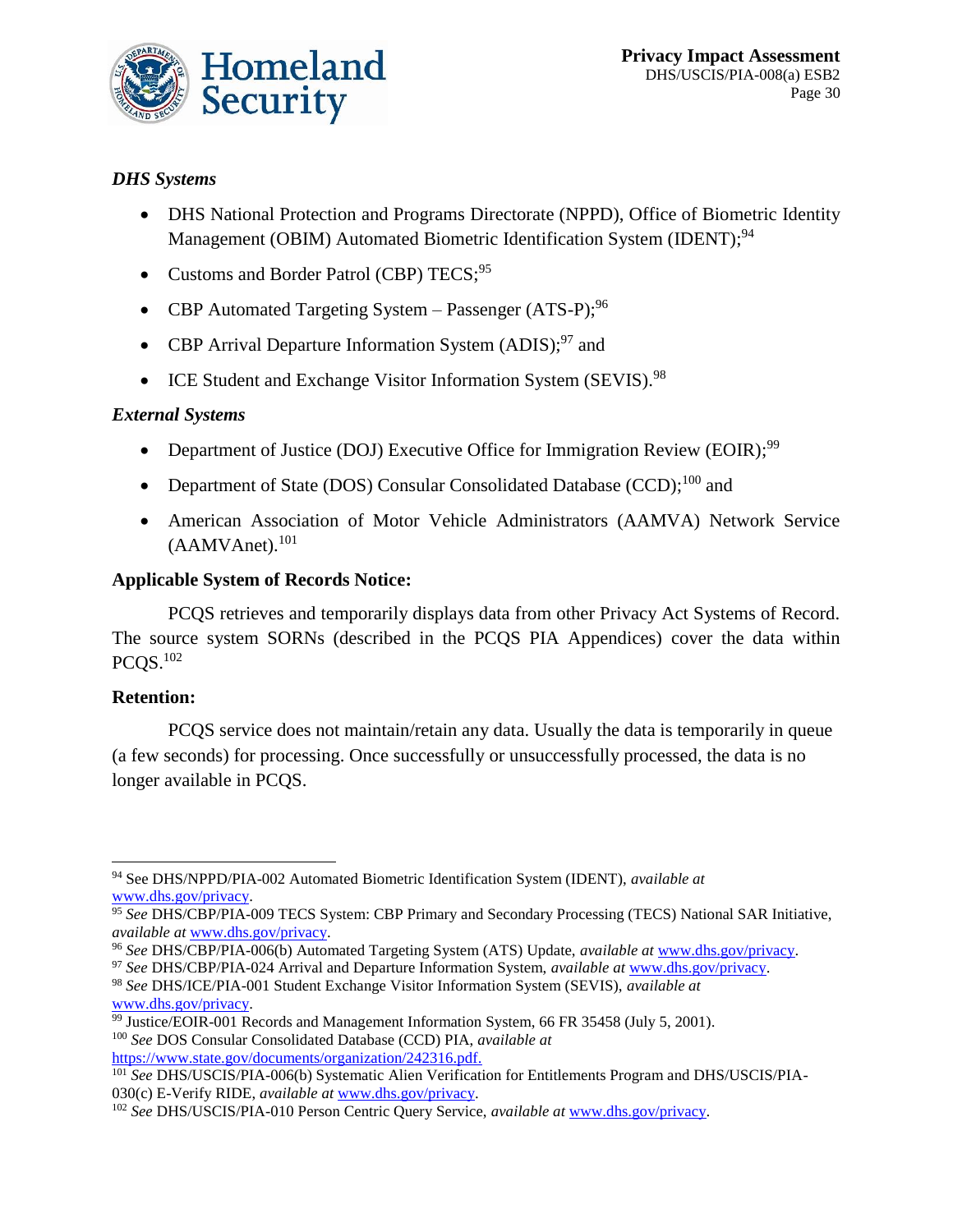

### **APPENDIX F**

### **Verification Service Subsystem**

### **Background:**

The Verification Service Subsystem allows authorized USCIS personnel to search multiple sources for verification information via one operation. The systems and information searched are listed below. The unavailability of a certain subsystem does not impact the ability of the Verification Service to return verification information from other subsystems.

### **Information Collected, Retained, and Disseminated and Source(s) of any PII and SPII:**

The Verification Service Subsystem transmits PII and SPII data, such as: first name, last name, date of birth (DOB), Social Security number, naturalization number, passport number, and driver's license number for verification purposes. The following information is exchanged:

### **USCIS Computer Linked Application Information Management System (CLAIMS 4)** 103

To verify an individual's Naturalization Status, the following data is communicated:

- First Name:
- Last Name:
- DOB:
- Naturalization number; and
- Social Security number.

### **USCIS Redesigned Naturalization Application Casework System (RNACS) via eCISCOR**<sup>104</sup>

To verify an individual's naturalization status, the following data is communicated:

- Naturalization Certificate;
- Alien Number;
- First Name;
- Last Name; and
- DOB.

l

<sup>103</sup> *See* DHS/USCIS/PIA-015 Computer Linked Application Information Management System (CLAIMS 4), *available at* [www.dhs.gov/privacy.](http://www.dhs.gov/privacy)

<sup>104</sup> *See* DHS/USCIS/PIA-023(a) Enterprise Citizenship and Immigrations Services Centralized Operational Repository (eCISCOR), *available at* [www.dhs.gov/privacy.](http://www.dhs.gov/privacy)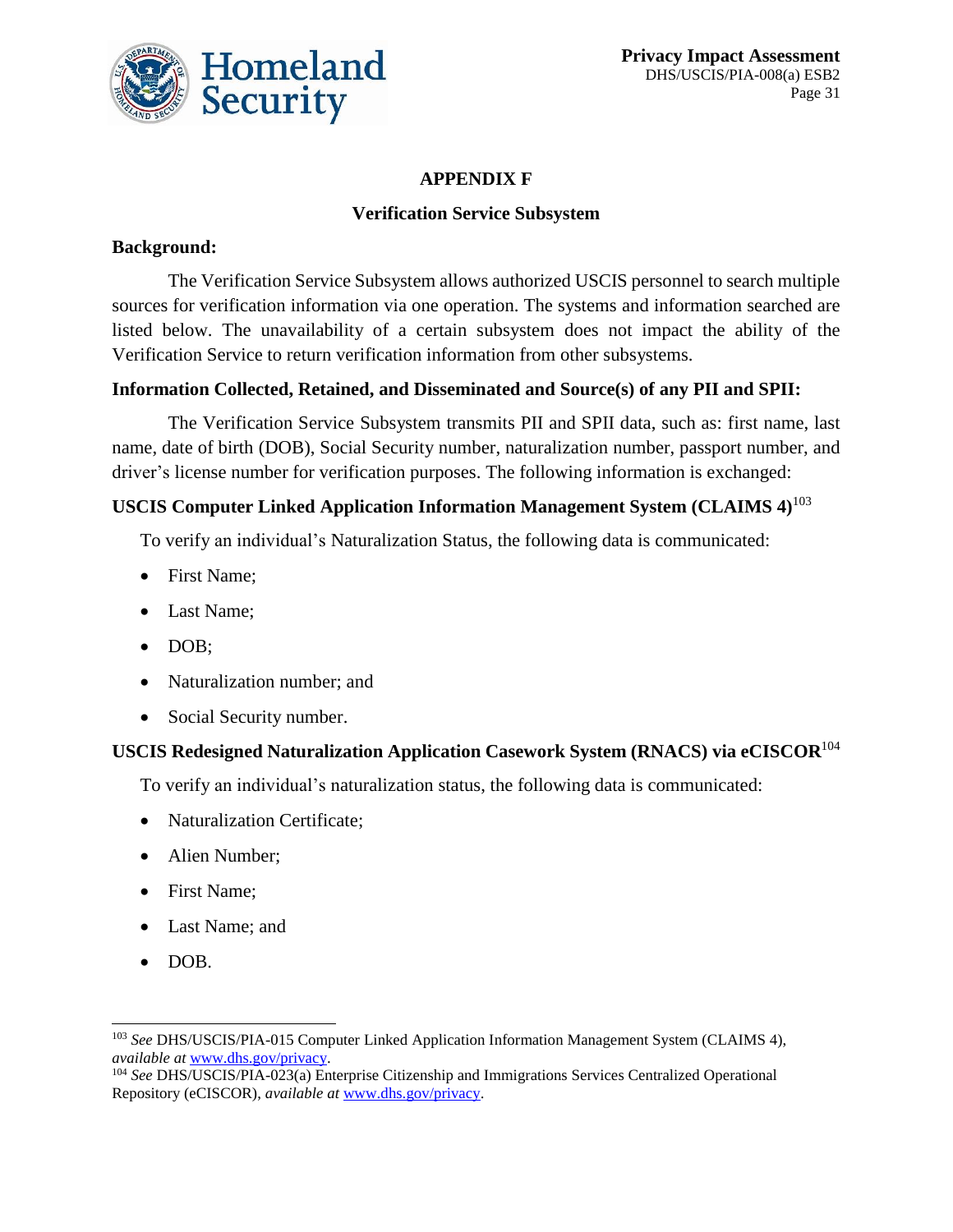

### **USCIS Central Index System (CIS)**, <sup>105</sup> Alien Number Verification module:

To verify an alien registration number, the following data is communicated:

- First Name;
- Last Name; and
- DOB.

### **USCIS Computer Linked Application Information Management System 3 (CLAIMS 3)**<sup>106</sup>

To verify a document number, the following data is communicated:

• Alien Number.

### **USCIS Checkers**<sup>107</sup>

To verify a document number against Checkers, the following data is communicated:

• Alien Number.

### **U.S. Immigration and Customs Enforcement (ICE) Student and Exchange Visitor Information System (SEVIS)**<sup>108</sup>

To verify an individual's student visa status, the following data is communicated:

SEVIS ID.

#### **U.S. Customs and Border Patrol (CBP) Electronic System for Travel Authorization (ESTA)** 109

To verify password issuance, the following data is communicated:

- First Name;
- Last Name;
- DOB; and

 $\overline{a}$ 

• Passport Number.

<sup>105</sup> *See* DHS/USCIS/PIA-009(a) Central Index System (CIS), *available at* [www.dhs.gov/privacy.](http://www.dhs.gov/privacy)

<sup>106</sup> *See* DHS/USCIS/PIA-016(a) Computer Linked Application Information Management System (CLAIMS 3) and Associated Systems, *available at* [www.dhs.gov/privacy.](http://www.dhs.gov/privacy)

<sup>107</sup> *See* DHS/USCIS/PIA-027(c) USCIS Asylum Division, *available at* [www.dhs.gov/privacy.](http://www.dhs.gov/privacy)

<sup>108</sup> *See* DHS/ICE/PIA-001 Student Exchange Visitor Information System (SEVIS), *available at*  [www.dhs.gov/privacy.](http://www.dhs.gov/privacy)

<sup>109</sup> *See* DHS/CBP/PIA-007 Electronic System for Travel Authorization, *available at* [www.dhs.gov/privacy.](http://www.dhs.gov/privacy)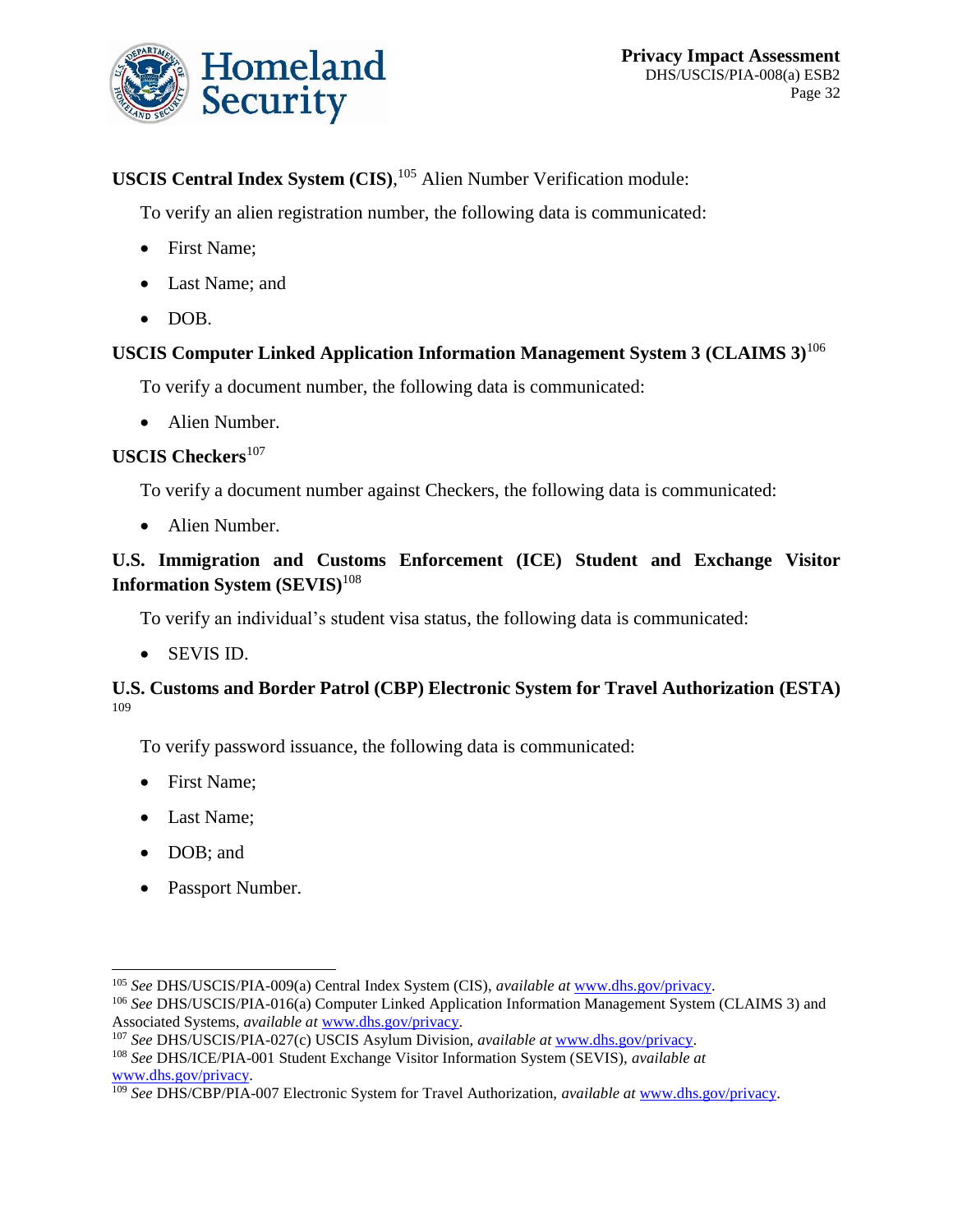

### **CBP Arrival and Departure Information System (ADIS)**<sup>110</sup>

To verify a document number, the following data is communicated:

- Document Number;
- Country of Issuance;
- Event Category; and
- Event Count.

**American Association of Motor Vehicle Administrators Network Service (AAMVAnet)**<sup>111</sup> To verify the validity of a driver's license, the following data is communicated:

- First Name;
- Last Name;
- DOB;
- Driver's License Number;
- Permit Number;
- Document Expiration Date; and
- Document Jurisdiction.

### **Category of Individuals Affected:**

USCIS uses the Verification Service to verify information provided by individuals who interact with USCIS. This includes but not limited to benefit applicants, petitioners, etc.

### **Information Sharing:**

The Verification Service shares information between systems mentioned below:

- USCIS CLAIMS 4;
- USCIS RNACS via eCISCOR;
- USCIS CLAIMS 3;
- USCIS Checkers;
- USCIS CIS;

 $\overline{a}$ 

<sup>110</sup> *See* DHS/CBP/PIA-024 Arrival and Departure Information System, *available at* [www.dhs.gov/privacy.](http://www.dhs.gov/privacy) <sup>111</sup> *See* DHS/USCIS/PIA-006(b) Systematic Alien Verification for Entitlements Program and DHS/USCIS/PIA-030(c) E-Verify RIDE, *available at* [www.dhs.gov/privacy.](http://www.dhs.gov/privacy)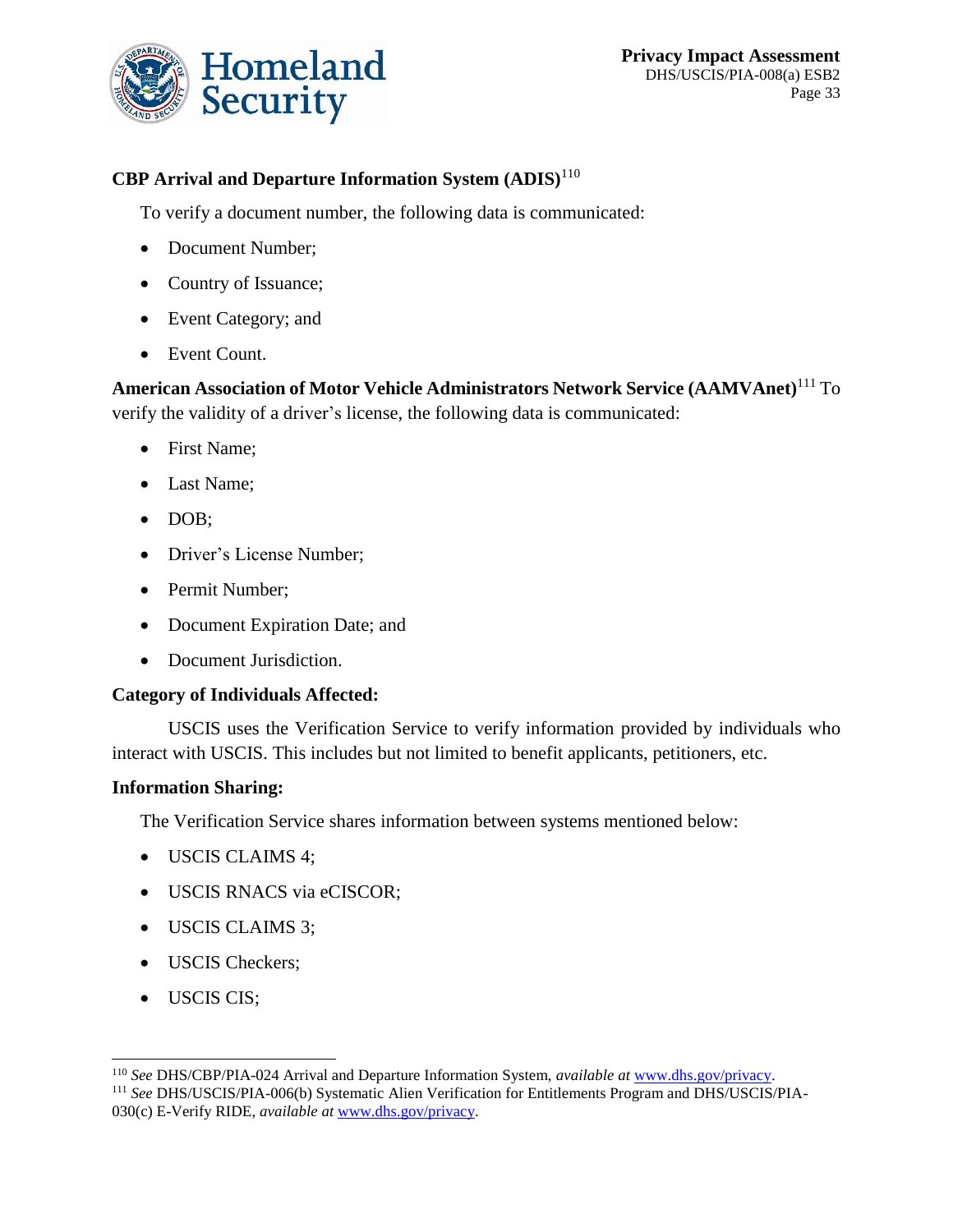

- CBP ESTA;
- CBP ADIS;
- ICE SEVIS; and
- AAMVAnet

### **Applicable System of Records Notice:**

The information maintained and shared is covered under the following SORNs:

- Alien File, Index, and National File Tracking System<sup>112</sup> covers CIS, which serves as a DHS-wide index of key information for A-Files (whether paper or electronic). CIS contains information on individuals who interact with DHS. The system contains biographic information on those individuals which can be used to retrieve additional information from other systems. However, A-Files are not contained in CIS;
- $\bullet$  Benefits Information System<sup>113</sup> covers the collection and use of immigrant and nonimmigrant benefit request forms and decisional data in CLAIMS 3, CLAIMS 4, and RNACS (via eCISCOR).
- Asylum Information and Pre-Screening System<sup>114</sup> covers the collection and use of benefit request forms and decisional data in Checkers. 115
- $\bullet$  E-Verify Program<sup>116</sup> covers the collection and use of information to verify the information from a driver's license, permit, or state issued ID card if the state has established a MOA with USCIS to allow verification of this information with AAMVA.
- Systematic Alien Verification for Entitlements Program<sup>117</sup> covers the collection and use of information to verify the information from a driver's license, permit, or state issued-ID card if the state has established a MOA with USCIS to allow verification of this information with AAMVA.
- **Electronic System for Travel Authorization**<sup>118</sup> covers the collection and maintenance of individuals who want to travel to the United States under the Visa Waiver Program

 $\overline{a}$ <sup>112</sup> DHS/USCIS-001 Alien File, Index, and National File Tracking System of Records, 82 FR 43556 (Sept. 18, 2017).

<sup>113</sup> DHS/USCIS-007 Benefits Information System, 81 FR 72069 (Oct. 19, 2016).

<sup>114</sup> DHS/USCIS-010 Asylum Information and Pre-Screening System of Records, 80 FR 74781 (Nov. 30, 2015).

<sup>115</sup> *See* DHS/USCIS/PIA-027 USCIS Asylum Division, *available at* [www.dhs.gov/privacy.](http://www.dhs.gov/privacy)

<sup>116</sup> DHS/USCIS-011 E-Verify Program System of Records, 79 FR 46852, (Aug. 11, 2014).

<sup>117</sup> DHS/USCIS-004 Systematic Alien Verification for Entitlements Program System of Records, 81 FR 78619 (Nov. 8, 2016).

<sup>118</sup> DHS/CBP-009 Electronic System for Travel Authorization (ESTA), 81 FR 60713 (Sept. 2, 2016).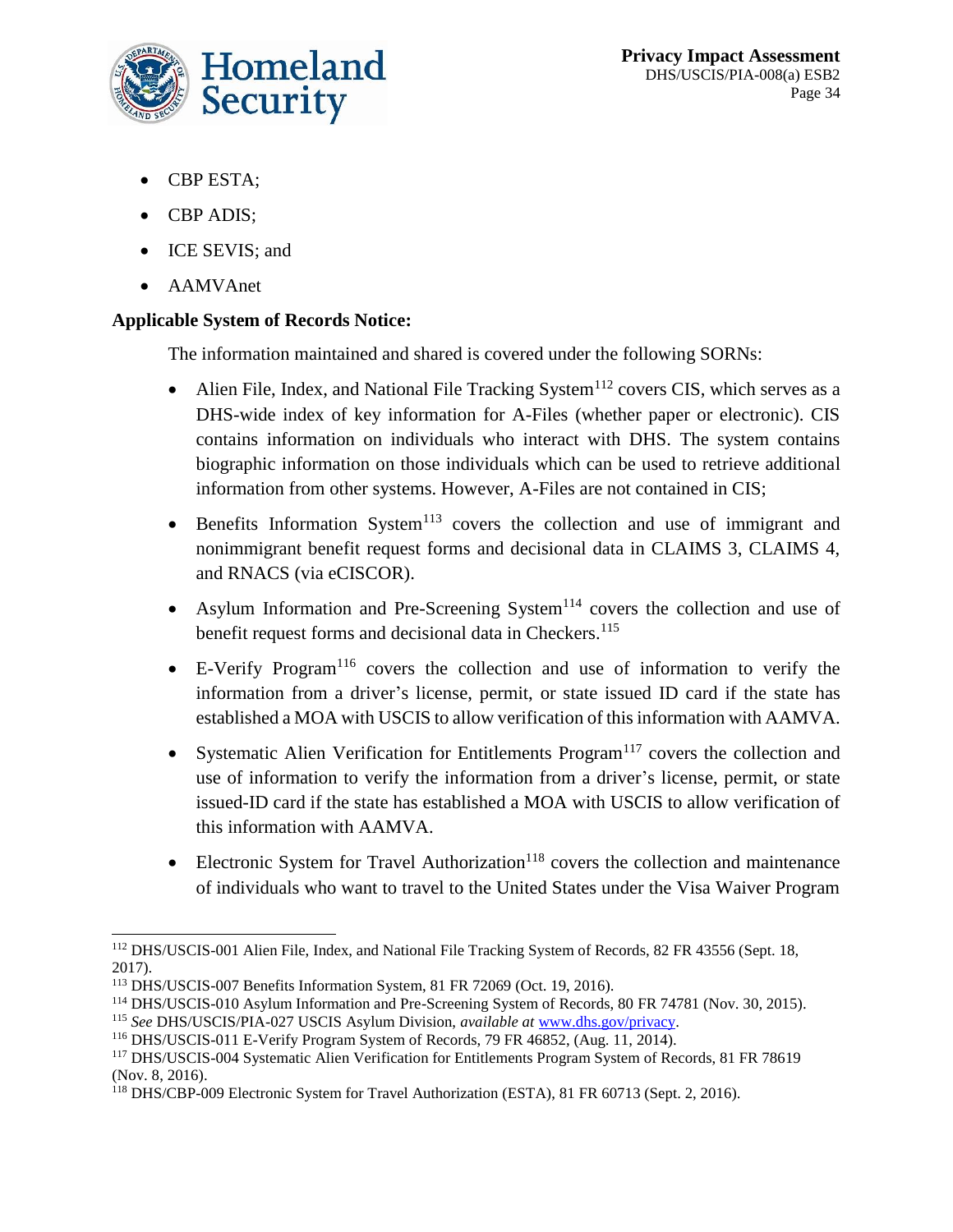

(VWP), and to determine whether applicants are eligible to travel to and enter the United States under the VWP.

- Arrival and Departure Information System<sup>119</sup> serve as the primary repository for tracking entry and exit data throughout the immigrant and non-immigrant pre-entry, entry, status management, and exit processes.
- $\bullet$  Student and Exchange Visitor Information System<sup>120</sup> covers the tracking of certain nonimmigrants and their dependents during their stay in the U.S.

#### **Retention:**

 $\overline{a}$ 

The Verification Service does not maintain/retain any data. Usually the data is temporarily in queue (a few seconds) for processing. Once successfully or unsuccessfully processed, the data is no longer available in the Verification Service.

<sup>119</sup> DHS/CBP-021 Arrival and Departure Information System (ADIS), 80 FR 72081 (Nov. 18, 2015).

<sup>&</sup>lt;sup>120</sup> DHS/ICE-001 Student and Exchange Visitor Information System, 75 FR 412 (Jan. 5, 2010).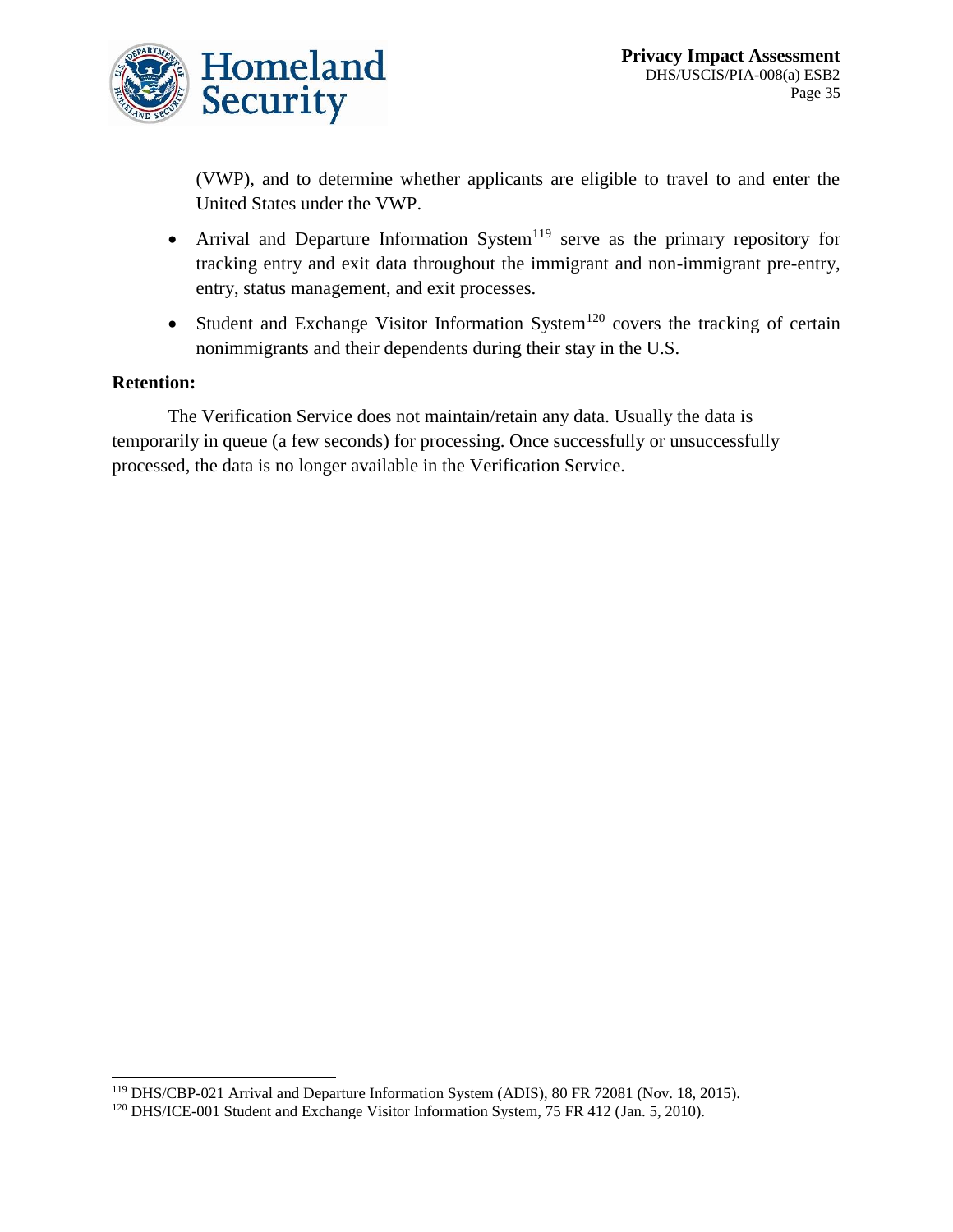

### **APPENDIX G**

#### **Adoption Orchestration Services (AOS)**

#### **Background:**

Adoption Orchestration Services (AOS) facilitates the secure connection between the USCIS Adoption Case Management System  $(ACMS)^{121}$  and the Department of State (DOS) Consular Consolidated Database (CCD) in support of inter-country adoptions.<sup>122</sup> USCIS adjudicators are able to electronically share intercountry adoption filings from ACMS to CCD through AOS. AOS reads the message from ACMS, transforms the data using the mappings defined in the ESB-AOS, and updates DOS CCD in a compatible format.

#### **Information Collected, Retained, and Disseminated and Source(s) of any PII and SPII:**

The intercountry adoption information shared with DOS includes information captured on the intercountry adoption forms, supporting evidence, the home study, all Requests for Evidence (RFE), background check results, and approval and denial notices.

#### **Category of Individuals Affected:**

Intercountry Adoption filings include information on the prospective adoptive parents, adult household members, and adoptive beneficiaries.

#### **Information Sharing:**

AOS facilitates the secure connection between USCIS ACMS and the DOS CCD.

#### **Applicable System of Records Notice:**

The Intercountry Adoptions SORN covers the information collected during the intercountry adoptions process and sharing of information with  $DOS$ <sup>123</sup>

#### **Retention:**

l

AOS does not maintain/retain any data. Usually the data is in memory (queue) for few seconds for processing.

<sup>122</sup> *See* DOS CCD PIA (July 17, 2015), *available at*  [https://foia.state.gov/\\_docs/pia/consularconsolidateddatabase\\_ccd.pdf.](https://foia.state.gov/_docs/pia/consularconsolidateddatabase_ccd.pdf)

<sup>121</sup> S*ee* DHS/USCIS/PIA-007(b) Domestically Filed Intercountry Adoptions Applications and Petitions, *available at*  [www.dhs.gov/privacy.](http://www.dhs.gov/privacy)

<sup>&</sup>lt;sup>123</sup> DHS/USCIS-005 Inter-Country Adoptions Security, 81 FR 78614 (Nov. 8, 2016).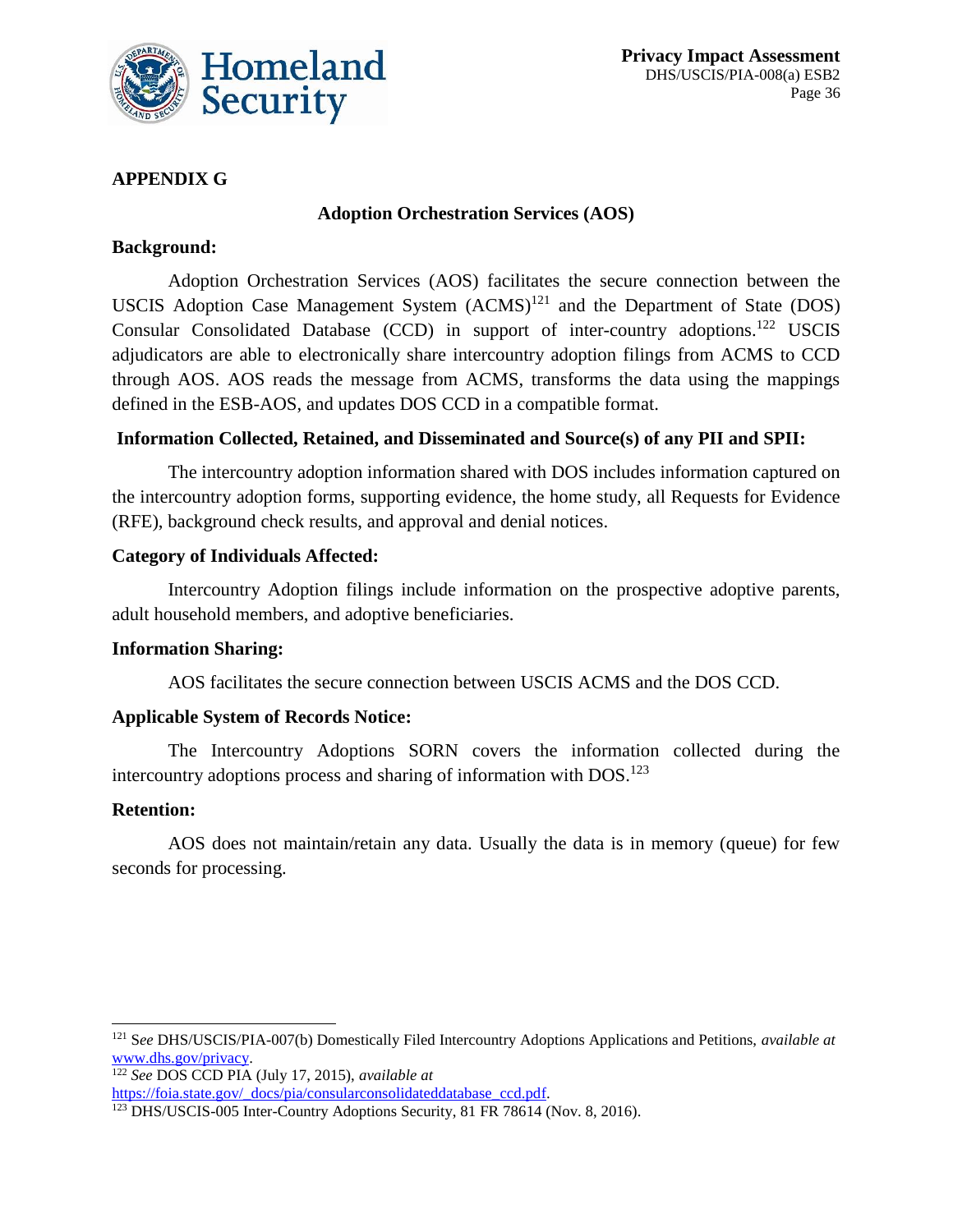

### **APPENDIX H**

### **Transformation Support Services (TSS)**

#### **Background:**

USCIS ESB 2 TSS provides interfaces between USCIS legacy systems, new USCIS systems, and external partner agencies' systems such as Immigration Customs and Enforcement (ICE), U.S. Customs and Border Patrol (CBP), and external partners.

#### **Information Collected, Retained, and Disseminated and Source(s) of any PII and SPII:**

The type of information varies based on the specific system interface. The type of information exchanged includes name, date of birth, case status, receipt number, and Social Security number.

#### **Category of Individuals Affected:**

Individuals who electronically applied for immigration and non-immigration benefits with USCIS.

#### **Information Sharing:**

#### *USCIS Systems*

 $\overline{a}$ 

- **ATLAS** (not an acronym): USCIS ELIS sends name and date of birth to ATLAS<sup>124</sup> to conduct the CBP TECS checks. <sup>125</sup> ATLAS returns the results of the TECS check to ELIS and the response is stored in ELIS. ELIS also sends biographic and case data to ATLAS so ATLAS can conduct continuous vetting.
- **USCIS Central Index System (CIS)** is a repository of electronic data that summarizes the history of an immigrant. TSS sends case status to CIS from USCIS ELIS.<sup>126</sup>
- **Computer Linked Application Information Management System (CLAIMS 3):**  USCIS ELIS queries CLAIMS 3 by Alien Number to retrieve known aliases and add to the USCIS ELIS case.
- **Customer Profile Management System (CPMS)** retrieves press print and photo to include in the card production request sent to EPMS for the permanent resident card and

<sup>124</sup> *See* DHS/USCIS/PIA-013(a) Fraud Detection and National Security Data System (FDNS-DS), *available at* [www.dhs.gov/privacy.](http://www.dhs.gov/privacy)

 $125$  The TECS Name Check query consists of a name-based search of a multi-agency database containing information from different federal agencies. The information in TECS includes records of known and suspected terrorists, sex offenders, people who are public safety risks and other individuals that may be of interest (e.g., individuals who have warrants issued against them, people involved in illegal gang activity, etc.) to the law enforcement community.

<sup>126</sup> *See* DHS/USCIS/PIA-009 Central Index System (CIS), *available at* [www.dhs.gov/privacy.](http://www.dhs.gov/privacy)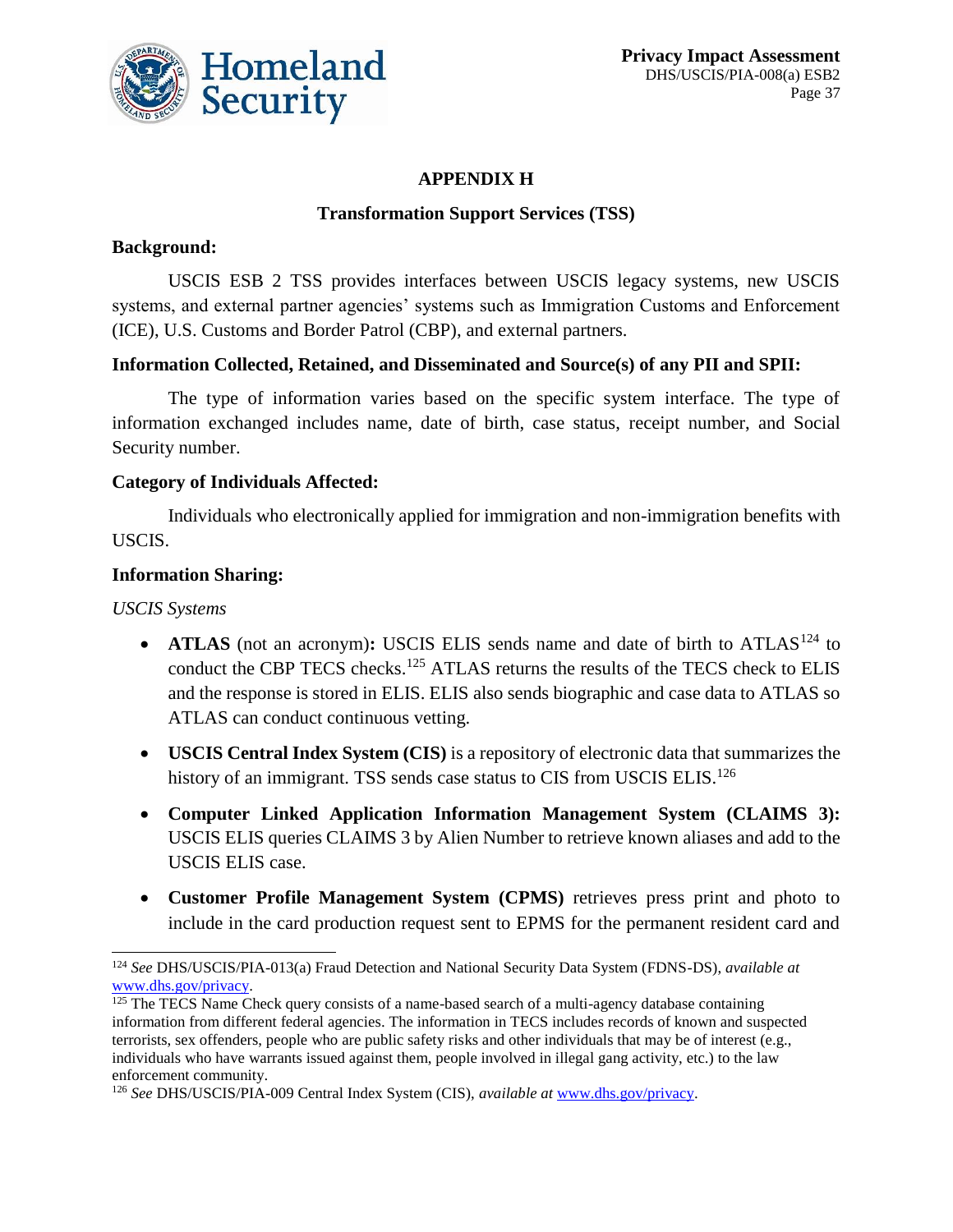

 $\overline{a}$ 

employment authorization document production. USCIS ELIS queries CPMS by A-Number to retrieve known aliases and add to USCIS ELIS case.<sup>127</sup>

- **USCIS Customer Relationship Interface System (CRIS)** provides USCIS applicants, petitioners, and benefit requestors with the status of pending applications and petitions for benefits and processing time information. TSS sends case status updates to CRIS.<sup>128</sup>
- **USCIS Marriage Fraud Amendment System (MFAS)** is the legacy mainframe case tracking system designed to supplement the adjudication of petitions covered by the Immigration Marriage Fraud Act of 1986 (IMFA).<sup>129</sup> TSS sends case status updates for conditional residence to MFAS.<sup>130</sup>
- **Enterprise Citizenship and Immigration Services Centralized Operational (eCISCOR)** pulls updated USCIS ELIS data using an Extract Transform Load (ETL) tool, once a day. eCISCOR stores a complete copy of ELIS data. eCISCOR is used as the source for generating reports. $^{131}$
- **Enterprise Correspondence Handling Online (ECHO):** USCIS ELIS sends name and address to ECHO for the generation of editable notices, including resolution memos. USCIS ELIS receives confirmation of the notice generation and a .pdf copy of the notice that is stored in USCIS ELIS.
- **Enterprise Print Manger Service (EPMS)**: USCIS ELIS sends standard notice, permanent resident card and employment authorization document production requests to EPMS. USCIS ELIS receives confirmation/ response of the card production and the notice production request. USCIS ELIS receives and stores a .pdf copy of the notice that is sent from EPMS.
- **National Appointment Scheduling Service (NASS):** USCIS ELIS sends name, address, and form type to NASS requesting the scheduling of an Application Support Center appointment, interview, and oath ceremony appointment.<sup>132</sup> USCIS ELIS receives

<sup>127</sup> *See* DHS/USCIS/PIA-060 Customer Profile Management System, *available at* [www.dhs.gov/privacy.](http://www.dhs.gov/privacy)

<sup>128</sup> *See* DHS/USCIS/PIA-019 Customer Relationship Interface System (CRIS), *available at* [www.dhs.gov/privacy.](http://www.dhs.gov/privacy) <sup>129</sup> *See* Public Law 99-639, which was passed in order to deter immigration-related marriage fraud. Its major provision stipulates that aliens deriving their immigrant status based on a marriage of less than two years are conditional immigrants. To remove their conditional status, the immigrants must apply at an USCIS Office during

the 90-day period before their second-year anniversary of receiving conditional status. If the aliens cannot show that the marriage through which the status was obtained was and is a valid one, their conditional immigrant status may be terminated and they may become deportable.

<sup>130</sup> *See* DHS/USCIS/PIA-016(a) Computer Linked Application Information Management System (CLAIMS 3) and Associated Systems, *available at* [www.dhs.gov/privacy.](http://www.dhs.gov/privacy)

<sup>131</sup> *See* DHS/USCIS/PIA-023 Enterprise Citizenship and Immigrations Services Centralized Operational Repository (eCISCOR), *available at* [www.dhs.gov/privacy.](http://www.dhs.gov/privacy)

<sup>132</sup> *See* DHS/USCIS/PIA-057 National Appointment Scheduling System, *available at* [www.dhs.gov/privacy.](http://www.dhs.gov/privacy)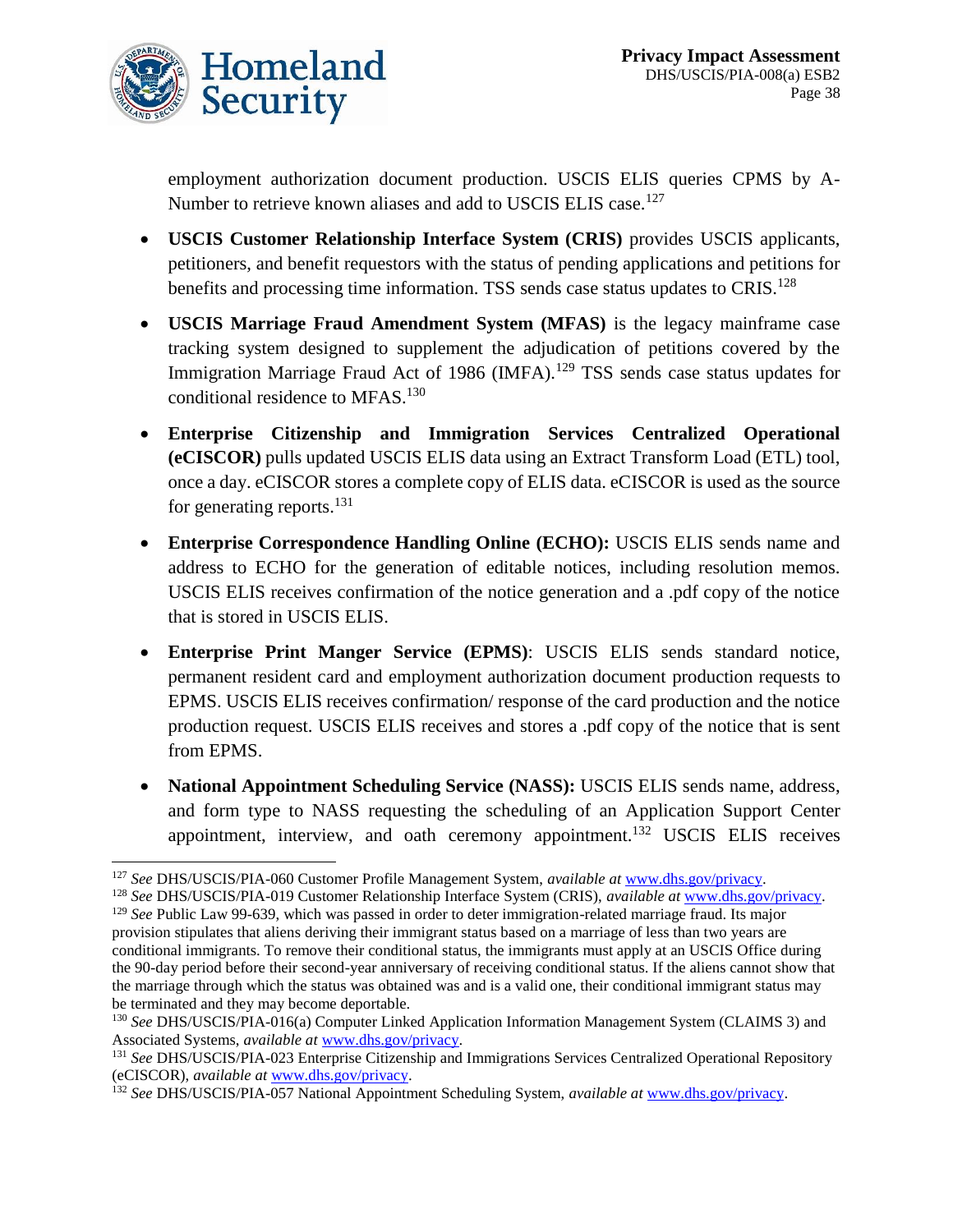

confirmation of the scheduling appointment notice generation and a.pdf copy of the notice that is stored in USCIS ELIS.

 **National File Tracking System (NFTS)**: USCIS ELIS queries NFTS for file location and stores the current File Control Office location of the A-file in USCIS ELIS.<sup>133</sup> USCIS ELIS sends a file transfer request to NFTS. USCIS ELIS sends the receipt number to NFTS. NFTS stores the USCIS ELIS receipt number, so NFTS users will know there is a case file in USCIS ELIS.

### *Other DHS Systems*

- **CBP Arrival and Departure Information System (ADIS):** facilitates the identification and investigation of individuals who may have violated their admission status by remaining in the United States beyond their authorized terms of entry. ADIS contains biographic information, biometric indicators, and encounter data consolidated from various systems from DHS and the Department of State (DOS). ELIS queries ADIS for Date of Entry and Port of Entry when this information is not provided in the daily batch file of immigrant visa crossing records received in the DataShare file. 134
- **ICE Enforcement Integrated Database (EID):** captures and maintains information related to the investigation, arrest, booking, detention, and removal of persons encountered during immigration and criminal law enforcement investigations and operations conducted by ICE, CBP, and USCIS. USCIS ELIS can query EID.<sup>135</sup>

### *External Systems*

- **Department of Justice (DOJ) Executive Office for Immigration Review (EOIR) Case Access System for EOIR (CASE)**: Attorneys and other EOIR practitioners are required to register to practice in front of the EOIR and Board of Immigration Appeals. USCIS ELIS SS sends updates to the attorney and accredited representative list to CASE.
- **Department of the Treasury (Treasury)** serves as the fiscal agent for customer transactions completed electronically. USCIS ELIS receives payment confirmation after the customer is redirected to pay.gov.<sup>136</sup> Collection Information Repository (CIR)<sup>137</sup> provides settlement data related to the payment collection for ELIS cases.<sup>138</sup>

 $\overline{a}$ <sup>133</sup> *See* DHS/USCIS/PIA-032 National File Tracking System (NFTS), *available at* [www.dhs.gov/privacy](http://www.dhs.gov/privacy)*.*

<sup>134</sup> *See* DHS/CBP/PIA-024 Arrival and Departure Information System, *available at* [www.dhs.gov/privacy.](http://www.dhs.gov/privacy)

<sup>135</sup> *See* DHS/ICE/PIA-015 Enforcement Integrated Database (EID), *available at* [www.dhs.gov/privacy.](http://www.dhs.gov/privacy)

<sup>136</sup> *See* U.S. Department of Treasury Financial Management Services Pay.Gov Privacy Impact Assessment 2.0 *available at* [https://fiscal.treasury.gov/fsreports/rpt/fspia/paygov\\_pia.pdf.](https://fiscal.treasury.gov/fsreports/rpt/fspia/paygov_pia.pdf)

<sup>&</sup>lt;sup>137</sup> CIR is a web-based tool that gives federal agencies information on deposits and collections.

<sup>138</sup> *See* The Bureau of the Fiscal Service Collections Information Repository (CIR) Privacy Impact Assessment (February 13, 2017), *available at* [https://www.fiscal.treasury.gov/fsreports/rpt/fspia/cirpia.pdf.](https://www.fiscal.treasury.gov/fsreports/rpt/fspia/cirpia.pdf)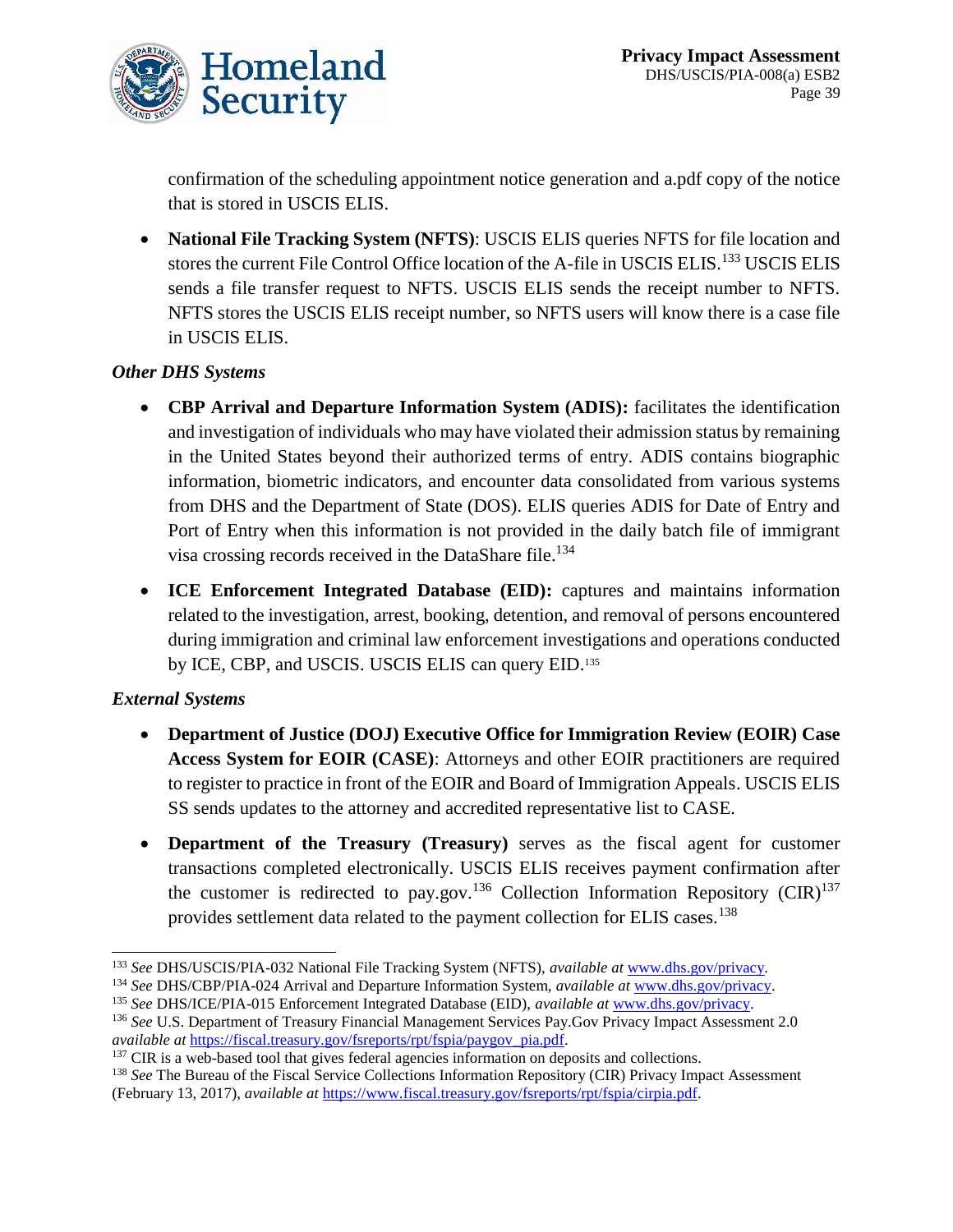

- **U.S. Postal Service (USPS) Address Standardization Web Tool:** USCIS ELIS sends the address provided by the benefit seeker and receives USPS standardized address.
- **Department of State (DOS):** Immigrant visa issuance data from the Department of State is sent in a daily batch and ingested into USCIS ELIS. The data includes biographic data, visa case data, visa identification number, visa issuance date, class of admission, date of entry, and port of entry.<sup>139</sup>
- **Federal Bureau of Investigation- Next Generation Identification System (FBI NGI):<sup>140</sup>** USCIS ELIS sends 10 prints and related biographic data to the FBI for criminal background check. ELIS receives the FBI criminal background check response.
- **FBI National Name Check Program:** USCIS ELIS sends name, date of birth, country of birth and other biographic data to the FBI Name Check Program. The FBI Name Check is performed as a part of the National Name Check Program (NNCP). ELIS receives response for the FBI Name Check request, which includes information when the benefit seeker was or is the subject of an investigation.
- **JP Morgan Chase** (Lockbox intake channel): USCIS ELIS receives application data and the related digitized supporting documentation for paper filed applications processed at the Lockbox.

### **Applicable System of Records Notice:**

The following SORNs cover USCIS ELIS and the information shared:

- Alien File, Index, and National File Tracking System of Records<sup>141</sup> covers the collection. use, and maintenance of applications and supplemental evidence, in addition to other information related to the individual as he or she passes through the immigration process;
- Forthcoming Immigration Biometric and Background Check (IBBC) System of Records,<sup>142</sup> which covers the collection, use, and storage of biometric and biographic data for background checks and its results, covers background checks and their results; and

l <sup>139</sup> *See* DHS/USCIS/PIA-056 USCIS Electronic Immigration System (USCIS ELIS), *available at* [www.dhs.gov/privacy.](http://www.dhs.gov/privacy)

<sup>&</sup>lt;sup>140</sup> The FBI replaced its Integrated Automated Fingerprint Identification System (IAFIS) with the Next Generation Identification (NGI) system. Please see the Privacy Impact Assessment Integrated Automated Fingerprint Identification System (IAFIS)/Next Generation Identification (NGI) Biometric Interoperability for more information, *available at* [https://www.fbi.gov/foia/privacy-impact-assessments/iafis-ngiinteroperability-1.](https://www.fbi.gov/foia/privacy-impact-assessments/iafis-ngiinteroperability-1) <sup>141</sup> DHS/USCIS-001 Alien File, Index, and National File Tracking System of Records, 82 FR 43556 (Sept. 18, 2017).

<sup>&</sup>lt;sup>142</sup> The USCIS Office of Privacy is consolidating DHS/USCIS-002 Background Check Service and DHS/USCIS-003 Biometric Storage System SORNs into the Immigration Biometric and Background Check SORN to holistically cover biometric and biographic screening and background checks for USCIS customers and international partners.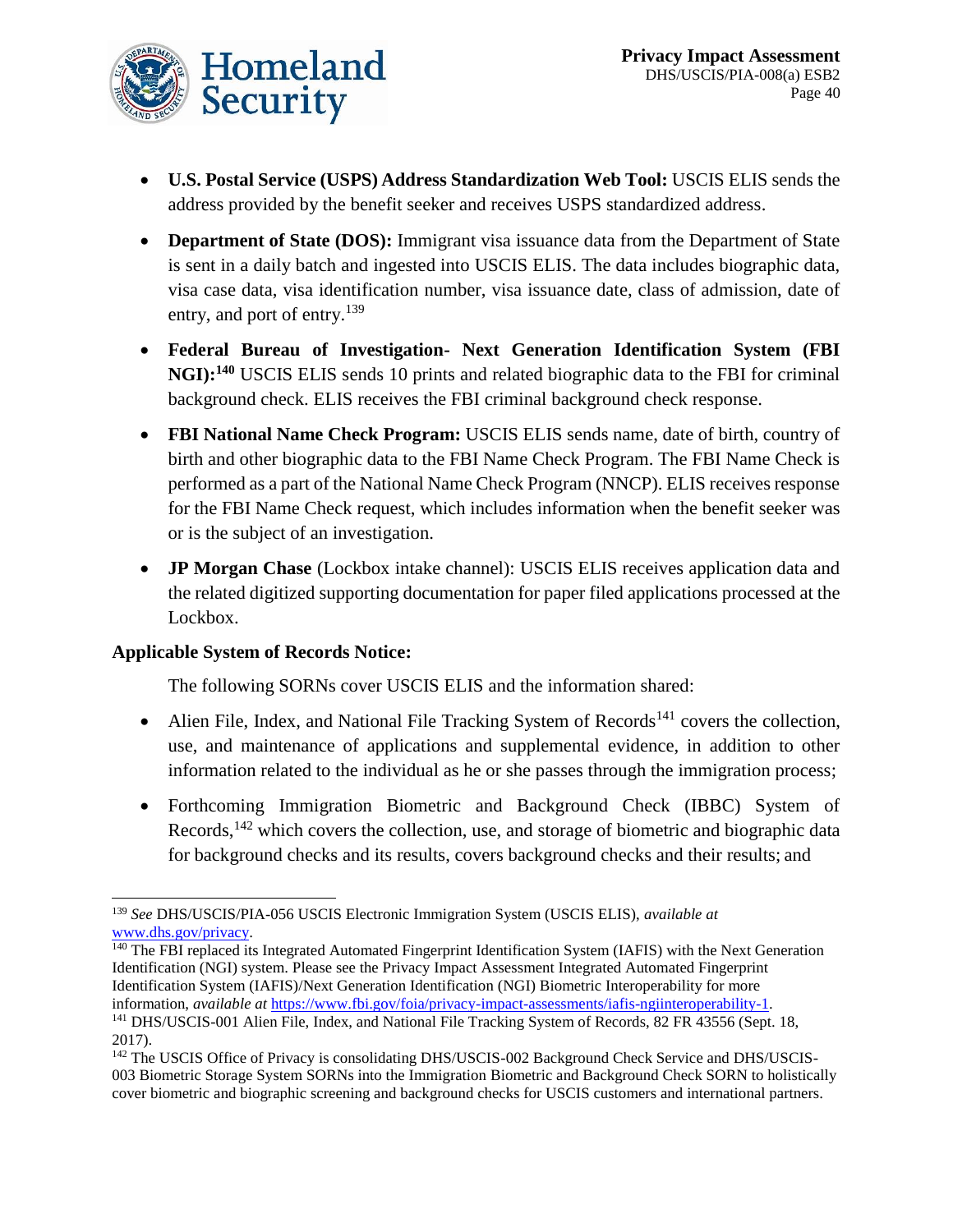

 $\bullet$  Benefits Information System<sup>143</sup> covers the collection, use, and maintenance of applications and supplemental evidence, in addition to other information related to the individual as he or she passes through the immigration process.

#### **Retention:**

 $\overline{a}$ 

TSS service retains transaction logs for auditing purposes.

The new consolidated SORN will be available a[t www.dhs.gov/privacy.](http://www.dhs.gov/privacy)

<sup>143</sup> DHS/USCIS-007 Benefits Information System, 81 FR 72069 (Oct. 19, 2016).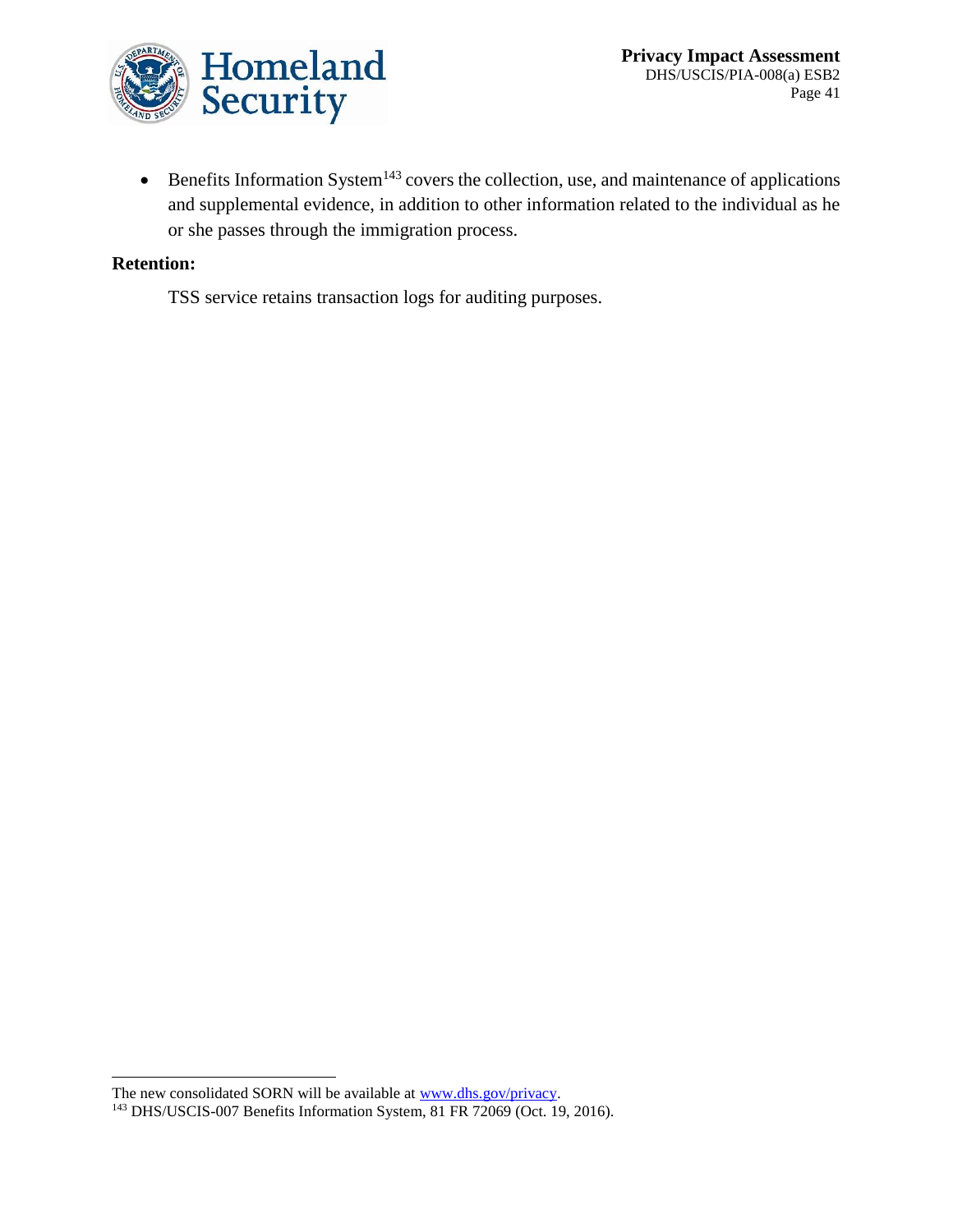

### **APPENDIX I**

#### **Verification Initiative for Business Enterprises (VIBE)**

#### **Background:**

 $\overline{a}$ 

USCIS Service Center Operations Directorate (SCOPS) developed the Validation Instrument for Business Enterprises (VIBE) system. SCOPS uses VIBE to (1) validate the business operations and financial viability of organizations seeking to employ foreign workers; and (2) identify benefit fraud based on the findings of the Fraud Detection and National Security Directorate (FDNS) and referrals by other government agencies.

Verification Initiative for Business Enterprises (VIBE) is used to assist in providing independent verification for the petitioners of non-immigrant visas in the United States.<sup>144</sup> VIBE will retrieve and consolidate data related to petitions filed by organizations requesting certain visa types into a standardized report to help Adjudicators speed up the adjudications process. VIBE is used alongside the Computer Linked Application Information Management System (CLAIMS 3) for case processing of employment based benefits to validate the eligibility of an employer filing for employment based immigration benefits and to ensure that companies are not misrepresenting themselves for the purposes of defrauding USCIS.<sup>145</sup> VIBE receives CLAIMS 3 data from Enterprise Citizenship and Immigrations Services Centralized Operational Repository  $(eCISCOR).<sup>146</sup>$ 

VIBE also includes a connection to Dun and Bradstreet (D&B). USCIS uses commercial information to verify a petitioning entity's qualifications for the benefit requested, to assess a petitioning entity's financial viability for cases that require the petitioning entity to establish ability to pay, and to provide a basis for a score that assists Immigration Service Officers (ISO) in identifying possible fraud concerns or contradictory information submitted by the petitioning entity. VIBE submits the petitioning entity's name and address to an Independent Information Provider (IIP), currently D&B, to retrieve commercially-available data on the petitioning entity.

### **Information Collected, Retained, and Disseminated and Source(s) of any PII and SPII:**

VIBE electronically receives company information from D&B and the petition information from CLAIMS 3.

<sup>144</sup> *See* DHS/USCIS/PIA-044 Validation Instrument for Business Enterprises (VIBE), *available at* [www.dhs.gov/privacy.](http://www.dhs.gov/privacy)

<sup>145</sup> *See* DHS/USCIS/PIA-016(a) Computer Linked Application Information Management System (CLAIMS 3) and Associated Systems, *available at* [www.dhs.gov/privacy.](http://www.dhs.gov/privacy)

<sup>&</sup>lt;sup>146</sup> eCISCOR is a repository that consolidates information collected during the adjudication of applications and petitions for immigration benefits. *See* DHS/USCIS/PIA-023(a) Enterprise Citizenship and Immigrations Services Centralized Operational Repository (eCISCOR), *available at* [www.dhs.gov/privacy.](http://www.dhs.gov/privacy)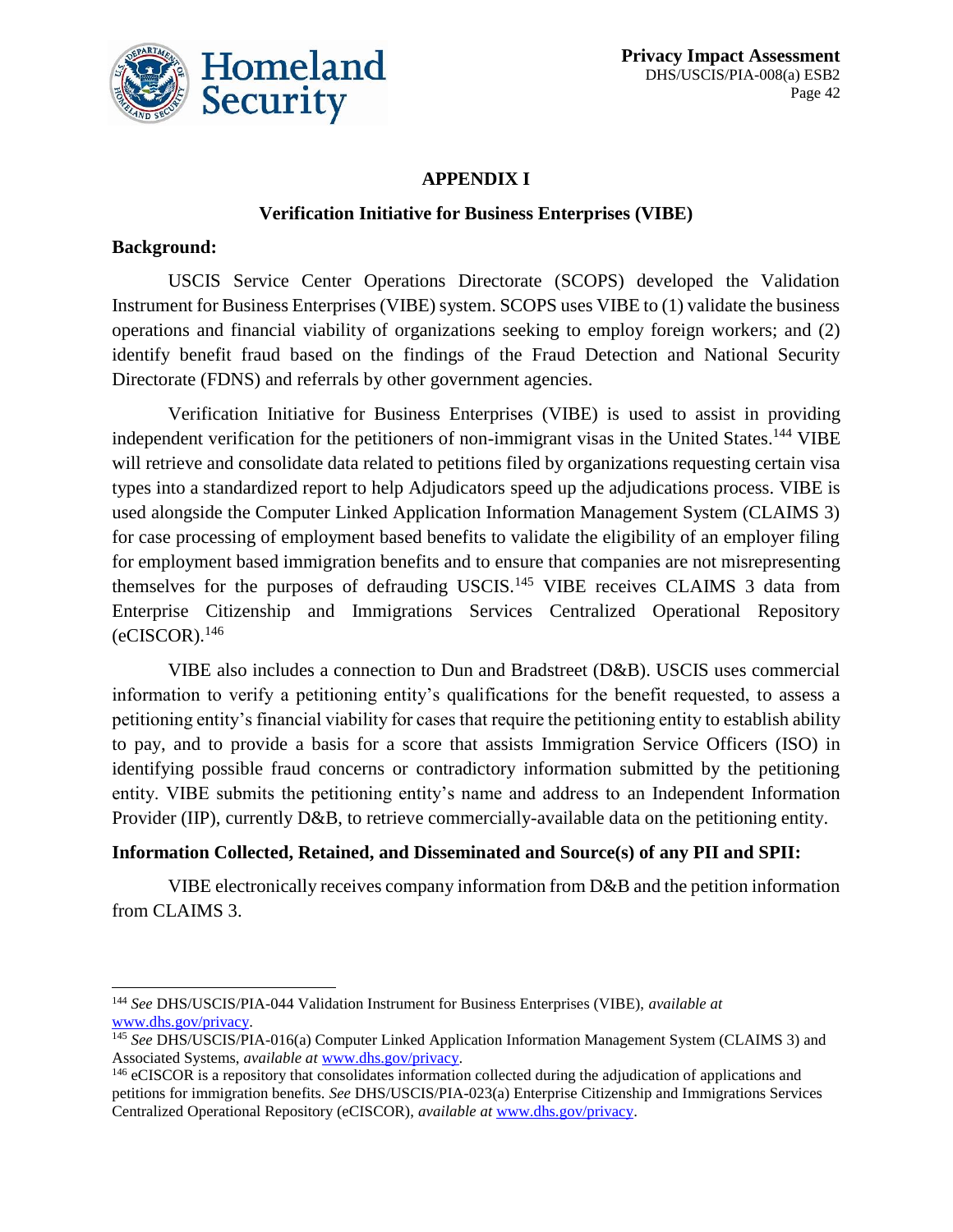

#### **Category of Individuals Affected:**

USCIS uses VIBE to assist in adjudicating employment-based benefit request forms and other benefits that are associated with a higher fraud risk.

#### **Information Sharing:**

VIBE interfaces with D&B and eCISCOR.

#### **Applicable System of Records Notice:**

The following SORNs cover the collection, maintenance, and use of VIBE:

- Alien File, Index, and National File Tracking System<sup>147</sup> covers the petition, supplemental evidence, and decision notices;
- Fraud Detection and National Security Records<sup>148</sup> covers the cases referred to CFDO for administrative inquiry and identified as benefit fraud; and
- Benefits Information System<sup>149</sup> covers the review of applications and petitions.

#### **Retention:**

 $\overline{a}$ 

VIBE service does not maintain/retain any data. Usually the data is in memory (queue) for few seconds for processing.

<sup>&</sup>lt;sup>147</sup> DHS/USCIS/ICE/CBP-001 Alien File, Index, and National File Tracking System of Records, 82 FR 43556 (Sept. 18, 2017).

<sup>148</sup> DHS/USCIS-006 FDNS Records, 77 FR 47411 (Aug. 8, 2012).

<sup>149</sup> DHS/USCIS-007 Benefits Information System, 81 FR 72069 (Oct. 19, 2016).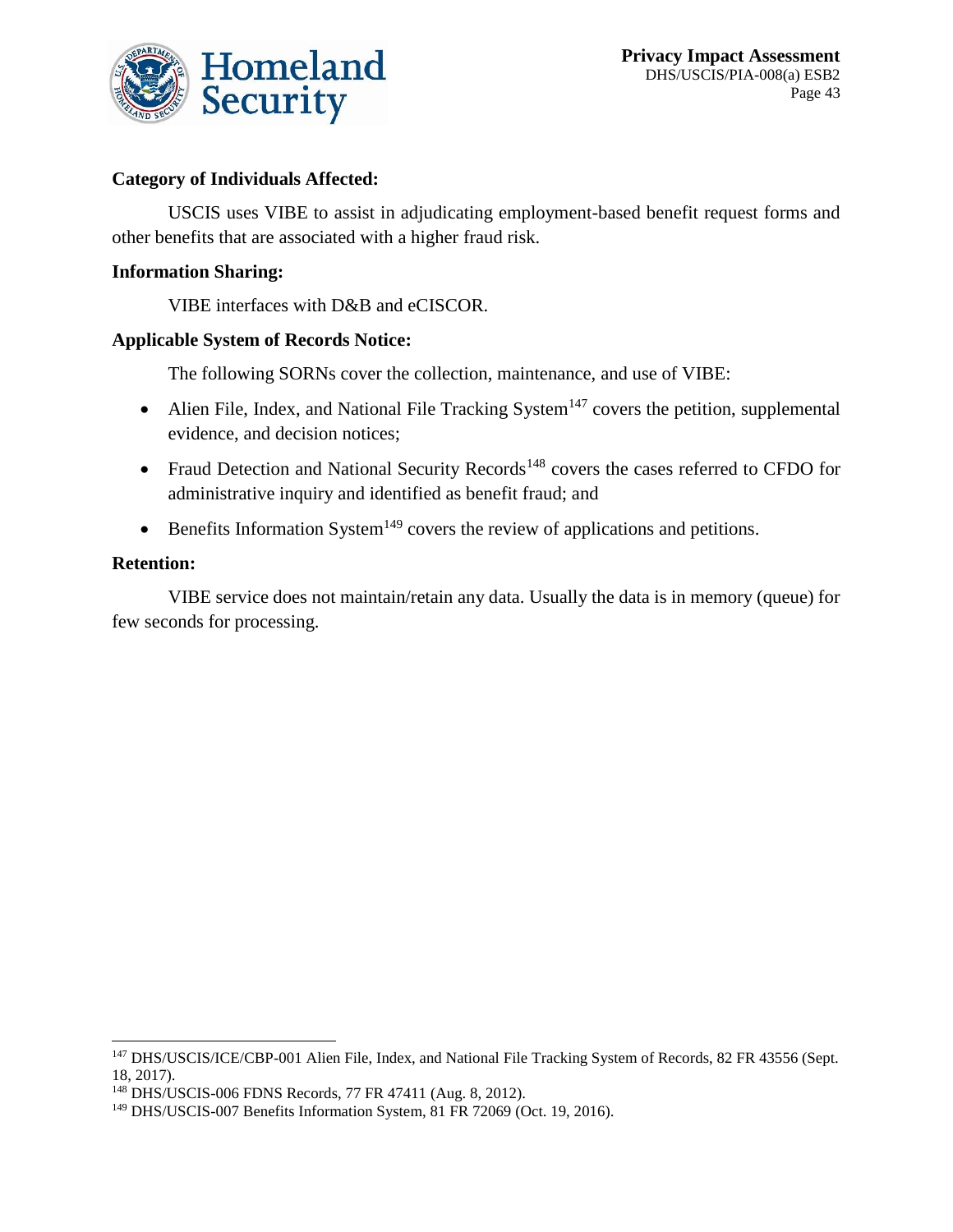

#### **APPENDIX J**

#### **USCIS Visa Support Services Project (VSSP)**

#### **Background:**

The Visa Support Services Project allows for USCIS Application Support Centers (ASC) to collect biometric and limited biographic information from individuals physically present in the United States who are seeking immigration benefits from a partner country. This prevents the applicant from having to travel to the participating country to provide information. Upon collection, USCIS temporarily retains the biometric and biographic information captured pending notice of successful transmission to the partner country. USCIS then deletes both the biographic and biometric information after the partner country confirms receipt of it. The data collected at the ASCs is not used by USCIS for any purpose. USCIS provides this service to certain partner countries for a fee agreed upon by each country and set forth in a Memorandum of Understanding (MOU).

#### **Information Collected, Retained, and Disseminated and Source(s) of any PII and SPII:**

Applicants submit their biographic information via their visa application. USCIS ASC personnel collect the biometric data. Through this project, the following categories of information are collected: full name, date of birth, country of birth, sex, nationality, 10 fingerprints, and a photograph.

#### **Category of Individuals Affected:**

Individuals seeking immigration benefits with the partner country.

### **Information Sharing:**

USCIS collects biographic and biometrics from individuals who are seeking immigration benefits from partner countries.

#### **Applicable System of Records Notice:**

USCIS temporarily retains information collected on behalf of a partner country for only as long as it takes to successfully transmit the information to the partner country. While temporarily retained, USCIS does not retrieve the records using a unique personal identifier. USCIS transfers the biographic information and biometric capture to the partner country immediately after collection. USCIS deletes the information from ESB after the partner country provides confirmation of the successful transfer of the information. Therefore, no SORN is required to cover this collection.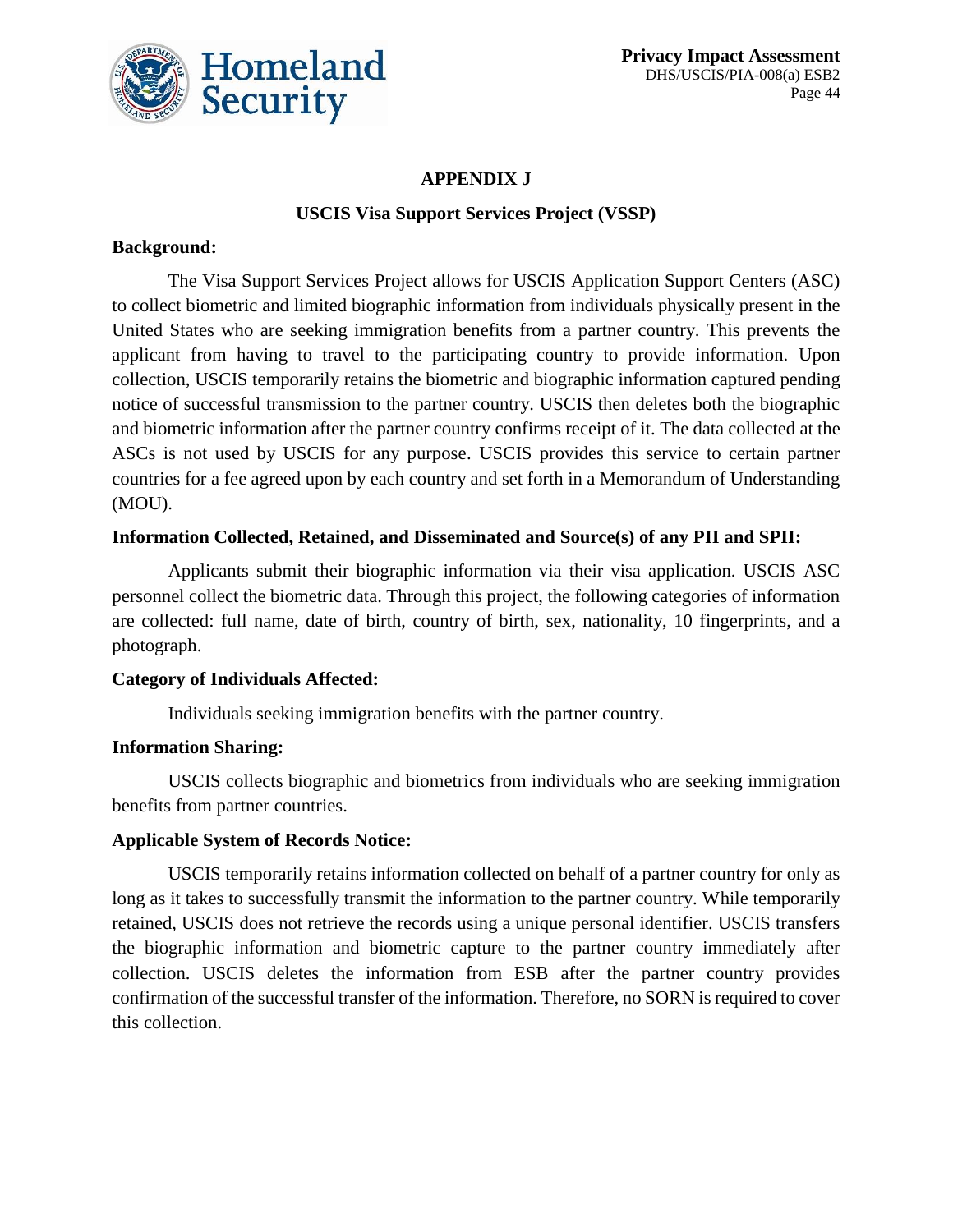

**Privacy Impact Assessment** DHS/USCIS/PIA-008(a) ESB2 Page 45

### **Retention:**

USCIS ESB 2 VSSP temporarily retains the limited biographic and biometric information. This temporary retention period is generally less than 30 minutes and no longer than 12 hours. Information is not transmitted to other parts of DHS.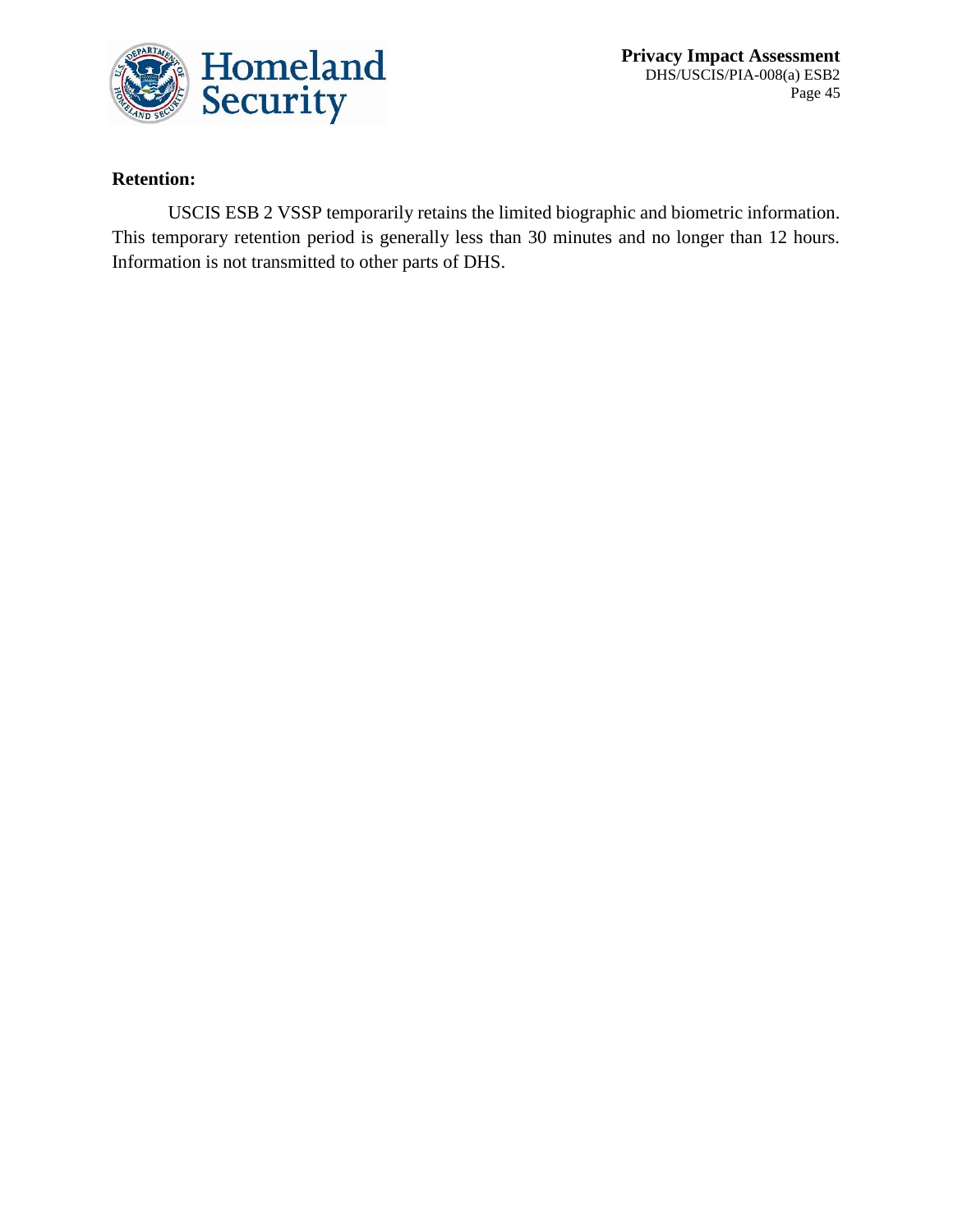

### **APPENDIX K**

#### **ESB Refugee Asylum Support Service (RASS)**

#### **Background:**

 $\overline{a}$ 

Pursuant to various information sharing documents, DHS, DOS, and several vetting agencies in the law enforcement and intelligence community have developed a process to share refugee application data in DOS's Worldwide Refugee Admissions Processing System (WRAPS) to enable vetting of DOS WRAPS data against each agency's respective holdings to identify possible derogatory information related to individuals seeking refugee status. ESB RASS is used as a vehicle to receive and transmit application data to partner agencies in the law enforcement and intelligence community.

DOS provides the applicant's information via DOS WRAPS to USCIS through the ESB RASS and for ingestion into the Case and Activity Management for International Operations (CAMINO).<sup>150</sup> USCIS RASS also passes the DOS WRAPS information to U.S. Customs and Border Protection (CBP) Automated Targeting System (ATS).<sup>151</sup> ATS serves as a technical pass through, providing the information to National Counter Terrorism Center (NCTC), which may result in a match to derogatory holdings, when it exists. Any information that is returned by ATS is sent to CAMINO, which is then used by USCIS personnel to compile and provide a final response to DOS WRAPS. The responses are considered by DOS for determination regarding issuance of a visa and by USCIS for its determination on whether to grant the benefit.

#### **Information Collected, Retained, and Disseminated and Source(s) of any PII and SPII:**

DOS enters applicant information it has received into WRAPS to be forwarded to vetting partners, including NCTC. The documents include information about the applicants, as well as about family members and other associates. The information relating to applicants includes: name, date of birth, city and country of birth, height, weight, gender, addresses, phone numbers, employment information, and identity documents. The information relating to family members and associates includes: name, date of birth, country of birth, gender, addresses, and phone numbers. This information is ingested into CAMINO.

ESB forwards the vetting information electronically to CBP ATS. ATS acts strictly as a conduit, which will pass the information through to NCTC and does not store any information. NCTC reviews the information and sends back results, which once again will be passed through ATS strictly as a conduit to CAMINO. USCIS uses this information to assist in identifying

<sup>150</sup> *See* DHS/USCIS/PIA-051 Case and Activity Management for International Operations (CAMINO), *available at* [www.dhs.gov/privacy.](http://www.dhs.gov/privacy)

<sup>151</sup> *See* DHS/CBP/PIA-006(e) Automated Targeting System, *available at* [www.dhs.gov/privacy.](http://www.dhs.gov/privacy)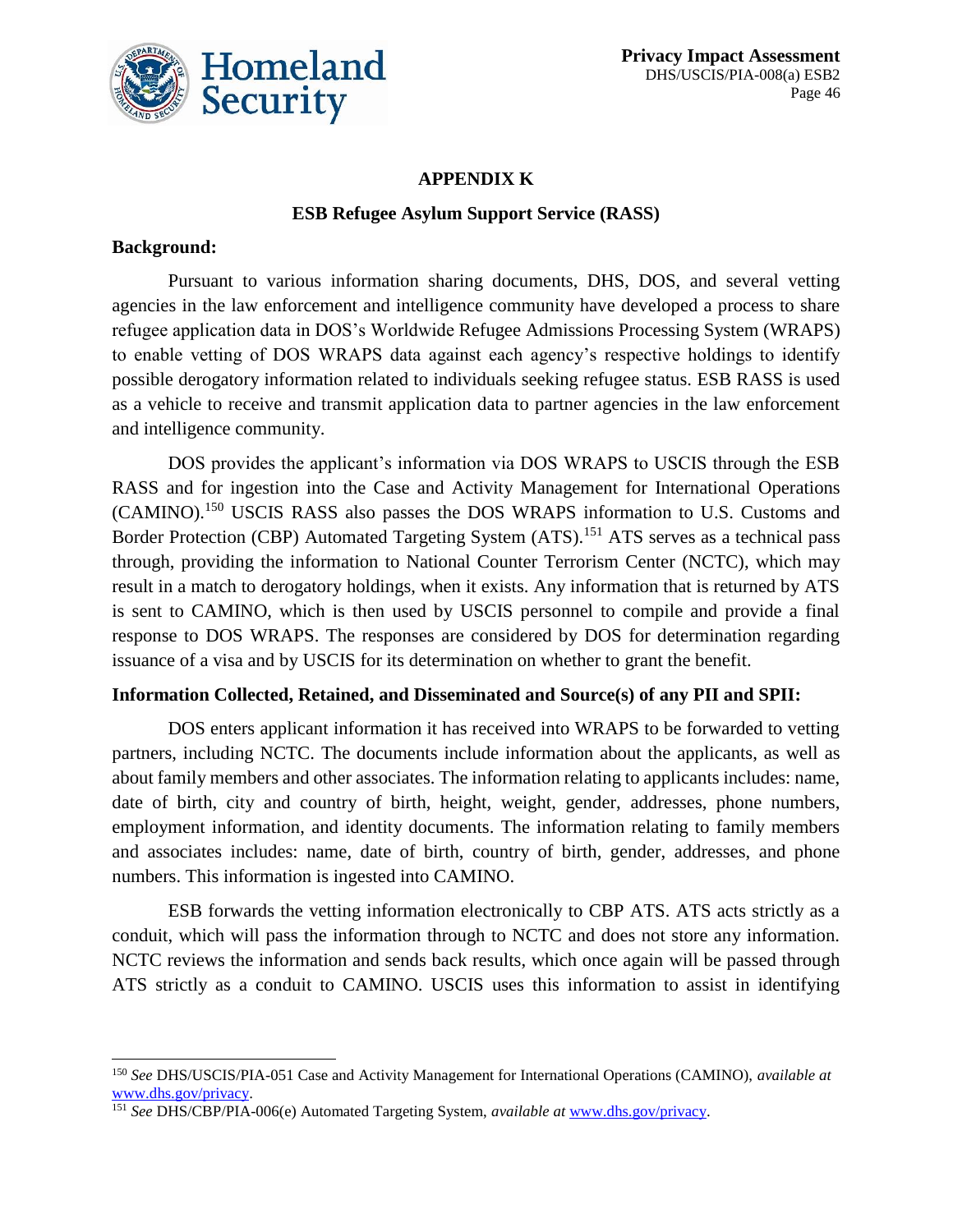

terrorism-related grounds of inadmissibility. The "clear" or "not clear" results of the NCTC check are uploaded into CAMINO.

### **Category of Individuals Affected:**

Individuals seeking refugee classification and resettlement in the United States are required to complete Form I-590, *Registration for Classification as Refugee* and the information is entered into WRAPS. Form I-590 collects information about the applicants, as well as about family members and other associates.<sup>152</sup>

### **Information Sharing:**

 $\overline{a}$ 

RASS retrieves information from DOS WRAPS for ingestion into CAMINO. USCIS RASS also passes the DOS WRAPS information to CBP ATS.

#### **Applicable System of Records Notice:**

The following SORNs cover the collection, maintenance, and use of the information for refugee resettlement:

- Refugee Case Processing and Security Screening Information SORN covers the collection, use, maintenance, and dissemination of refugee data, to include application intake, security checks, and adjudication; $153$
- DOS Refugee Case Records SORN covers the collection of information from individuals who have applied for admission to the United States as refugees that is stored in WRAPS;  $154$  and
- Forthcoming Immigration Biometric and Background Check (IBBC) System of Records, which covers the collection, use, and storage of biometric and biographic data for background checks and its results, covers background checks and their results.<sup>155</sup>

<sup>&</sup>lt;sup>152</sup> Associates are voluntarily provided by the applicant as part of the family tree and could include points of contact in the United States and other individuals with whom the applicant associates. Part of the reason these points of contact are provided are for determining the applicant's geographic location of resettlement in the United States. <sup>153</sup> DHS/USCIS-017 Refugee Case Processing and Security Screening Information, 81 FR 72075 (Oct. 19, 2016). <sup>154</sup> STATE-59 Refugee Case Records, 77 FR 5865 (Feb. 6, 2012).

<sup>155</sup> The USCIS Office of Privacy is consolidating DHS/USCIS-002 Background Check Service and DHS/USCIS-003 Biometric Storage System SORNs into the Immigration Biometric and Background Check SORN to holistically cover biometric and biographic screening and background checks for USCIS customers and international partners. The new consolidated SORN will be available a[t www.dhs.gov/privacy.](http://www.dhs.gov/privacy)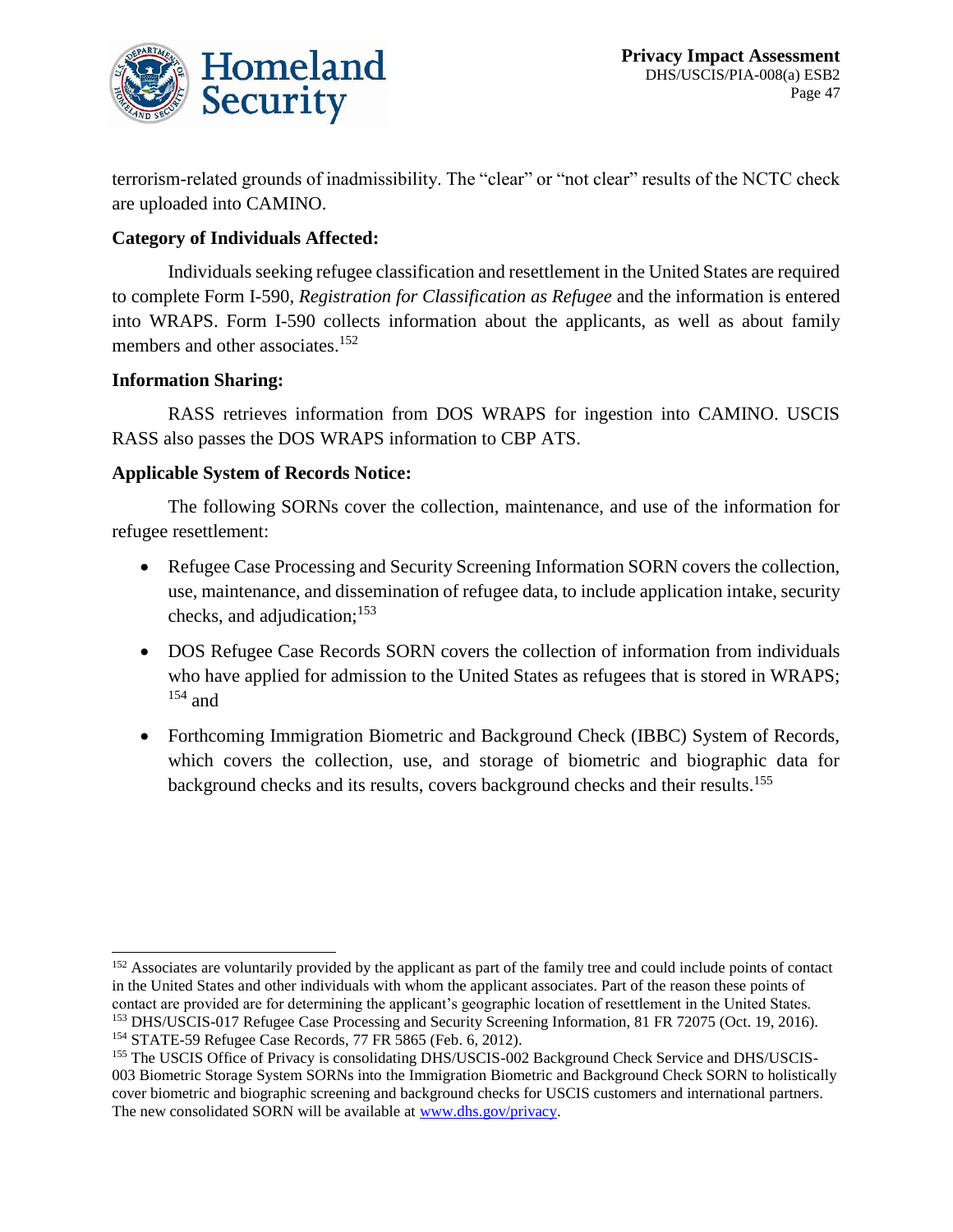

**Privacy Impact Assessment** DHS/USCIS/PIA-008(a) ESB2 Page 48

### **Retention:**

USCIS ESB 2 RASS temporarily retains the limited biographic information. This temporary retention period is generally less than 30 minutes and no longer than 12 hours. Information is not transmitted to other parts of DHS.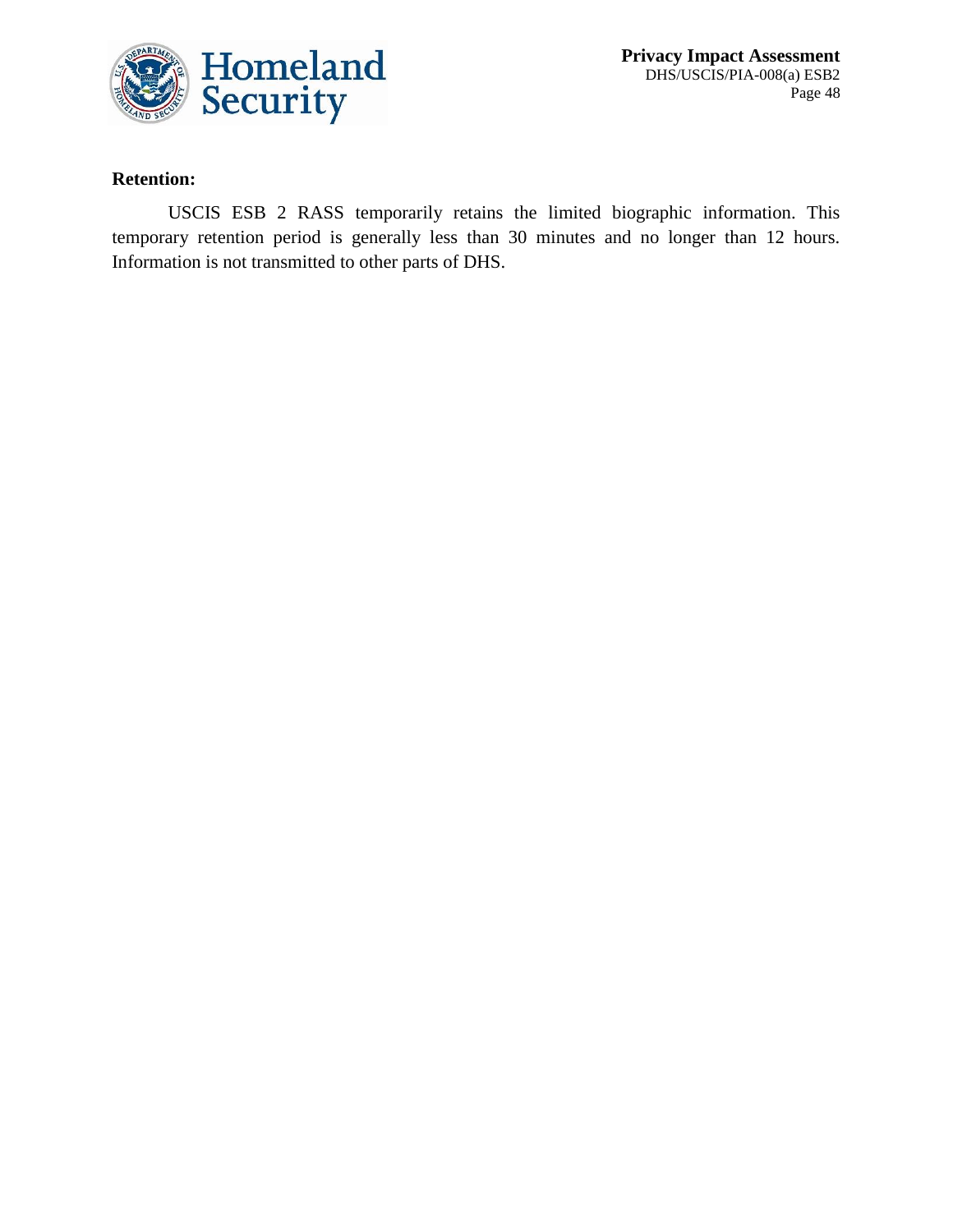

### **APPENDIX L Central Index System Support Service (CIN-SS)**

### **Background:**

The Central Index System (CIS) is a repository of electronic data that summarizes the history of an individual in the adjudication process. CIS serves as the focal point for many disparate USCIS systems to consolidate information about a person requesting benefits. CIS sends and receives updates from these systems to keep the most up-to-date record of an individual's A-File status and location. National File Tracking System was built to replace CIS; however, there are features in CIS that were not implemented in NFTS. NFTS in combination with other applications, such as the Central Index System (CIS), provides a repository of A-File and Receipt File information.

CIN-SS provides near real-time integration of the CIS and the NFTS. Both systems are used to request that an Alien File be checked out, and have query capabilities to locate where a file is currently located. CIN-SS is an ESB middleware service that facilitates data transactions between CIS and NFTS (soon to be RAILS). Both systems communicate with each other through ESB-CIN-SS to synchronize data on A-Number Range Records and A-File Transfers.

CIN-SS also facilitates communication between NFTS and the Refugee Asylum, and Parole System (RAPS). USCIS employees are able to use RAPS to request a file transfer. RAPS, in turn, communicates with ESB-CIN-SS to get file transfer request data for an A-Number from NFTS.

### **Information Collected, Retained, and Disseminated and Source(s) of any PII and SPII:**

ESB-CIN does not collect, retain, and save any information. ESB-CIN-SS acts as an intermediary and transfer data to and from between sender and receiver systems. ESB-CIN-SS transfersspecific location of immigration files, and to track the request and transfer of immigration files. The information sent include as first name, last name, date of birth, alien number, and file location information.

### **Category of Individuals Affected:**

CIN-SS facilitates the transfer of A-File information between CIS and NFTS, as well as NFTS and RAPS. Immigration files (i.e., A-File and Receipt Files) are created for applicants and petitioners seeking immigrant and non-immigrant benefits.

### **Information Sharing:**

The ESB CIN-SS provide a middleware layer to facilitate communication and data transfer between the CIS and NFTS, as well as NFTS and RAPS.